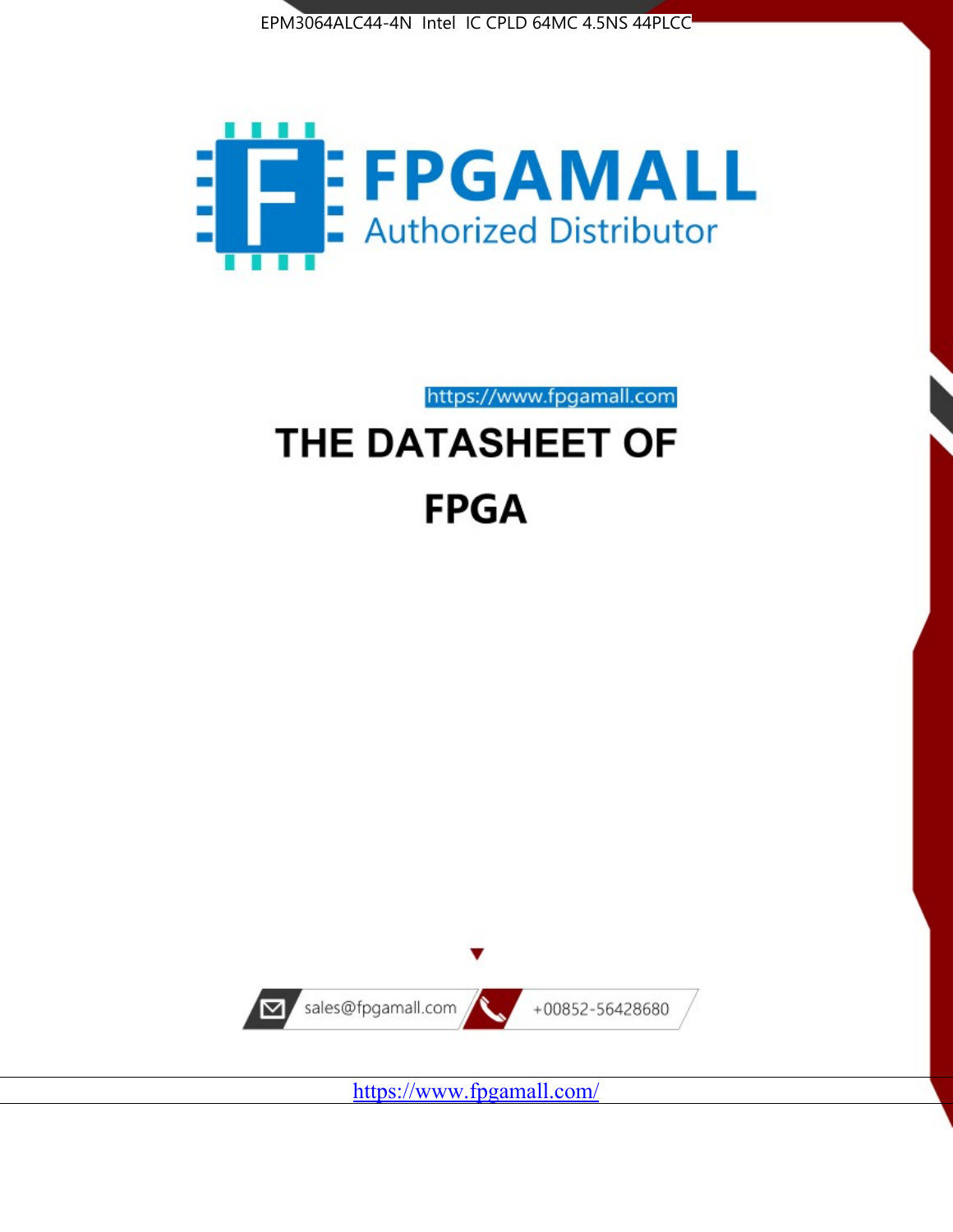

# **MAX 3000A**

**Programmable Logic Device Family**

**June 2006, ver. 3.5 Data Sheet**

- **Features.** High–performance, low–cost CMOS EEPROM–based programmable logic devices (PLDs) built on a MAX® architecture (see Table 1)
	- 3.3-V in-system programmability (ISP) through the built–in IEEE Std. 1149.1 Joint Test Action Group (JTAG) interface with advanced pin-locking capability
		- ISP circuitry compliant with IEEE Std. 1532
	- Built–in boundary-scan test (BST) circuitry compliant with IEEE Std. 1149.1-1990
	- Enhanced ISP features:
		- Enhanced ISP algorithm for faster programming
		- ISP\_Done bit to ensure complete programming
		- Pull-up resistor on I/O pins during in–system programming
	- High–density PLDs ranging from 600 to 10,000 usable gates
	- 4.5–ns pin–to–pin logic delays with counter frequencies of up to 227.3 MHz
	- $\blacksquare$  MultiVolt<sup>TM</sup> I/O interface enabling the device core to run at 3.3 V, while I/O pins are compatible with 5.0–V, 3.3–V, and 2.5–V logic levels
	- Pin counts ranging from 44 to 256 in a variety of thin quad flat pack (TQFP), plastic quad flat pack (PQFP), plastic J–lead chip carrier (PLCC), and FineLine BGATM packages
	- Hot–socketing support
	- Programmable interconnect array (PIA) continuous routing structure for fast, predictable performance
	- Industrial temperature range

| Table 1. MAX 3000A Device Features |                 |                 |                 |                 |                 |  |
|------------------------------------|-----------------|-----------------|-----------------|-----------------|-----------------|--|
| <b>Feature</b>                     | <b>EPM3032A</b> | <b>EPM3064A</b> | <b>EPM3128A</b> | <b>EPM3256A</b> | <b>EPM3512A</b> |  |
| Usable gates                       | 600             | 1,250           | 2,500           | 5,000           | 10,000          |  |
| Macrocells                         | 32              | 64              | 128             | 256             | 512             |  |
| Logic array blocks                 | 2               | $\overline{4}$  | 8               | 16              | 32              |  |
| Maximum user I/O<br>pins           | 34              | 66              | 98              | 161             | 208             |  |
| $t_{PD}$ (ns)                      | 4.5             | 4.5             | 5.0             | 7.5             | 7.5             |  |
| $t_{SU}$ (ns)                      | 2.9             | 2.8             | 3.3             | 5.2             | 5.6             |  |
| $t_{CO1}$ (ns)                     | 3.0             | 3.1             | 3.4             | 4.8             | 4.7             |  |
| $f_{\text{CNT}}$ (MHz)             | 227.3           | 222.2           | 192.3           | 126.6           | 116.3           |  |

#### **Altera Corporation 1**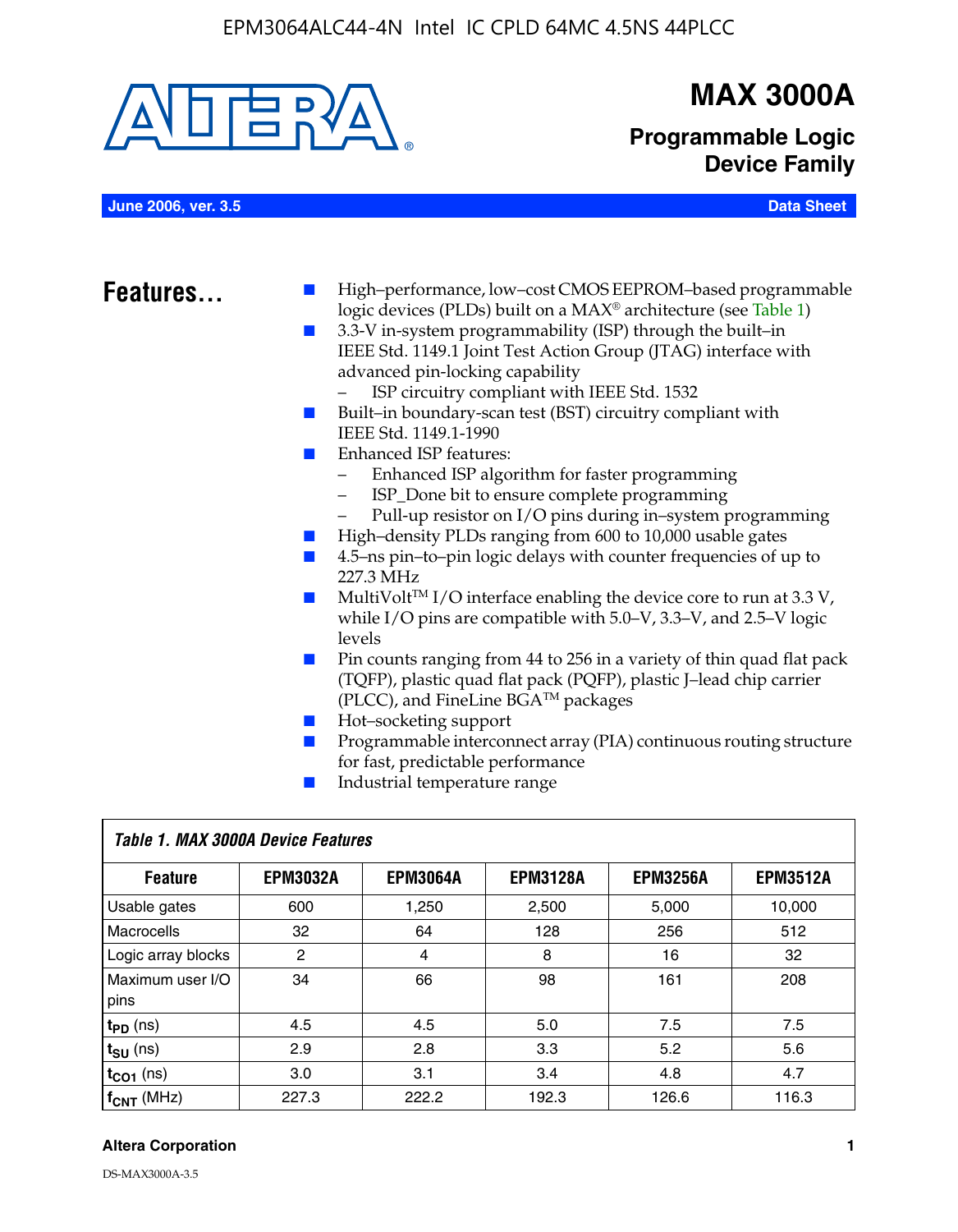| and More        |  |
|-----------------|--|
| <b>Features</b> |  |

- PCI compatible
- Bus–friendly architecture including programmable slew–rate control
- Open–drain output option
- Programmable macrocell flipflops with individual clear, preset, clock, and clock enable controls
- Programmable power–saving mode for a power reduction of over 50% in each macrocell
- Configurable expander product–term distribution, allowing up to 32 product terms per macrocell
- Programmable security bit for protection of proprietary designs
- Enhanced architectural features, including:
	- 6 or 10 pin– or logic–driven output enable signals
	- Two global clock signals with optional inversion
	- Enhanced interconnect resources for improved routability
	- Programmable output slew–rate control
- Software design support and automatic place–and–route provided by Altera's development systems for Windows–based PCs and Sun SPARCstations, and HP 9000 Series 700/800 workstations
- Additional design entry and simulation support provided by EDIF 2 0 0 and 3 0 0 netlist files, library of parameterized modules (LPM), Verilog HDL, VHDL, and other interfaces to popular EDA tools from third–party manufacturers such as Cadence, Exemplar Logic, Mentor Graphics, OrCAD, Synopsys, Synplicity, and VeriBest
- Programming support with the Altera master programming unit (MPU), MasterBlaster™ communications cable, ByteBlasterMV™ parallel port download cable, BitBlaster™ serial download cable as well as programming hardware from third–party manufacturers and any in–circuit tester that supports Jam™ Standard Test and Programming Language (STAPL) Files (**.jam**), Jam STAPL Byte-Code Files (**.jbc**), or Serial Vector Format Files (**.svf**)

## **General Description**

MAX 3000A devices are low–cost, high–performance devices based on the Altera MAX architecture. Fabricated with advanced CMOS technology, the EEPROM–based MAX 3000A devices operate with a 3.3-V supply voltage and provide 600 to 10,000 usable gates, ISP, pin-to-pin delays as fast as 4.5 ns, and counter speeds of up to 227.3 MHz. MAX 3000A devices in the  $-4$ ,  $-5$ ,  $-6$ ,  $-7$ , and  $-10$  speed grades are compatible with the timing requirements of the PCI Special Interest Group (PCI SIG) *PCI Local Bus Specification, Revision 2.2*. See Table 2.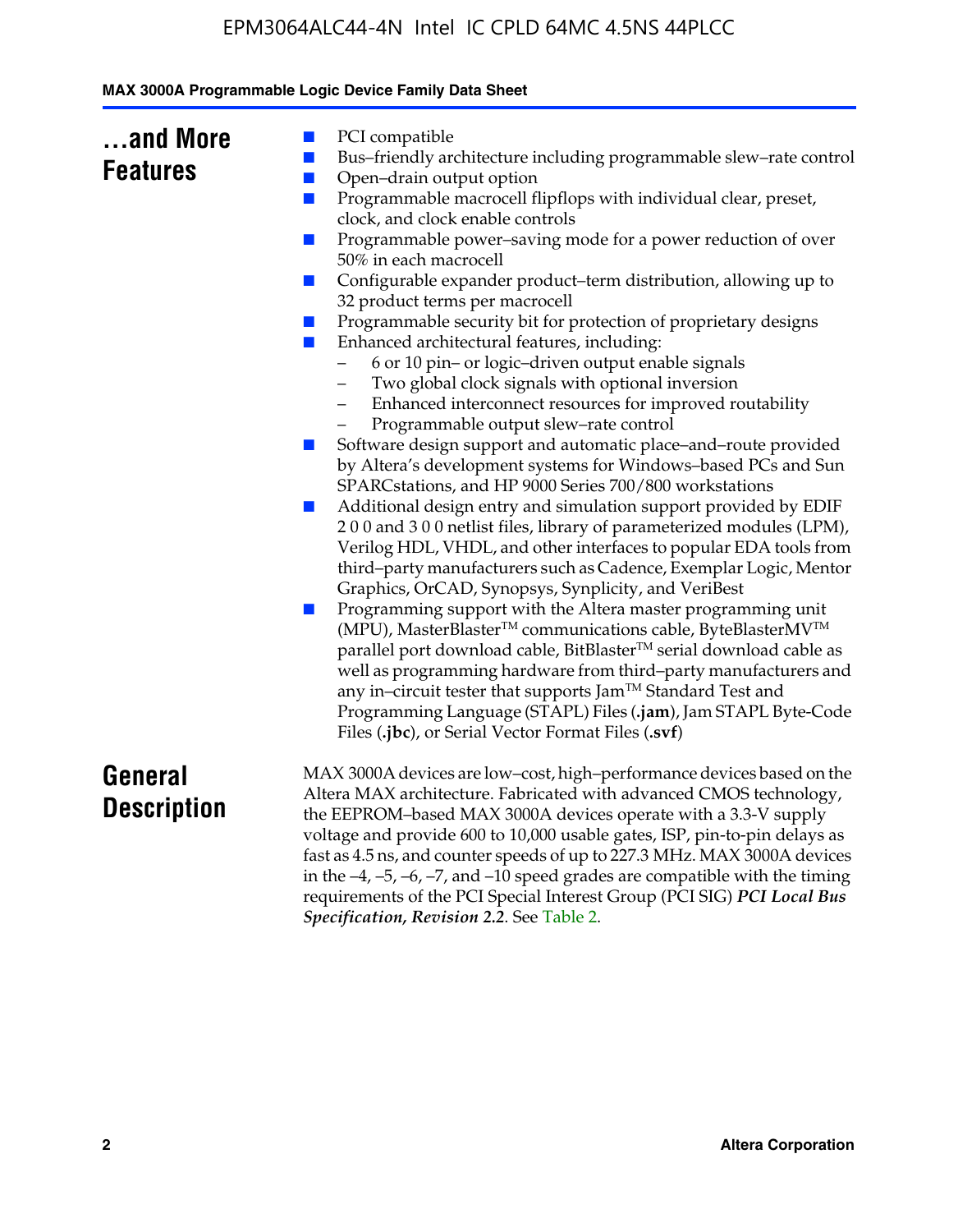| Table 2. MAX 3000A Speed Grades |    |                    |    |    |     |  |  |
|---------------------------------|----|--------------------|----|----|-----|--|--|
| <b>Device</b>                   |    | <b>Speed Grade</b> |    |    |     |  |  |
|                                 | -4 | -5                 | -6 | -1 | -10 |  |  |
| EPM3032A                        |    |                    |    |    |     |  |  |
| <b>EPM3064A</b>                 |    |                    |    |    |     |  |  |
| <b>EPM3128A</b>                 |    |                    |    |    |     |  |  |
| <b>EPM3256A</b>                 |    |                    |    |    |     |  |  |
| EPM3512A                        |    |                    |    |    |     |  |  |

The MAX 3000A architecture supports 100% transistor-to-transistor logic (TTL) emulation and high–density small-scale integration (SSI), medium-scale integration (MSI), and large-scale integration (LSI) logic functions. The MAX 3000A architecture easily integrates multiple devices ranging from PALs, GALs, and 22V10s to MACH and pLSI devices. MAX 3000A devices are available in a wide range of packages, including PLCC, PQFP, and TQFP packages. See Table 3.

| Table 3. MAX 3000A Maximum User I/O Pins | Note (1)              |                       |                        |                        |                        |                                   |
|------------------------------------------|-----------------------|-----------------------|------------------------|------------------------|------------------------|-----------------------------------|
| <b>Device</b>                            | 44–Pin<br><b>PLCC</b> | 44–Pin<br><b>TQFP</b> | 100-Pin<br><b>TQFP</b> | 144–Pin<br><b>TQFP</b> | 208-Pin<br><b>PQFP</b> | 256-Pin<br><b>FineLine</b><br>BGA |
| EPM3032A                                 | 34                    | 34                    |                        |                        |                        |                                   |
| <b>EPM3064A</b>                          | 34                    | 34                    | 66                     |                        |                        |                                   |
| EPM3128A                                 |                       |                       | 80                     | 96                     |                        | 98                                |
| EPM3256A                                 |                       |                       |                        | 116                    | 158                    | 161                               |
| EPM3512A                                 |                       |                       |                        |                        | 172                    | 208                               |

#### *Note:*

(1) When the IEEE Std. 1149.1 (JTAG) interface is used for in–system programming or boundary–scan testing, four I/O pins become JTAG pins.

MAX 3000A devices use CMOS EEPROM cells to implement logic functions. The user–configurable MAX 3000A architecture accommodates a variety of independent combinatorial and sequential logic functions. The devices can be reprogrammed for quick and efficient iterations during design development and debugging cycles, and can be programmed and erased up to 100 times.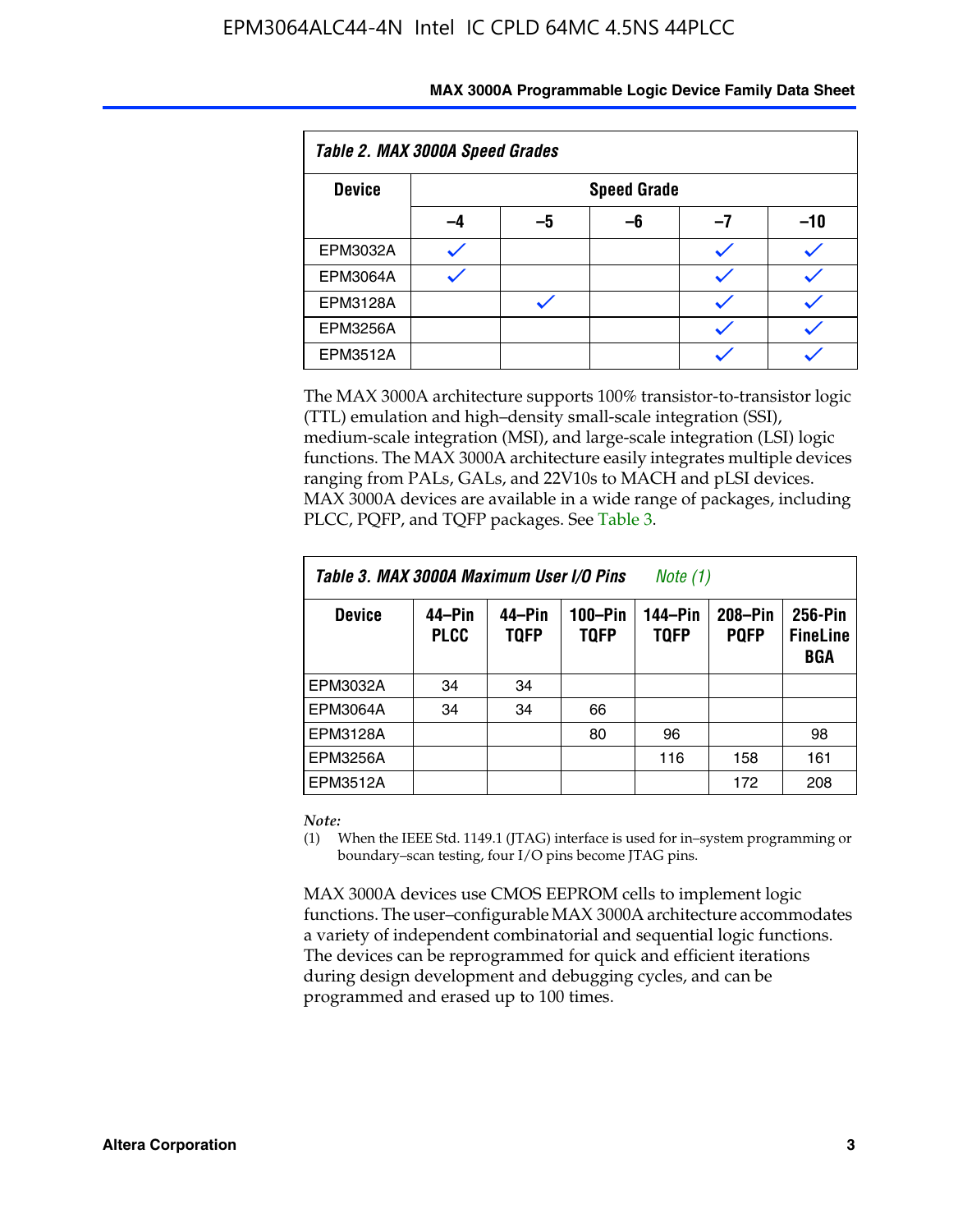#### **MAX 3000A Programmable Logic Device Family Data Sheet**

MAX 3000A devices contain 32 to 512 macrocells, combined into groups of 16 macrocells called logic array blocks (LABs). Each macrocell has a programmable–AND/fixed–OR array and a configurable register with independently programmable clock, clock enable, clear, and preset functions. To build complex logic functions, each macrocell can be supplemented with shareable expander and high–speed parallel expander product terms to provide up to 32 product terms per macrocell.

MAX 3000A devices provide programmable speed/power optimization. Speed–critical portions of a design can run at high speed/full power, while the remaining portions run at reduced speed/low power. This speed/power optimization feature enables the designer to configure one or more macrocells to operate at 50% or lower power while adding only a nominal timing delay. MAX 3000A devices also provide an option that reduces the slew rate of the output buffers, minimizing noise transients when non–speed–critical signals are switching. The output drivers of all MAX 3000A devices can be set for 2.5 V or 3.3 V, and all input pins are 2.5–V, 3.3–V, and 5.0-V tolerant, allowing MAX 3000A devices to be used in mixed–voltage systems.

MAX 3000A devices are supported by Altera development systems, which are integrated packages that offer schematic, text—including VHDL, Verilog HDL, and the Altera Hardware Description Language (AHDL)—and waveform design entry, compilation and logic synthesis, simulation and timing analysis, and device program[ming. The software](http://www.altera.com/literature/ds/dsmii.pdf)  [provides EDIF 2 0 0 and 3 0 0, LPM, VHDL, Verilog HDL, an](http://www.altera.com/literature/ds/dsmii.pdf)d other [interfaces for additional design entry and simulation support from ot](http://www.altera.com/literature/ds/quartus.pdf)her industry–standard PC– and UNIX–workstation–based EDA tools. The software runs on Windows–based PCs, as well as Sun SPARCstation, and HP 9000 Series 700/800 workstations.

For more information on development tools, see the *MAX+PLUS II Programmable Logic Development System & Software Data Sheet* and the *Quartus Programmable Logic Development System & Software Data Sheet*.

**Functional Description**

The MAX 3000A architecture includes the following elements:

- Macrocells
- Expander product terms (shareable and parallel)
- Programmable interconnect array (PIA)
- I/O control blocks

■ Logic array blocks (LABs)

The MAX 3000A architecture includes four dedicated inputs that can be used as general–purpose inputs or as high–speed, global control signals (clock, clear, and two output enable signals) for each macrocell and I/O pin. Figure 1 shows the architecture of MAX 3000A devices.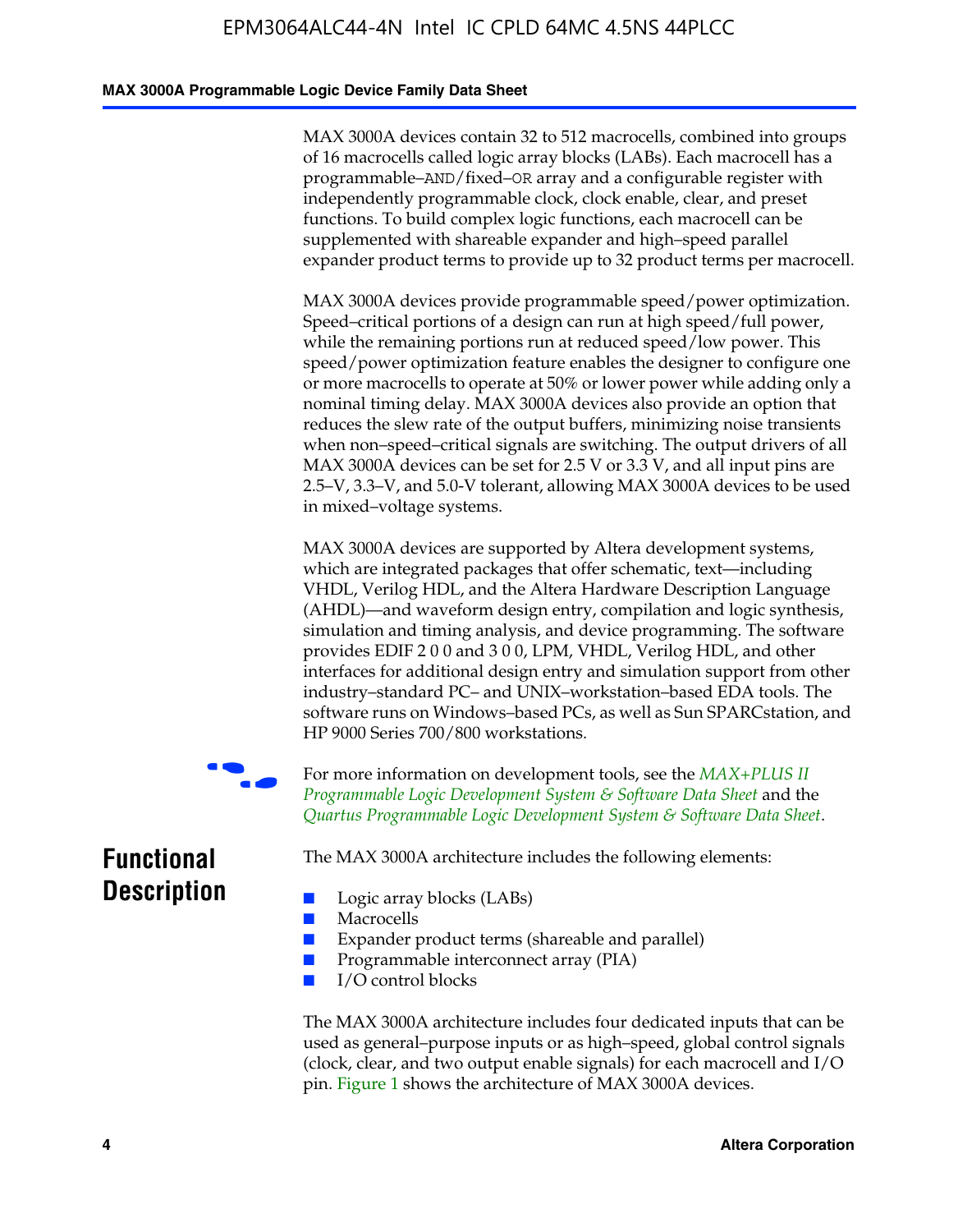**MAX 3000A Programmable Logic Device Family Data Sheet**



#### *Figure 1. MAX 3000A Device Block Diagram*

*Note:*

(1) EPM3032A, EPM3064A, EPM3128A, and EPM3256A devices have six output enables. EPM3512A devices have 10 output enables.

### **Logic Array Blocks**

The MAX 3000A device architecture is based on the linking of high–performance LABs. LABs consist of 16–macrocell arrays, as shown in Figure 1. Multiple LABs are linked together via the PIA, a global bus that is fed by all dedicated input pins, I/O pins, and macrocells.

Each LAB is fed by the following signals:

- 36 signals from the PIA that are used for general logic inputs
- Global controls that are used for secondary register functions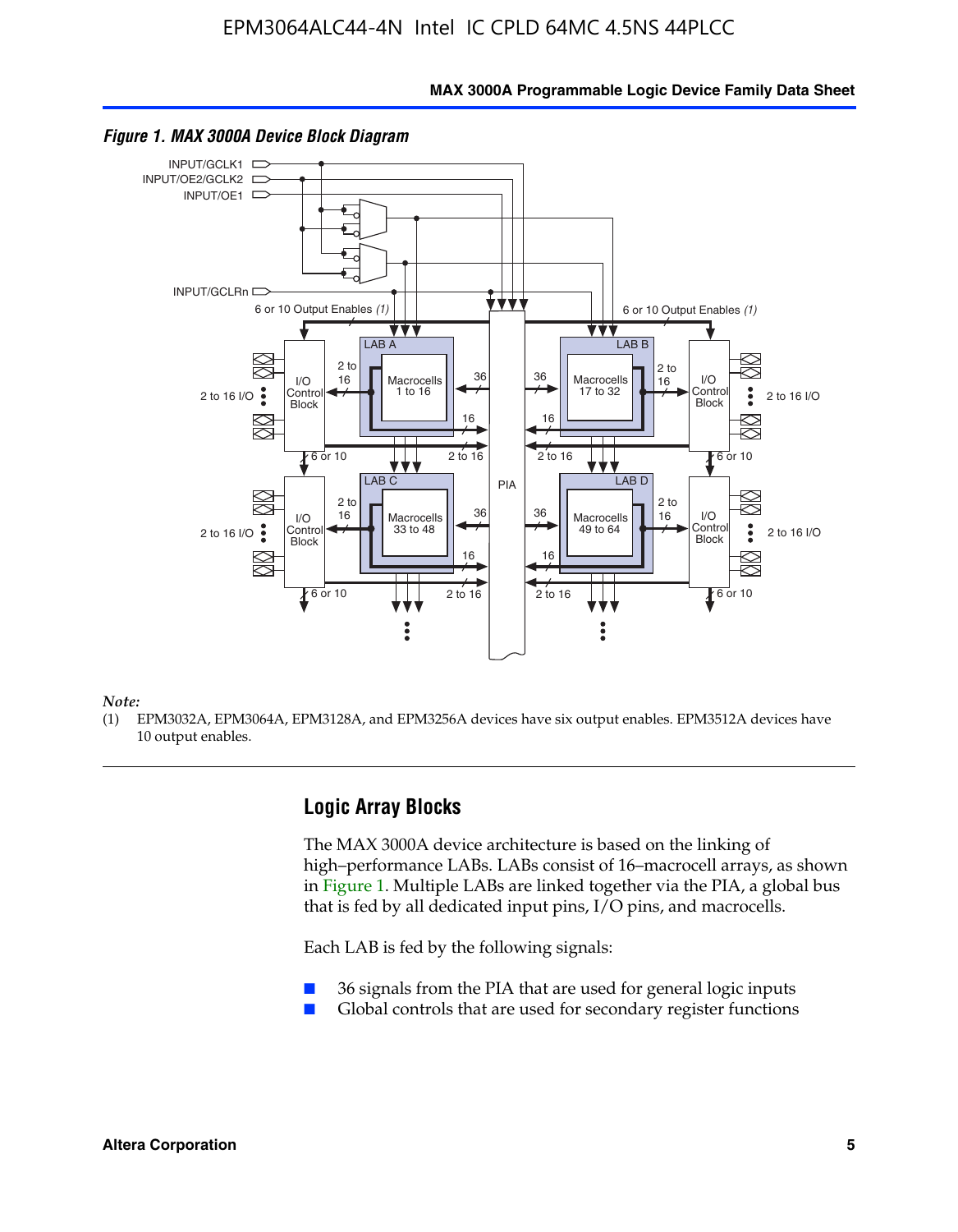#### **MAX 3000A Programmable Logic Device Family Data Sheet**

### **Macrocells**

MAX 3000A macrocells can be individually configured for either sequential or combinatorial logic operation. Macrocells consist of three functional blocks: logic array, product–term select matrix, and programmable register. Figure 2 shows a MAX 3000A macrocell.





Combinatorial logic is implemented in the logic array, which provides five product terms per macrocell. The product–term select matrix allocates these product terms for use as either primary logic inputs (to the OR and XOR gates) to implement combinatorial functions, or as secondary inputs to the macrocell's register preset, clock, and clock enable control functions.

Two kinds of expander product terms ("expanders") are available to supplement macrocell logic resources:

- Shareable expanders, which are inverted product terms that are fed back into the logic array
- Parallel expanders, which are product terms borrowed from adjacent macrocells

The Altera development system automatically optimizes product–term allocation according to the logic requirements of the design.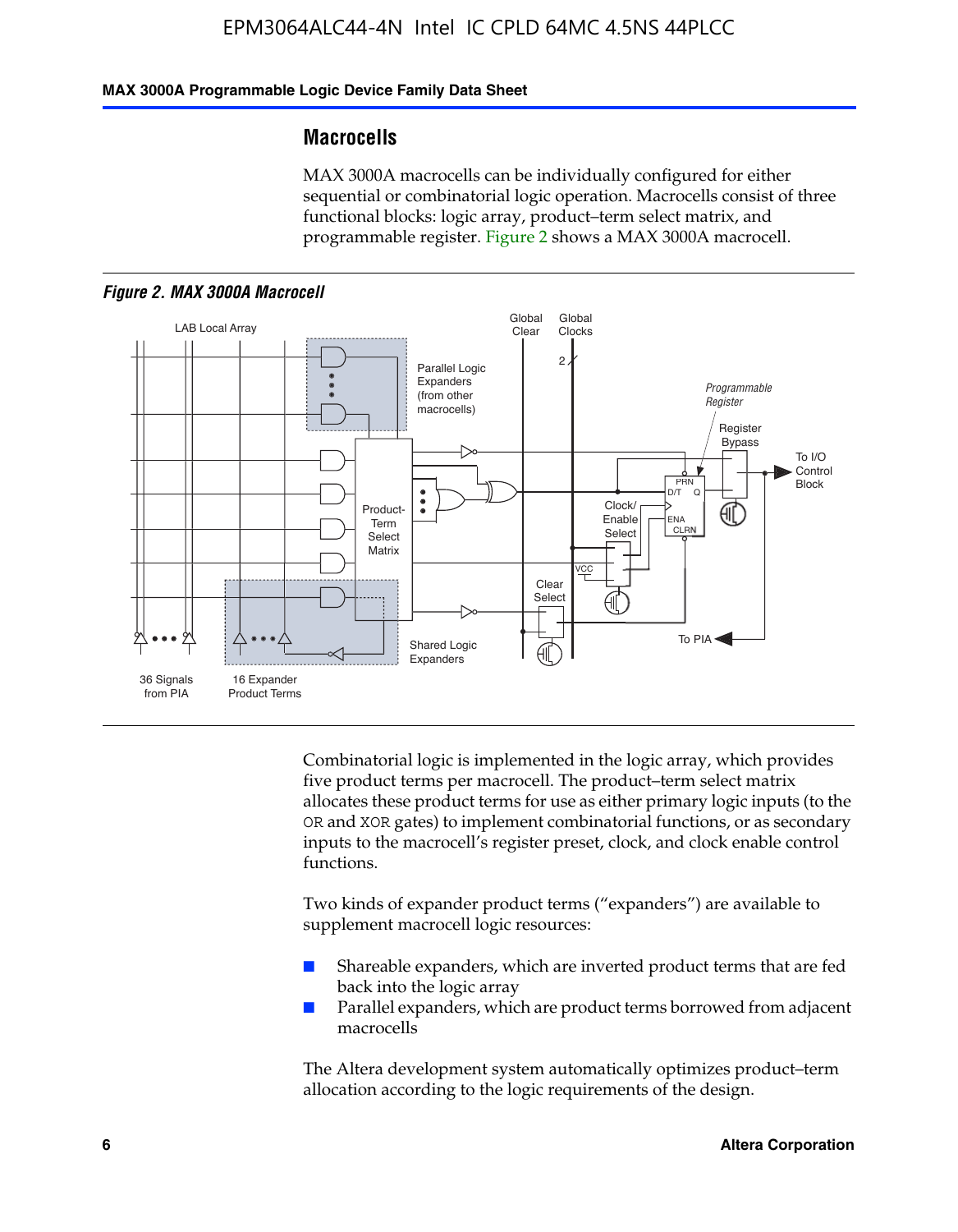#### **MAX 3000A Programmable Logic Device Family Data Sheet**

For registered functions, each macrocell flipflop can be individually programmed to implement D, T, JK, or SR operation with programmable clock control. The flipflop can be bypassed for combinatorial operation. During design entry, the designer specifies the desired flipflop type; the Altera development system software then selects the most efficient flipflop operation for each registered function to optimize resource utilization.

Each programmable register can be clocked in three different modes:

- Global clock signal mode, which achieves the fastest clock–to–output performance.
- Global clock signal enabled by an active–high clock enable. A clock enable is generated by a product term. This mode provides an enable on each flipflop while still achieving the fast clock–to–output performance of the global clock.
- Array clock implemented with a product term. In this mode, the flipflop can be clocked by signals from buried macrocells or I/O pins.

Two global clock signals are available in MAX 3000A devices. As shown in Figure 1, these global clock signals can be the true or the complement of either of the two global clock pins, GCLK1 or GCLK2.

Each register also supports asynchronous preset and clear functions. As shown in Figure 2, the product–term select matrix allocates product terms to control these operations. Although the product–term–driven preset and clear from the register are active high, active–low control can be obtained by inverting the signal within the logic array. In addition, each register clear function can be individually driven by the active–low dedicated global clear pin (GCLRn).

All registers are cleared upon power-up. By default, all registered outputs drive low when the device is powered up. You can set the registered outputs to drive high upon power-up through the Quartus<sup>®</sup> II software. Quartus II software uses the NOT Gate Push-Back method, which uses an additional macrocell to set the output high. To set this in the Quartus II software, go to the Assignment Editor and set the **Power-Up Level** assignment for the register to **High**.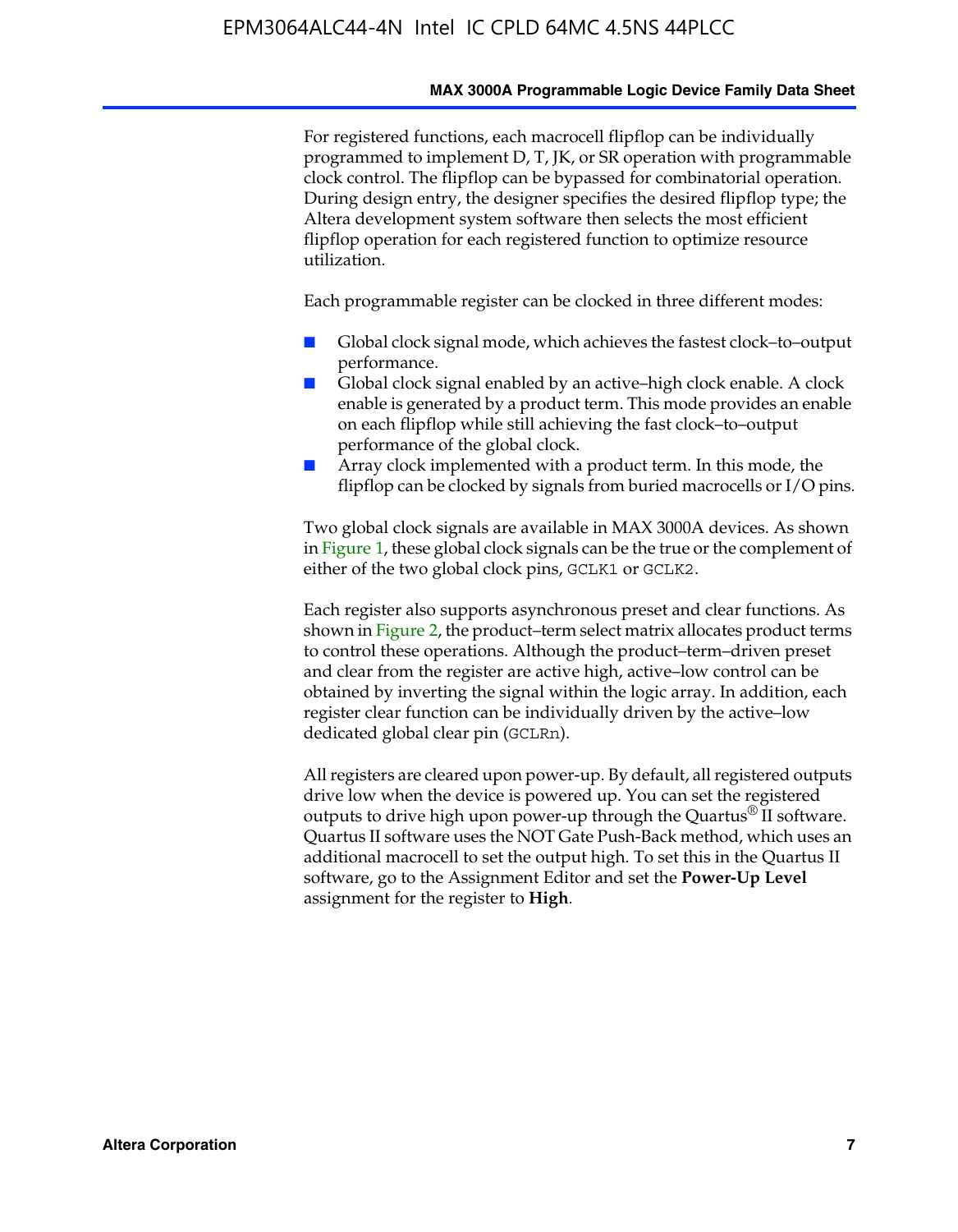#### **MAX 3000A Programmable Logic Device Family Data Sheet**

### **Expander Product Terms**

Although most logic functions can be implemented with the five product terms available in each macrocell, highly complex logic functions require additional product terms. Another macrocell can be used to supply the required logic resources. However, the MAX 3000A architecture also offers both shareable and parallel expander product terms ("expanders") that provide additional product terms directly to any macrocell in the same LAB. These expanders help ensure that logic is synthesized with the fewest possible logic resources to obtain the fastest possible speed.

#### *Shareable Expanders*

Each LAB has 16 shareable expanders that can be viewed as a pool of uncommitted single product terms (one from each macrocell) with inverted outputs that feed back into the logic array. Each shareable expander can be used and shared by any or all macrocells in the LAB to build complex logic functions. Shareable expanders incur a small delay (*t<sub>SEXP</sub>*). Figure 3 shows how shareable expanders can feed multiple macrocells.

#### *Figure 3. MAX 3000A Shareable Expanders*



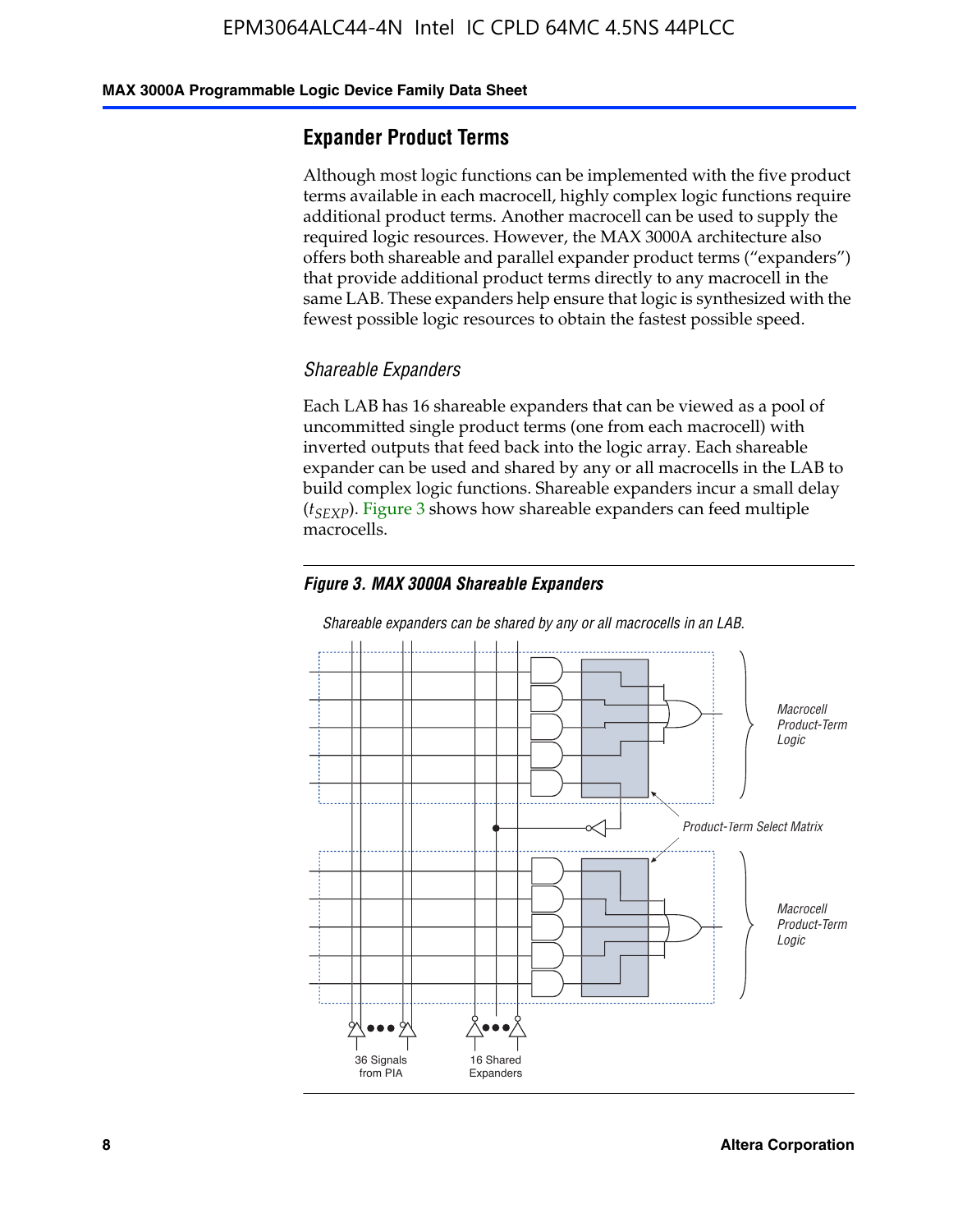#### **MAX 3000A Programmable Logic Device Family Data Sheet**

#### *Parallel Expanders*

Parallel expanders are unused product terms that can be allocated to a neighboring macrocell to implement fast, complex logic functions. Parallel expanders allow up to 20 product terms to directly feed the macrocell OR logic, with five product terms provided by the macrocell and 15 parallel expanders provided by neighboring macrocells in the LAB.

The Altera development system compiler can automatically allocate up to three sets of up to five parallel expanders to the macrocells that require additional product terms. Each set of five parallel expanders incurs a small, incremental timing delay ( $t_{PEXP}$ ). For example, if a macrocell requires 14 product terms, the compiler uses the five dedicated product terms within the macrocell and allocates two sets of parallel expanders; the first set includes five product terms, and the second set includes four product terms, increasing the total delay by  $2 \times t_{PEXP}$ .

Two groups of eight macrocells within each LAB (e.g., macrocells 1 through 8 and 9 through 16) form two chains to lend or borrow parallel expanders. A macrocell borrows parallel expanders from lower– numbered macrocells. For example, macrocell 8 can borrow parallel expanders from macrocell 7, from macrocells 7 and 6, or from macrocells 7, 6, and 5. Within each group of eight, the lowest–numbered macrocell can only lend parallel expanders and the highest–numbered macrocell can only borrow them. Figure 4 shows how parallel expanders can be borrowed from a neighboring macrocell.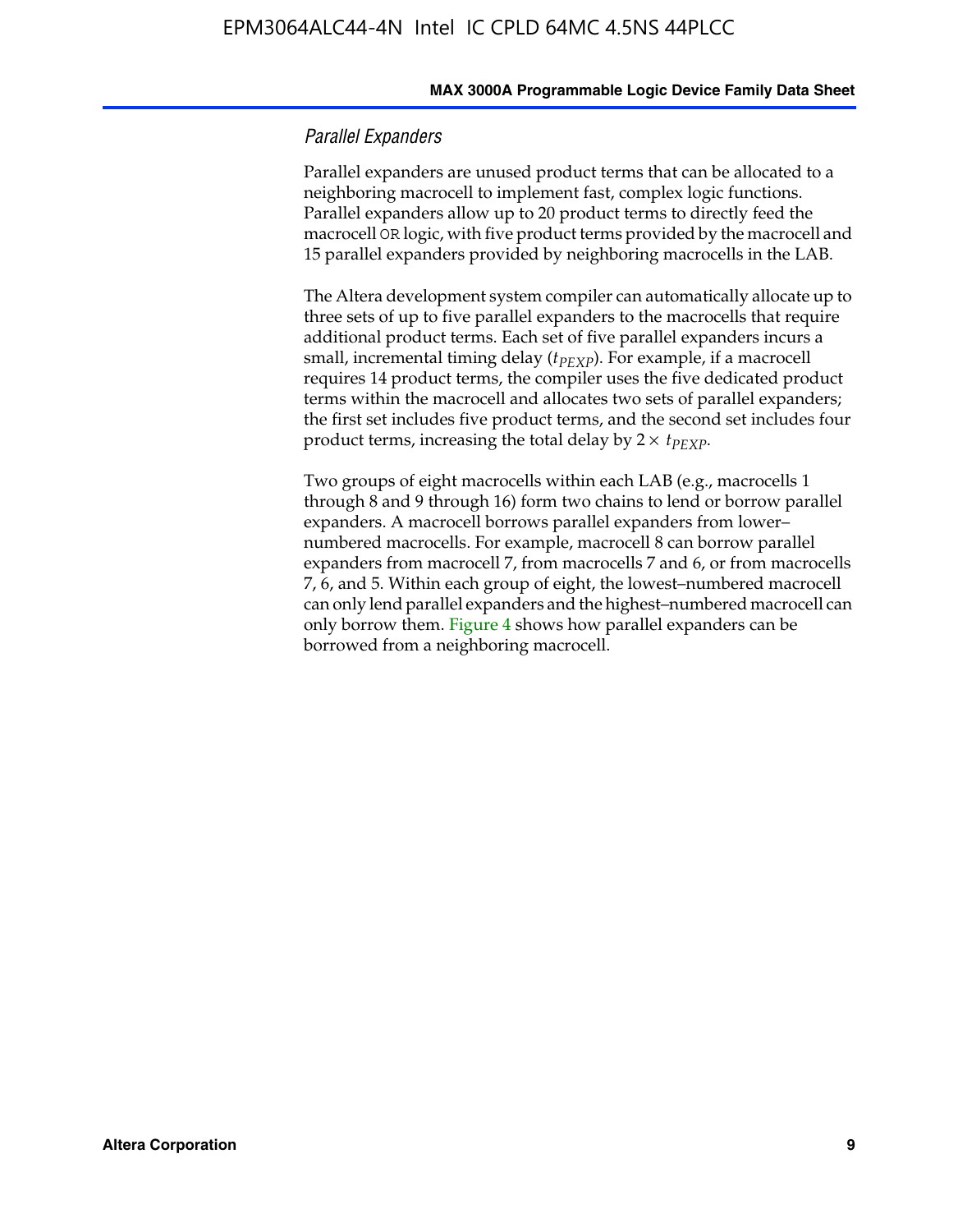**MAX 3000A Programmable Logic Device Family Data Sheet**

*Figure 4. MAX 3000A Parallel Expanders*

*Unused product terms in a macrocell can be allocated to a neighboring macrocell.*



### **Programmable Interconnect Array**

Logic is routed between LABs on the PIA. This global bus is a programmable path that connects any signal source to any destination on the device. All MAX 3000A dedicated inputs, I/O pins, and macrocell outputs feed the PIA, which makes the signals available throughout the entire device. Only the signals required by each LAB are actually routed from the PIA into the LAB. Figure 5 shows how the PIA signals are routed into the LAB. An EEPROM cell controls one input to a two-input AND gate, which selects a PIA signal to drive into the LAB.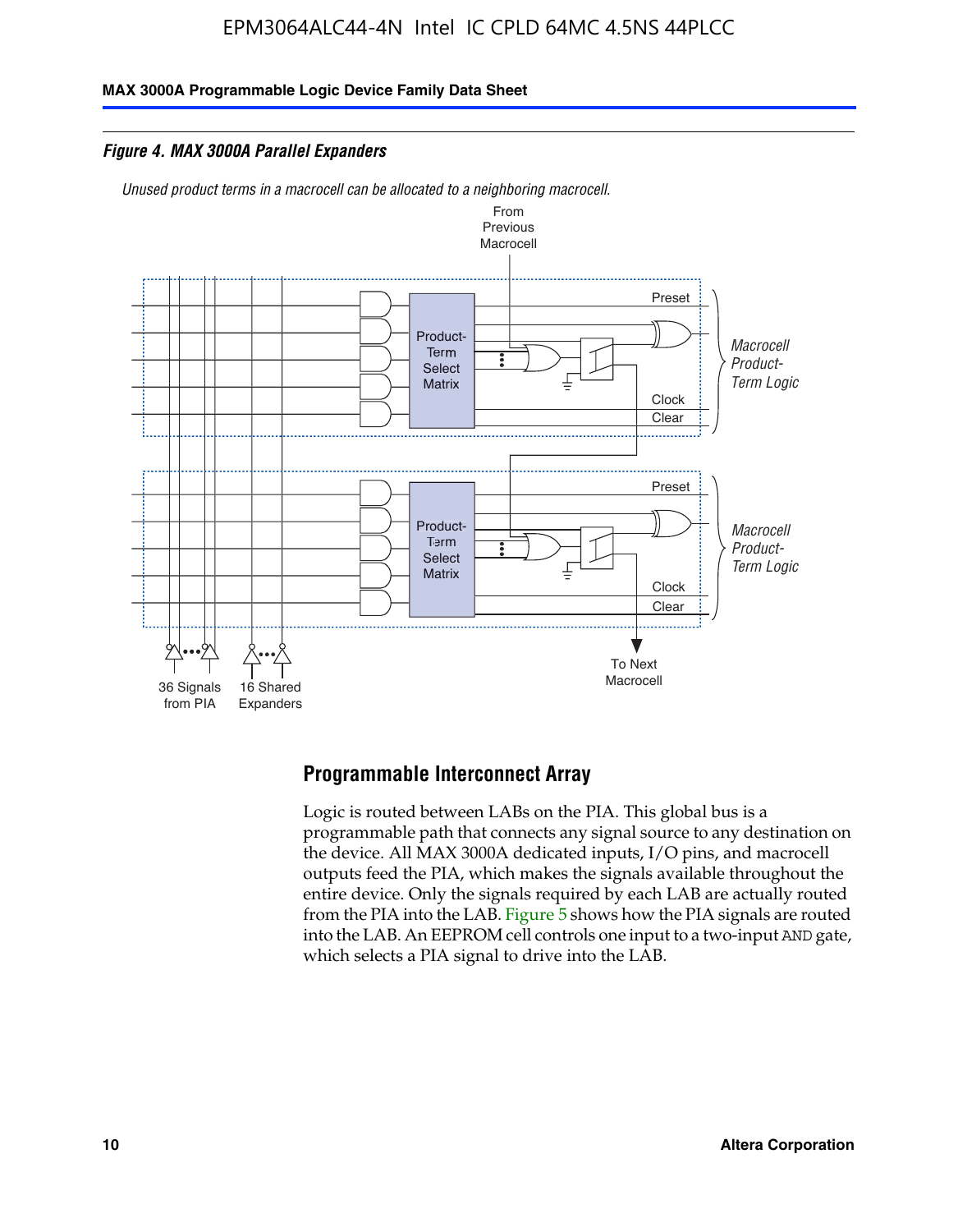

**MAX 3000A Programmable Logic Device Family Data Sheet**

While the routing delays of channel–based routing schemes in masked or FPGAs are cumulative, variable, and path–dependent, the MAX 3000A PIA has a predictable delay. The PIA makes a design's timing performance easy to predict.

### **I/O Control Blocks**

The I/O control block allows each I/O pin to be individually configured for input, output, or bidirectional operation. All I/O pins have a tri–state buffer that is individually controlled by one of the global output enable signals or directly connected to ground or  $V_{CC}$ . Figure 6 shows the I/O control block for MAX 3000A devices. The I/O control block has 6 or 10 global output enable signals that are driven by the true or complement of two output enable signals, a subset of the I/O pins, or a subset of the I/O macrocells.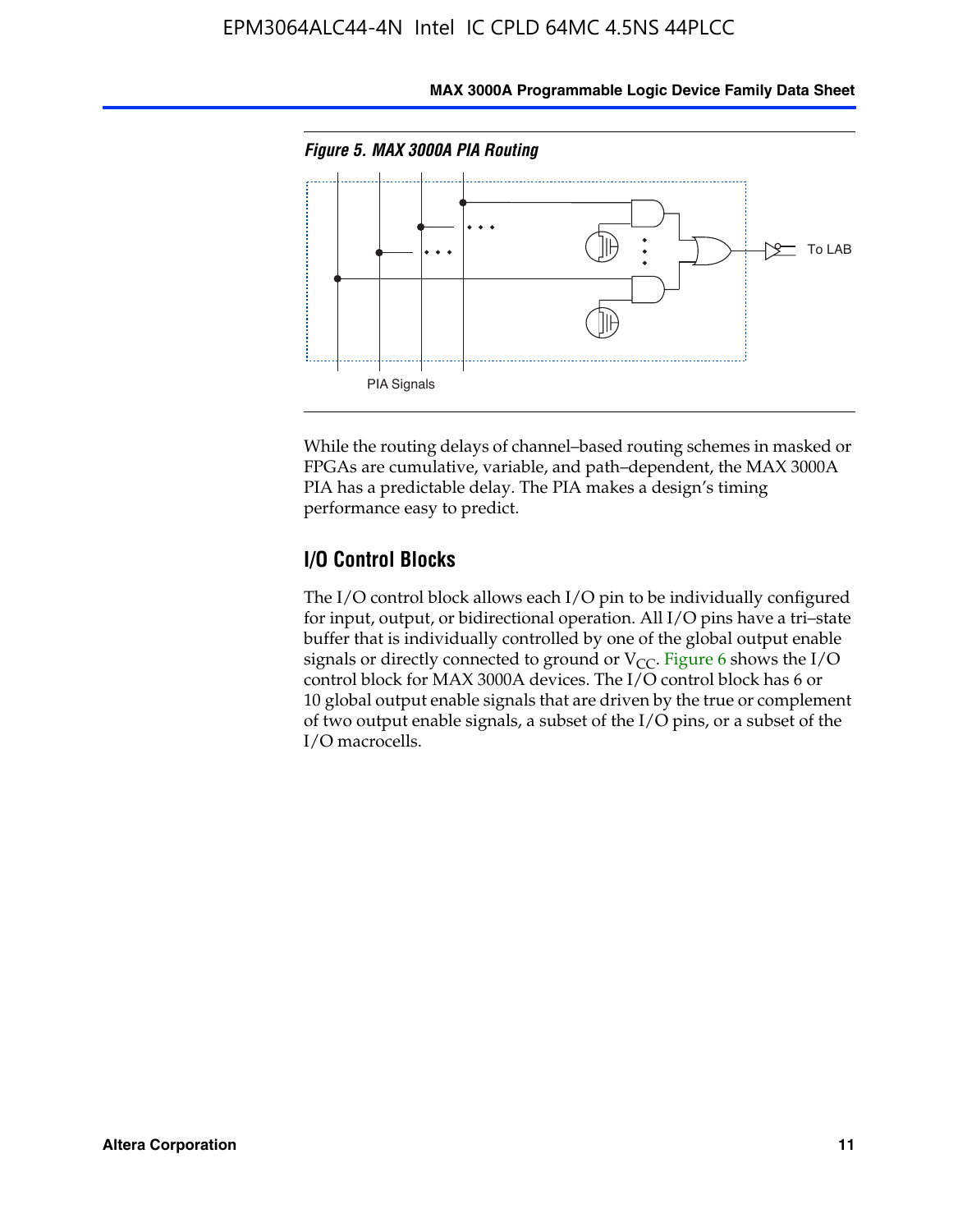*Figure 6. I/O Control Block of MAX 3000A Devices*



#### *Note:*

(1) EPM3032A, EPM3064A, EPM3128A, and EPM3256A devices have six output enables. EPM3512A devices have 10 output enables.

> When the tri–state buffer control is connected to ground, the output is tri-stated (high impedance), and the I/O pin can be used as a dedicated input. When the tri–state buffer control is connected to  $V_{CC}$ , the output is enabled.

The MAX 3000A architecture provides dual I/O feedback, in which macrocell and pin feedbacks are independent. When an I/O pin is configured as an input, the associated macrocell can be used for buried logic.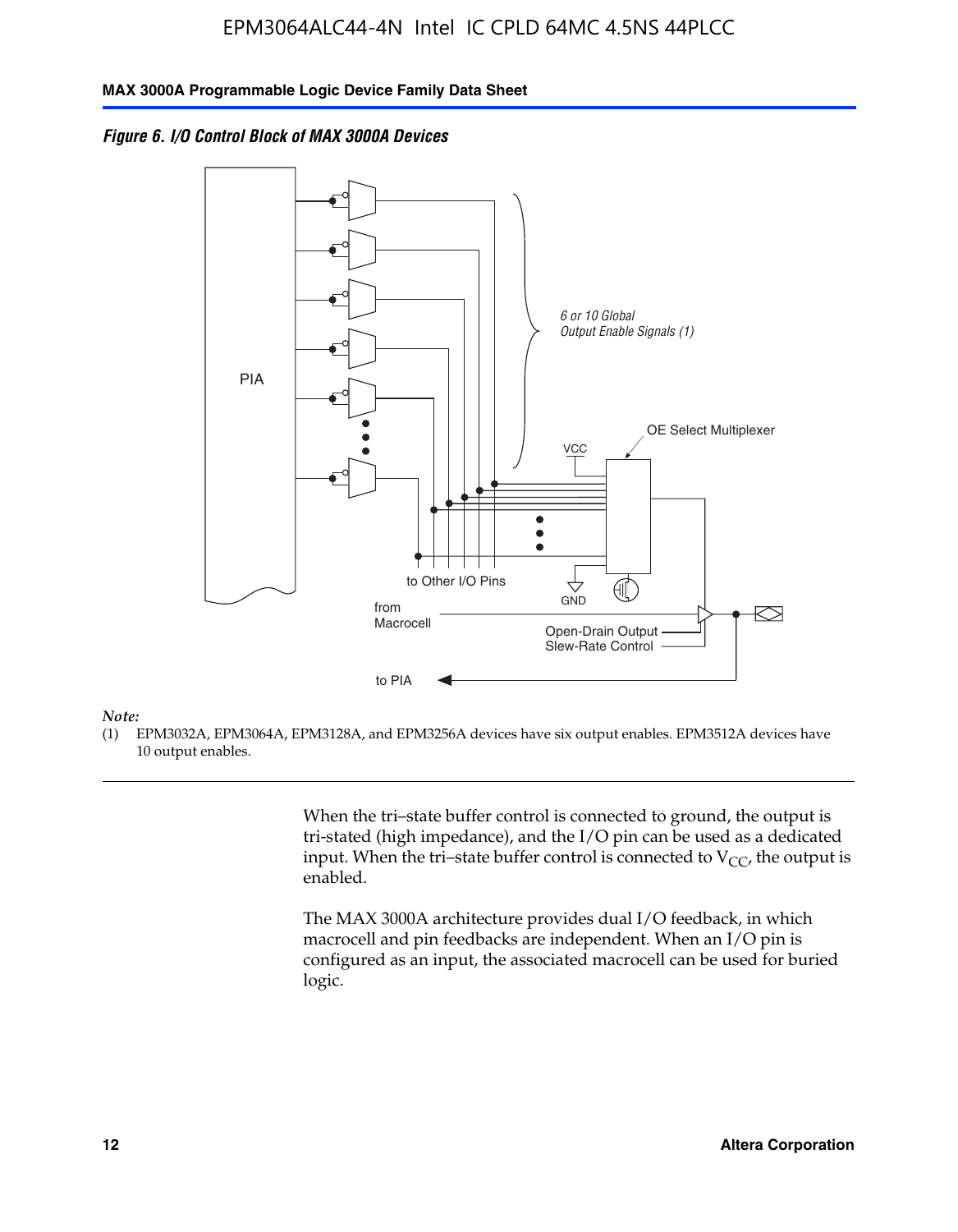|                                   | MAX 3000A Programmable Logic Device Family Data Sheet                                                                                                                                                                                                                                                                                                                                                                                                                                                                                                                                                                                                                                                                                                                                           |
|-----------------------------------|-------------------------------------------------------------------------------------------------------------------------------------------------------------------------------------------------------------------------------------------------------------------------------------------------------------------------------------------------------------------------------------------------------------------------------------------------------------------------------------------------------------------------------------------------------------------------------------------------------------------------------------------------------------------------------------------------------------------------------------------------------------------------------------------------|
| In-System<br>Programma-<br>bility | MAX 3000A devices can be programmed in-system via an industry-<br>standard four-pin IEEE Std. 1149.1-1990 (JTAG) interface. In-system<br>programmability (ISP) offers quick, efficient iterations during design<br>development and debugging cycles. The MAX 3000A architecture<br>internally generates the high programming voltages required to program<br>its EEPROM cells, allowing in-system programming with only a single<br>3.3–V power supply. During in–system programming, the I/O pins are<br>tri-stated and weakly pulled-up to eliminate board conflicts. The pull-up<br>value is nominally 50 $k\Omega$                                                                                                                                                                          |
|                                   | MAX 3000A devices have an enhanced ISP algorithm for faster<br>programming. These devices also offer an ISP_Done bit that ensures safe<br>operation when in-system programming is interrupted. This ISP_Done<br>bit, which is the last bit programmed, prevents all I/O pins from driving<br>until the bit is programmed.                                                                                                                                                                                                                                                                                                                                                                                                                                                                       |
|                                   | ISP simplifies the manufacturing flow by allowing devices to be mounted<br>on a printed circuit board (PCB) with standard pick-and-place equipment<br>before they are programmed. MAX 3000A devices can be programmed by<br>downloading the information via in-circuit testers, embedded processors,<br>the MasterBlaster communications cable, the ByteBlasterMV parallel port<br>download cable, and the BitBlaster serial download cable. Programming<br>the devices after they are placed on the board eliminates lead damage on<br>high-pin-count packages (e.g., QFP packages) due to device handling.<br>MAX 3000A devices can be reprogrammed after a system has already<br>shipped to the field. For example, product upgrades can be performed in<br>the field via software or modem. |
|                                   | The Jam STAPL programming and test language can be used to program<br>MAX 3000A devices with in-circuit testers, PCs, or embedded processors.                                                                                                                                                                                                                                                                                                                                                                                                                                                                                                                                                                                                                                                   |
|                                   | For more information on using the Jam STAPL programming and test<br>language, see Application Note 88 (Using the Jam Language for ISP & ICR via<br>an Embedded Processor), Application Note 122 (Using Jam STAPL for ISP $\mathcal S$<br>ICR via an Embedded Processor) and AN 111 (Embedded Programming Using<br>the 8051 and Jam Byte-Code).                                                                                                                                                                                                                                                                                                                                                                                                                                                  |
|                                   | The ISP circuitry in MAX 3000A devices is compliant with the IEEE Std.<br>1532 specification. The IEEE Std. 1532 is a standard developed to allow<br>concurrent ISP between multiple PLD vendors.                                                                                                                                                                                                                                                                                                                                                                                                                                                                                                                                                                                               |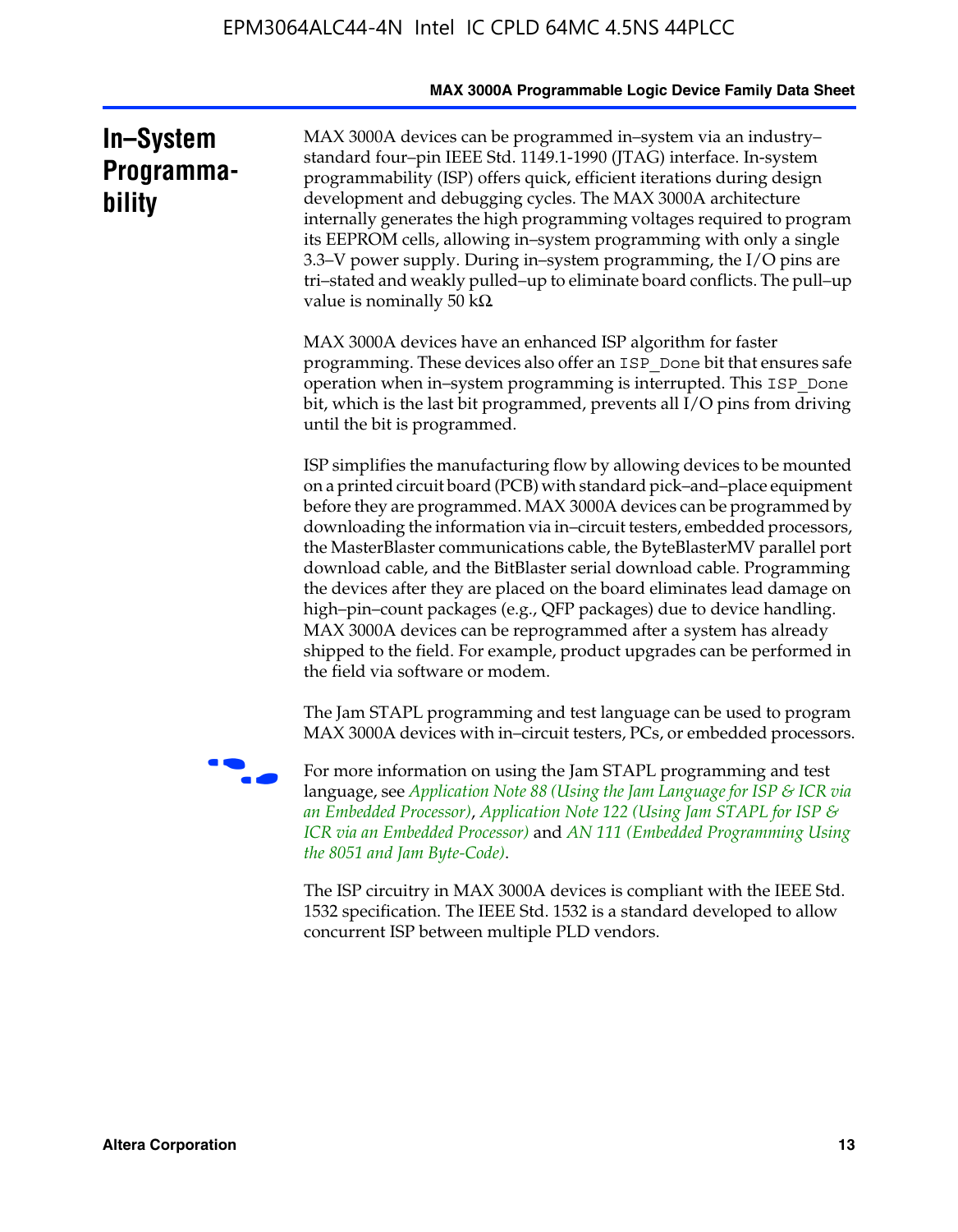### **Programming Sequence**

During in-system programming, instructions, addresses, and data are shifted into the MAX 3000A device through the TDI input pin. Data is shifted out through the TDO output pin and compared against the expected data.

Programming a pattern into the device requires the following six ISP stages. A stand-alone verification of a programmed pattern involves only stages 1, 2, 5, and 6.

- 1. *Enter ISP*. The enter ISP stage ensures that the I/O pins transition smoothly from user mode to ISP mode. The enter ISP stage requires 1 ms.
- 2. *Check ID*. Before any program or verify process, the silicon ID is checked. The time required to read this silicon ID is relatively small compared to the overall programming time.
- 3. *Bulk Erase*. Erasing the device in-system involves shifting in the instructions to erase the device and applying one erase pulse of 100 ms.
- 4. *Program*. Programming the device in-system involves shifting in the address and data and then applying the programming pulse to program the EEPROM cells. This process is repeated for each EEPROM address.
- 5. *Verify*. Verifying an Altera device in-system involves shifting in addresses, applying the read pulse to verify the EEPROM cells, and shifting out the data for comparison. This process is repeated for each EEPROM address.
- 6. *Exit ISP*. An exit ISP stage ensures that the I/O pins transition smoothly from ISP mode to user mode. The exit ISP stage requires 1 ms.

### **Programming Times**

The time required to implement each of the six programming stages can be broken into the following two elements:

- A pulse time to erase, program, or read the EEPROM cells.
- A shifting time based on the test clock (TCK) frequency and the number of TCK cycles to shift instructions, address, and data into the device.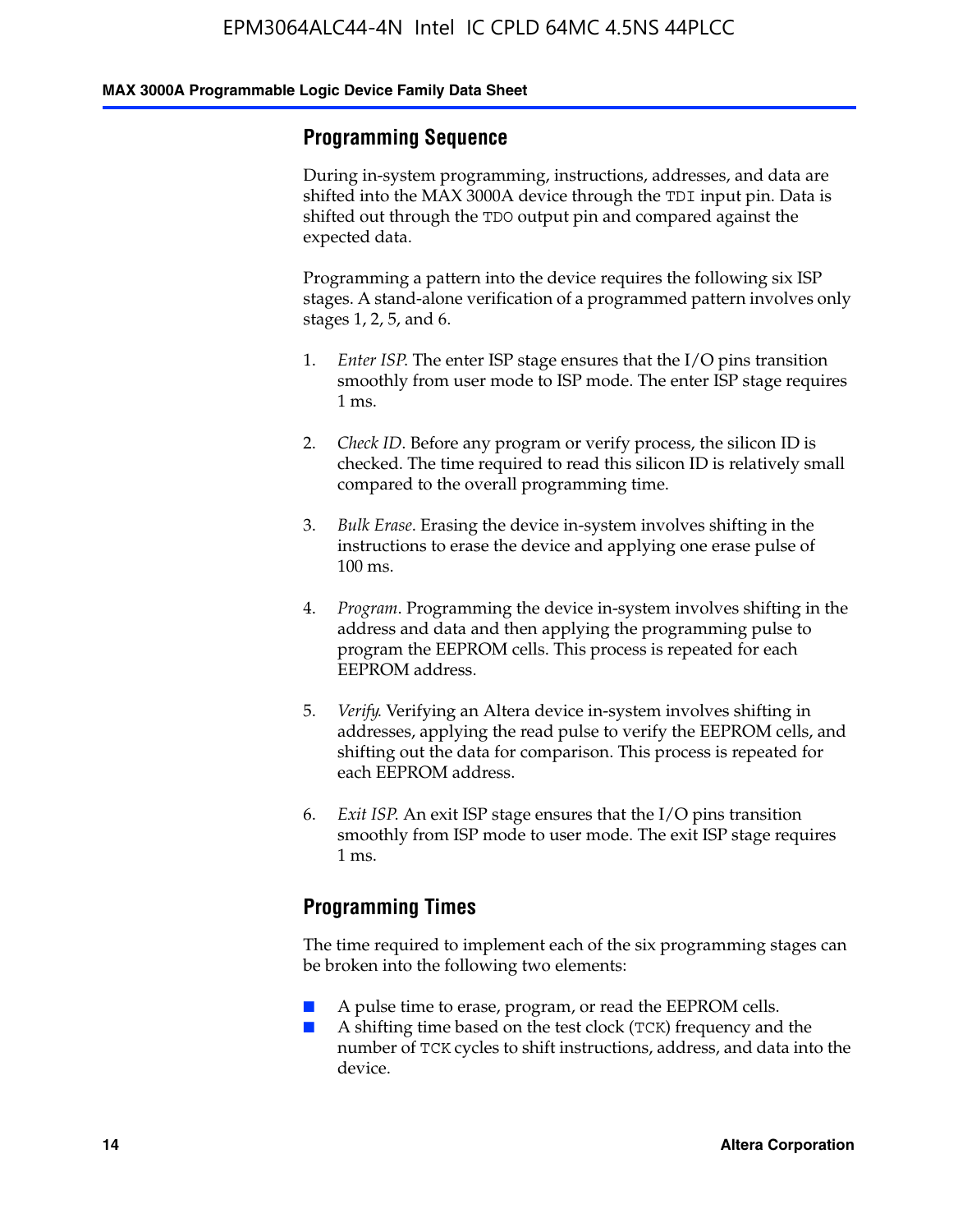By combining the pulse and shift times for each of the programming stages, the program or verify time can be derived as a function of the TCK frequency, the number of devices, and specific target device(s). Because different ISP-capable devices have a different number of EEPROM cells, both the total fixed and total variable times are unique for a single device.

#### *Programming a Single MAX 3000A Device*

The time required to program a single MAX 3000A device in-system can be calculated from the following formula:

| $t_{PROG} = t_{PPULSE} + \frac{Cycle_{PTCK}}{f_{TCK}}$ |                                                                                                    |
|--------------------------------------------------------|----------------------------------------------------------------------------------------------------|
| where: $t_{PROG}$<br>$t_{PPULSE}$                      | $=$ Programming time<br>= Sum of the fixed times to erase, program, and<br>verify the EEPROM cells |
| $Cycle_{PTCK}$<br>fтск                                 | = Number of TCK cycles to program a device<br>$=$ TCK frequency                                    |

The ISP times for a stand-alone verification of a single MAX 3000A device can be calculated from the following formula:

| $t_{VER} = t_{VPULSE} + \frac{t_{TCK}}{f_{TCK}}$ | $Cycle_{VTCK}$                                                                                                                    |
|--------------------------------------------------|-----------------------------------------------------------------------------------------------------------------------------------|
| where: $t_{VFR}$<br>$t_{VPULSE}$                 | $=$ Verify time<br>$=$ Sum of the fixed times to verify the EEPROM cells<br>$CycleVTCK$ = Number of TCK cycles to verify a device |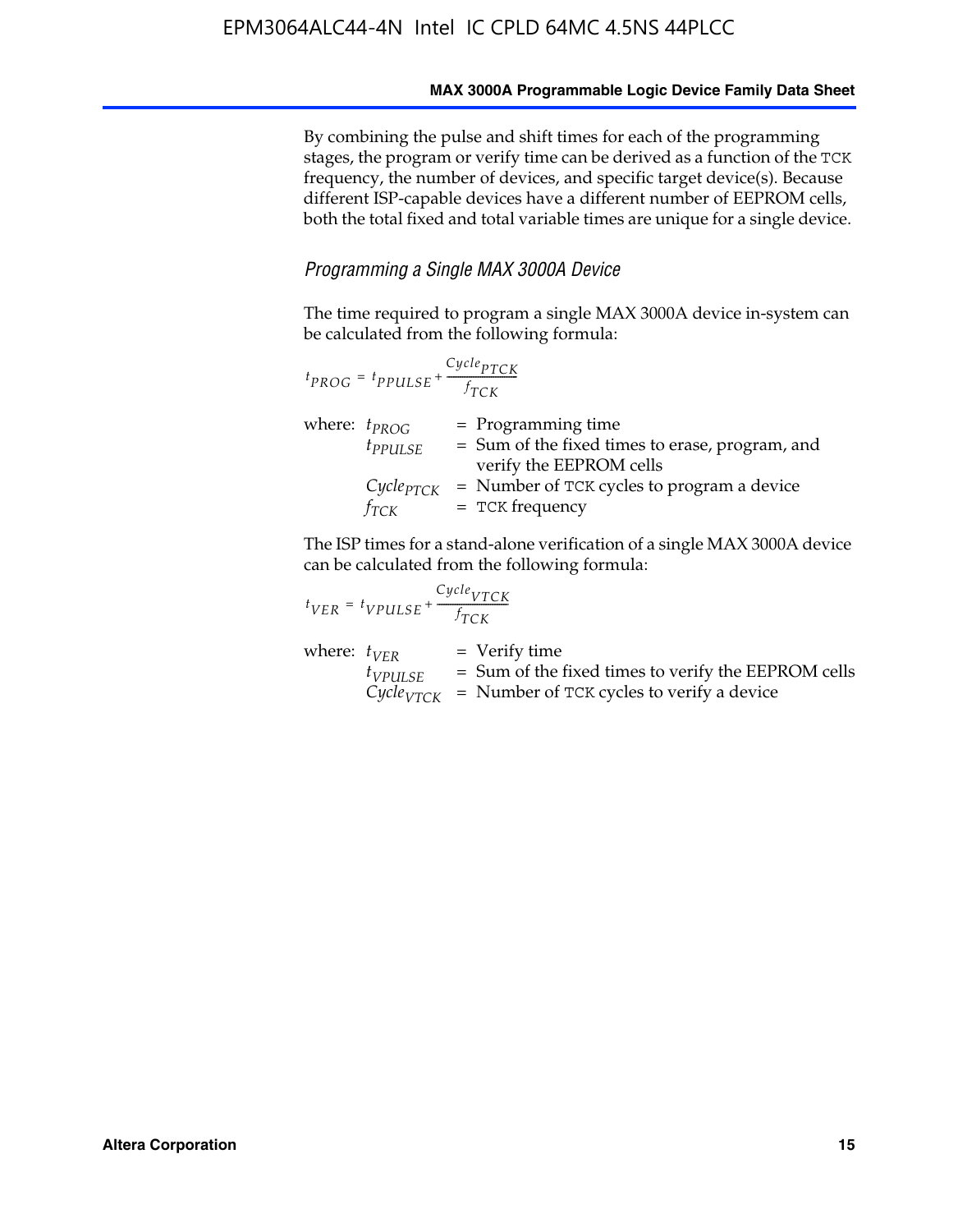### **MAX 3000A Programmable Logic Device Family Data Sheet**

The programming times described in Tables 4 through 6 are associated with the worst-case method using the enhanced ISP algorithm.

| Table 4. MAX 3000A t <sub>PULSE</sub> & Cycle <sub>TCK</sub> Values |                    |                                 |                 |                       |  |  |
|---------------------------------------------------------------------|--------------------|---------------------------------|-----------------|-----------------------|--|--|
| <b>Device</b>                                                       | <b>Programming</b> | <b>Stand-Alone Verification</b> |                 |                       |  |  |
|                                                                     | $t_{PPULSE}(s)$    | Cycle <sub>PTCK</sub>           | $t_{VPULSE}(s)$ | Cycle <sub>vTCK</sub> |  |  |
| EPM3032A                                                            | 2.00               | 55,000                          | 0.002           | 18,000                |  |  |
| EPM3064A                                                            | 2.00               | 105,000                         | 0.002           | 35,000                |  |  |
| EPM3128A                                                            | 2.00               | 205,000                         | 0.002           | 68,000                |  |  |
| <b>EPM3256A</b>                                                     | 2.00               | 447,000                         | 0.002           | 149,000               |  |  |
| EPM3512A                                                            | 2.00               | 890,000                         | 0.002           | 297,000               |  |  |

Tables 5 and 6 show the in-system programming and stand alone verification times for several common test clock frequencies.

| Table 5. MAX 3000A In-System Programming Times for Different Test Clock Frequencies |               |                  |       |       |                |                |                |               |   |
|-------------------------------------------------------------------------------------|---------------|------------------|-------|-------|----------------|----------------|----------------|---------------|---|
| <b>Device</b>                                                                       |               | † <sub>TCK</sub> |       |       |                |                |                | <b>Units</b>  |   |
|                                                                                     | <b>10 MHz</b> | 5 MHz            | 2 MHz | 1 MHz | <b>500 kHz</b> | <b>200 kHz</b> | <b>100 kHz</b> | <b>50 kHz</b> |   |
| EPM3032A                                                                            | 2.01          | 2.01             | 2.03  | 2.06  | 2.11           | 2.28           | 2.55           | 3.10          | s |
| <b>EPM3064A</b>                                                                     | 2.01          | 2.02             | 2.05  | 2.11  | 2.21           | 2.53           | 3.05           | 4.10          | s |
| <b>EPM3128A</b>                                                                     | 2.02          | 2.04             | 2.10  | 2.21  | 2.41           | 3.03           | 4.05           | 6.10          | s |
| <b>EPM3256A</b>                                                                     | 2.05          | 2.09             | 2.23  | 2.45  | 2.90           | 4.24           | 6.47           | 10.94         | s |
| EPM3512A                                                                            | 2.09          | 2.18             | 2.45  | 2.89  | 3.78           | 6.45           | 10.90          | 19.80         | s |

| Table 6. MAX 3000A Stand-Alone Verification Times for Different Test Clock Frequencies |               |       |       |       |                |                |                |               |   |
|----------------------------------------------------------------------------------------|---------------|-------|-------|-------|----------------|----------------|----------------|---------------|---|
| <b>Device</b>                                                                          | $f_{TCK}$     |       |       |       |                |                | <b>Units</b>   |               |   |
|                                                                                        | <b>10 MHz</b> | 5 MHz | 2 MHz | 1 MHz | <b>500 kHz</b> | <b>200 kHz</b> | <b>100 kHz</b> | <b>50 kHz</b> |   |
| EPM3032A                                                                               | 0.00          | 0.01  | 0.01  | 0.02  | 0.04           | 0.09           | 0.18           | 0.36          | s |
| <b>EPM3064A</b>                                                                        | 0.01          | 0.01  | 0.02  | 0.04  | 0.07           | 0.18           | 0.35           | 0.70          | s |
| EPM3128A                                                                               | 0.01          | 0.02  | 0.04  | 0.07  | 0.14           | 0.34           | 0.68           | 1.36          | s |
| <b>EPM3256A</b>                                                                        | 0.02          | 0.03  | 0.08  | 0.15  | 0.30           | 0.75           | 1.49           | 2.98          | s |
| EPM3512A                                                                               | 0.03          | 0.06  | 0.15  | 0.30  | 0.60           | 1.49           | 2.97           | 5.94          | s |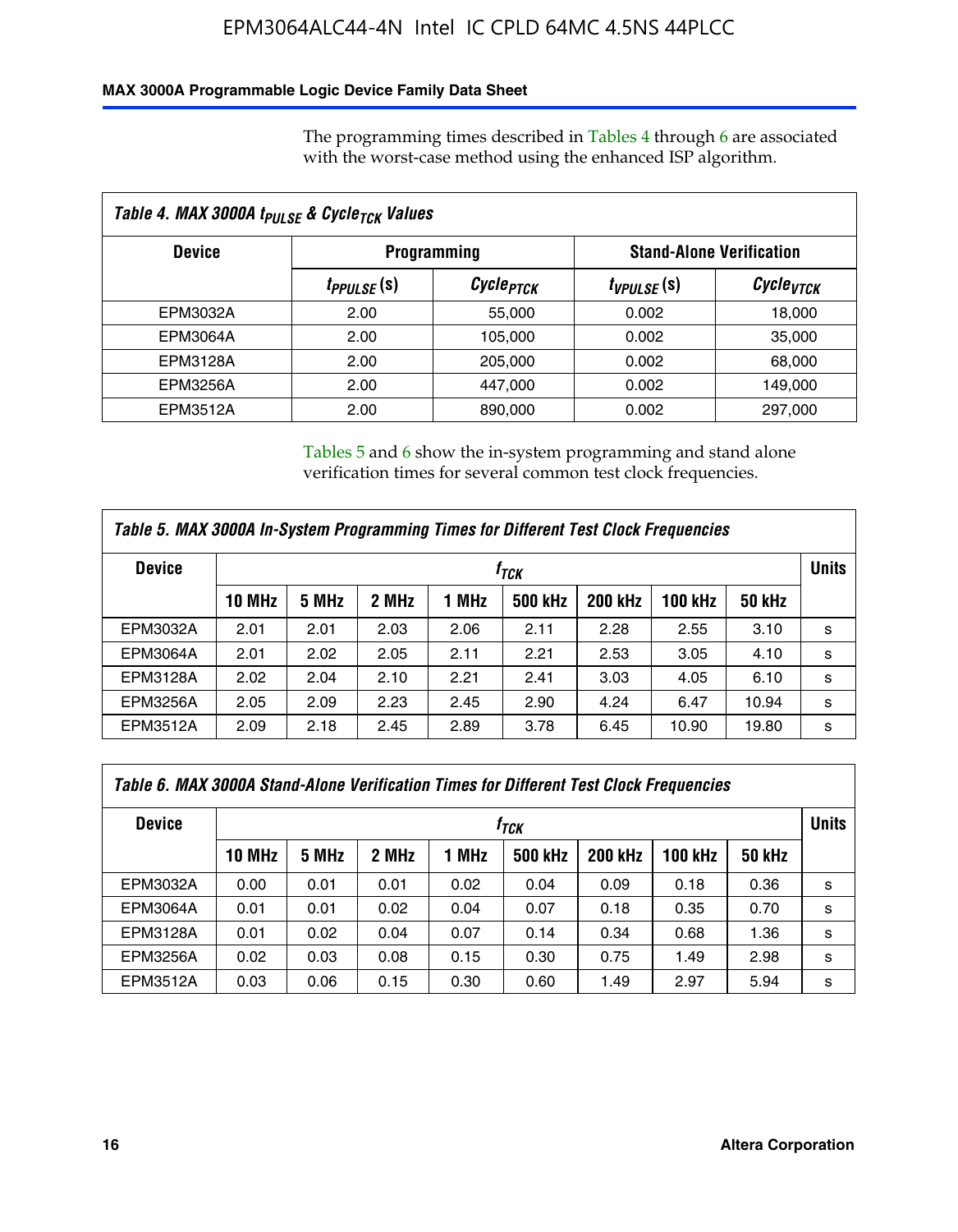|                                                                             | <b>MAX SUUJA Programmable Logic Device Family Data Sheet</b>                                                                                                                                                                                                                                                                                                                                                                     |
|-----------------------------------------------------------------------------|----------------------------------------------------------------------------------------------------------------------------------------------------------------------------------------------------------------------------------------------------------------------------------------------------------------------------------------------------------------------------------------------------------------------------------|
| <b>Programming</b><br>with External<br><b>Hardware</b>                      | MAX 3000A devices can be programmed on Windows-based PCs with an<br>Altera Logic Programmer card, MPU, and the appropriate device adapter.<br>The MPU performs continuity checking to ensure adequate electrical<br>contact between the adapter and the device.                                                                                                                                                                  |
|                                                                             | For more information, see the Altera Programming Hardware Data Sheet.                                                                                                                                                                                                                                                                                                                                                            |
|                                                                             | The Altera software can use text- or waveform-format test vectors created<br>with the Altera Text Editor or Waveform Editor to test the programmed<br>device. For added design verification, designers can perform functional<br>testing to compare the functional device behavior with the results of<br>simulation.                                                                                                            |
|                                                                             | Data I/O, BP Microsystems, and other programming hardware<br>manufacturers also provide programming support for Altera devices.                                                                                                                                                                                                                                                                                                  |
|                                                                             | For more information, see <i>Programming Hardware Manufacturers</i> .                                                                                                                                                                                                                                                                                                                                                            |
| <b>IEEE Std.</b><br>1149.1 (JTAG)<br><b>Boundary-Scan</b><br><b>Support</b> | MAX 3000A devices include the JTAG BST circuitry defined by IEEE<br>Std. 1149.1-1990. Table 7 describes the JTAG instructions supported by<br>MAX 3000A devices. The pin-out tables found on the Altera web site<br>(http://www.altera.com) or the Altera Digital Library show the location of<br>the JTAG control pins for each device. If the JTAG interface is not<br>required, the JTAG pins are available as user I/O pins. |

|                         | <b>Table 7. MAX 3000A JTAG Instructions</b>                                                                                                                                                                                                           |  |  |  |  |  |  |  |
|-------------------------|-------------------------------------------------------------------------------------------------------------------------------------------------------------------------------------------------------------------------------------------------------|--|--|--|--|--|--|--|
| <b>JTAG Instruction</b> | <b>Description</b>                                                                                                                                                                                                                                    |  |  |  |  |  |  |  |
| SAMPLE/PRELOAD          | Allows a snapshot of signals at the device pins to be captured and examined during<br>normal device operation, and permits an initial data pattern output at the device pins                                                                          |  |  |  |  |  |  |  |
| <b>EXTEST</b>           | Allows the external circuitry and board–level interconnections to be tested by forcing a<br>test pattern at the output pins and capturing test results at the input pins                                                                              |  |  |  |  |  |  |  |
| <b>BYPASS</b>           | Places the 1-bit bypass register between the TDI and TDO pins, which allows the BST<br>data to pass synchronously through a selected device to adjacent devices during normal<br>device operation                                                     |  |  |  |  |  |  |  |
| <b>IDCODE</b>           | Selects the IDCODE register and places it between the TDI and TDO pins, allowing the<br><b>IDCODE</b> to be serially shifted out of TDO                                                                                                               |  |  |  |  |  |  |  |
| <b>USERCODE</b>         | Selects the 32-bit USERCODE register and places it between the TDI and TDO pins,<br>allowing the USERCODE value to be shifted out of TDO                                                                                                              |  |  |  |  |  |  |  |
| <b>ISP Instructions</b> | These instructions are used when programming MAX 3000A devices via the JTAG ports<br>with the MasterBlaster, ByteBlasterMV, or BitBlaster cable, or when using a Jam STAPL<br>file, JBC file, or SVF file via an embedded processor or test equipment |  |  |  |  |  |  |  |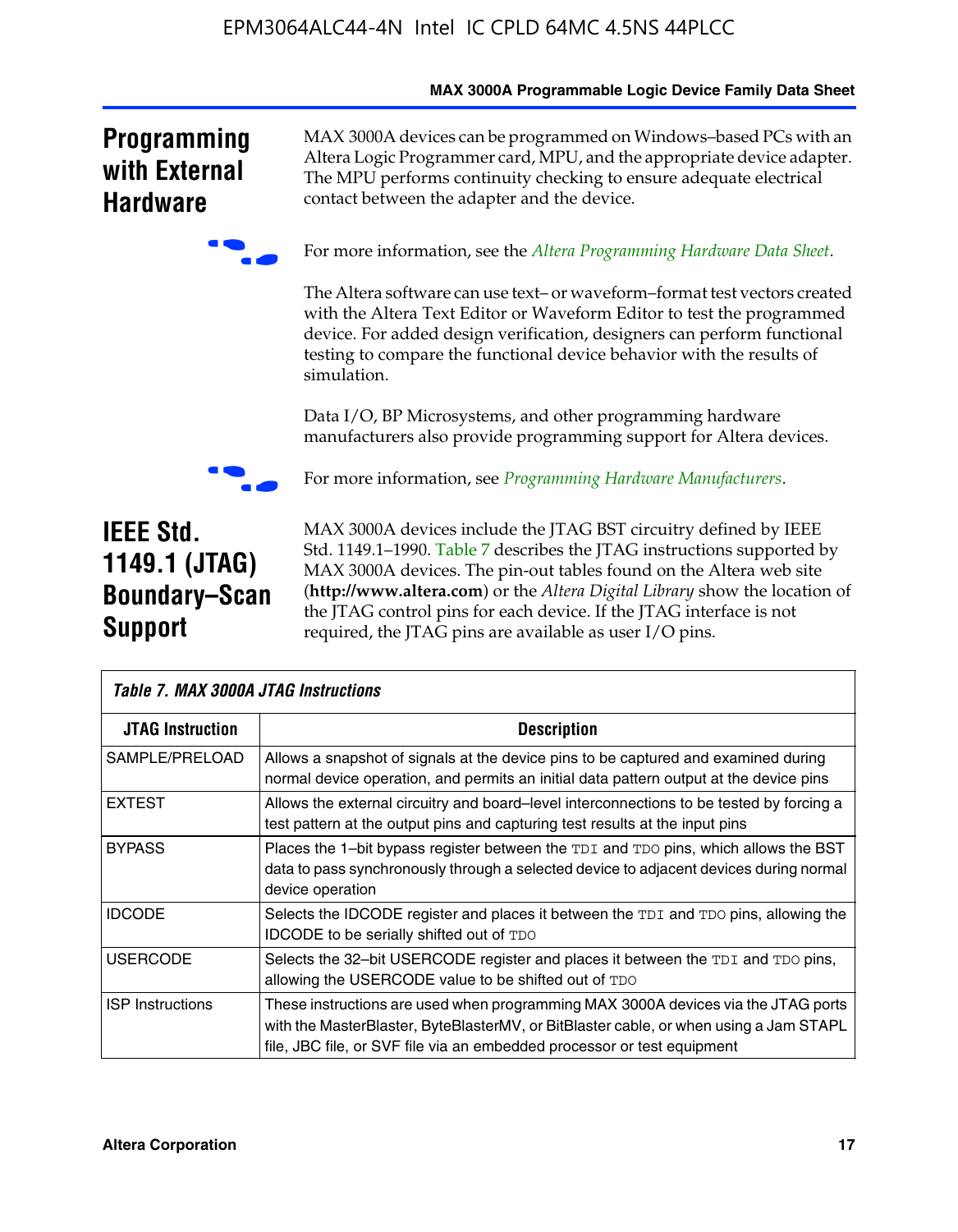### **MAX 3000A Programmable Logic Device Family Data Sheet**

The instruction register length of MAX 3000A devices is 10 bits. The IDCODE and USERCODE register length is 32 bits. Tables 8 and 9 show the boundary–scan register length and device IDCODE information for MAX 3000A devices.

| Table 8. MAX 3000A Boundary–Scan Register Length |                                      |  |  |  |  |  |
|--------------------------------------------------|--------------------------------------|--|--|--|--|--|
| <b>Device</b>                                    | <b>Boundary-Scan Register Length</b> |  |  |  |  |  |
| EPM3032A                                         | 96                                   |  |  |  |  |  |
| EPM3064A                                         | 192                                  |  |  |  |  |  |
| EPM3128A                                         | 288                                  |  |  |  |  |  |
| EPM3256A                                         | 480                                  |  |  |  |  |  |
| EPM3512A                                         | 624                                  |  |  |  |  |  |

| Table 9. 32–Bit MAX 3000A Device IDCODE Value<br>Note $(1)$ |                               |                                                                                                 |             |              |  |  |  |  |  |  |
|-------------------------------------------------------------|-------------------------------|-------------------------------------------------------------------------------------------------|-------------|--------------|--|--|--|--|--|--|
| <b>Device</b>                                               |                               | <b>IDCODE (32 bits)</b>                                                                         |             |              |  |  |  |  |  |  |
|                                                             | Version<br>$(4 \text{ bits})$ | 1 (1 Bit)<br>Part Number (16 Bits)<br><b>Manufacturer's</b><br><b>Identity (11 Bits)</b><br>(2) |             |              |  |  |  |  |  |  |
| EPM3032A                                                    | 0001                          | 0111 0000 0011 0010                                                                             | 00001101110 | $\mathbf{1}$ |  |  |  |  |  |  |
| <b>EPM3064A</b>                                             | 0001                          | 0111 0000 0110 0100                                                                             | 00001101110 | 1            |  |  |  |  |  |  |
| EPM3128A                                                    | 0001                          | 0001 0010 1000<br>0111                                                                          | 00001101110 | 1            |  |  |  |  |  |  |
| EPM3256A                                                    | 0001                          | 0010 0101 0110<br>0111                                                                          | 00001101110 | 1            |  |  |  |  |  |  |
| EPM3512A                                                    | 0001                          | 0101 0001 0010<br>0111                                                                          | 00001101110 | 1            |  |  |  |  |  |  |

#### *Notes:*

(1) The most significant bit (MSB) is on the left.

(2) The least significant bit (LSB) for all JTAG IDCODEs is 1.



**F See Application Note 39 (IEEE 1149.1 (JTAG) Boundary–Scan Testing in Altera** *Devices)* for more information on JTAG BST.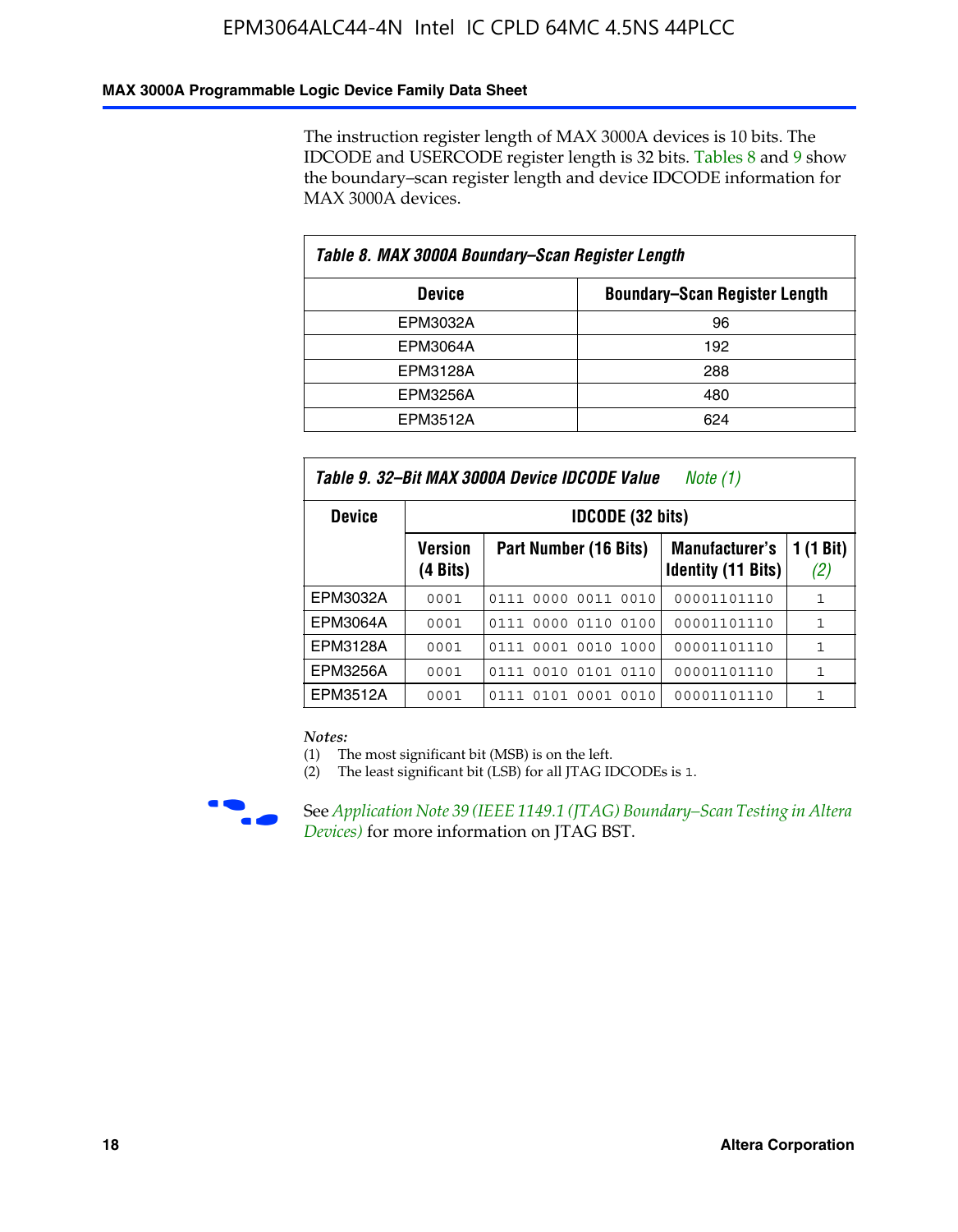

**MAX 3000A Programmable Logic Device Family Data Sheet**

Figure 7 shows the timing information for the JTAG signals.

Table 10 shows the JTAG timing parameters and values for MAX 3000A devices.

|                   | Table 10. JTAG Timing Parameters & Values for MAX 3000A Devices |     |     |      |
|-------------------|-----------------------------------------------------------------|-----|-----|------|
| <b>Symbol</b>     | <b>Parameter</b>                                                | Min | Max | Unit |
| t <sub>JCP</sub>  | <b>TCK clock period</b>                                         | 100 |     | ns   |
| t <sub>JCH</sub>  | TCK clock high time                                             | 50  |     | ns   |
| t <sub>JCL</sub>  | <b>TCK clock low time</b>                                       | 50  |     | ns   |
| t <sub>JPSU</sub> | JTAG port setup time                                            | 20  |     | ns   |
| t <sub>JPH</sub>  | JTAG port hold time                                             | 45  |     | ns   |
| <sup>t</sup> JPCO | JTAG port clock to output                                       |     | 25  | ns   |
| t <sub>JPZX</sub> | JTAG port high impedance to valid output                        |     | 25  | ns   |
| t <sub>JPXZ</sub> | JTAG port valid output to high impedance                        |     | 25  | ns   |
| tussu             | Capture register setup time                                     | 20  |     | ns   |
| t <sub>JSH</sub>  | Capture register hold time                                      | 45  |     | ns   |
| t <sub>JSCO</sub> | Update register clock to output                                 |     | 25  | ns   |
| t <sub>JSZX</sub> | Update register high impedance to valid output                  |     | 25  | ns   |
| t <sub>JSXZ</sub> | Update register valid output to high impedance                  |     | 25  | ns   |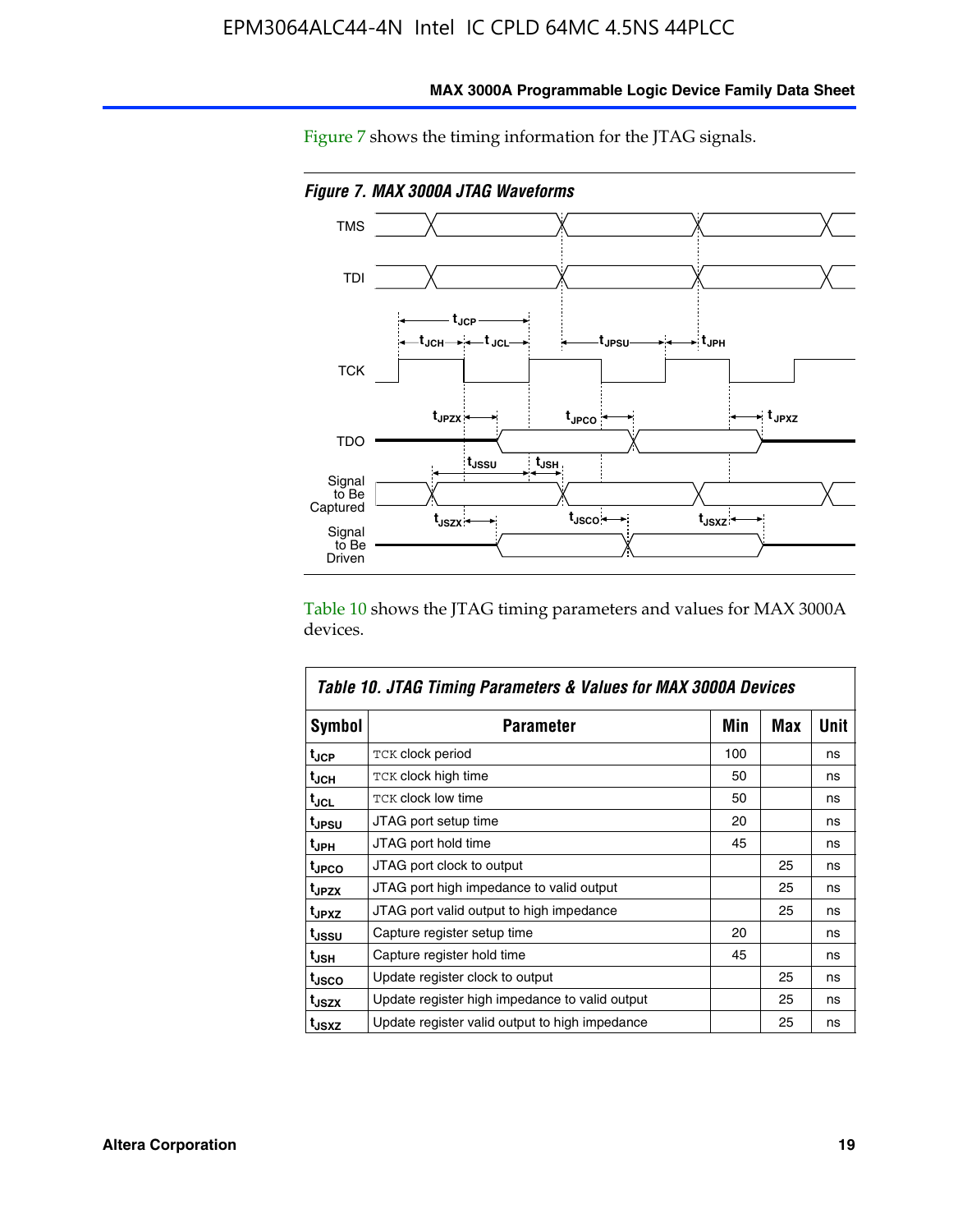**MAX 3000A Programmable Logic Device Family Data Sheet**

| <b>Programmable</b><br><b>Speed/Power</b><br><b>Control</b> | MAX 3000A devices offer a power-saving mode that supports low-power<br>operation across user-defined signal paths or the entire device. This<br>feature allows total power dissipation to be reduced by 50% or more<br>because most logic applications require only a small fraction of all gates to<br>operate at maximum frequency.                                                                                                                        |  |  |  |
|-------------------------------------------------------------|--------------------------------------------------------------------------------------------------------------------------------------------------------------------------------------------------------------------------------------------------------------------------------------------------------------------------------------------------------------------------------------------------------------------------------------------------------------|--|--|--|
|                                                             | The designer can program each individual macrocell in a MAX 3000A<br>device for either high-speed or low-power operation. As a result,<br>speed-critical paths in the design can run at high speed, while the<br>remaining paths can operate at reduced power. Macrocells that run at low<br>power incur a nominal timing delay adder $(t_{LPA})$ for the $t_{LAD}$ , $t_{LAC}$ , $t_{IC}$ ,<br>$t_{ACI}$ , $t_{EN}$ , $t_{CPPW}$ and $t_{SEXP}$ parameters. |  |  |  |
| <b>Output</b><br><b>Configuration</b>                       | MAX 3000A device outputs can be programmed to meet a variety of<br>system-level requirements.                                                                                                                                                                                                                                                                                                                                                                |  |  |  |
|                                                             | <b>MultiVolt I/O Interface</b>                                                                                                                                                                                                                                                                                                                                                                                                                               |  |  |  |
|                                                             | The MAX 3000A device architecture supports the MultiVolt I/O interface<br>feature, which allows MAX 3000A devices to connect to systems with                                                                                                                                                                                                                                                                                                                 |  |  |  |

feature, which allows MAX 3000A devices to connect to systems with differing supply voltages. MAX 3000A devices in all packages can be set for 2.5–V, 3.3–V, or 5.0–V I/O pin operation. These devices have one set of  $V_{CC}$  pins for internal operation and input buffers (VCCINT), and another set for I/O output drivers (VCCIO).

The VCCIO pins can be connected to either a 3.3–V or 2.5–V power supply, depending on the output requirements. When the VCCIO pins are connected to a 2.5–V power supply, the output levels are compatible with 2.5–V systems. When the VCCIO pins are connected to a 3.3–V power supply, the output high is at 3.3  $\bar{V}$  and is therefore compatible with 3.3-V or 5.0–V systems. Devices operating with  $V_{CCIO}$  levels lower than 3.0 V incur a nominally greater timing delay of  $t_{OD2}$  instead of  $t_{OD1}$ . Inputs can always be driven by 2.5–V, 3.3–V, or 5.0–V signals.

Table 11 summarizes the MAX 3000A MultiVolt I/O support.

| Table 11. MAX 3000A MultiVolt I/O Support |                                              |     |     |     |     |     |  |  |  |  |  |
|-------------------------------------------|----------------------------------------------|-----|-----|-----|-----|-----|--|--|--|--|--|
| V <sub>CCIO</sub> Voltage                 | Input Signal (V)<br><b>Output Signal (V)</b> |     |     |     |     |     |  |  |  |  |  |
|                                           | 2.5                                          | 3.3 | 5.0 | 2.5 | 3.3 | 5.0 |  |  |  |  |  |
| 2.5                                       |                                              |     |     |     |     |     |  |  |  |  |  |
| 3.3                                       |                                              |     |     |     |     |     |  |  |  |  |  |

*Note:*

<sup>(1)</sup> When  $V_{\text{CCIO}}$  is 3.3 V, a MAX 3000A device can drive a 2.5–V device that has 3.3–V tolerant inputs.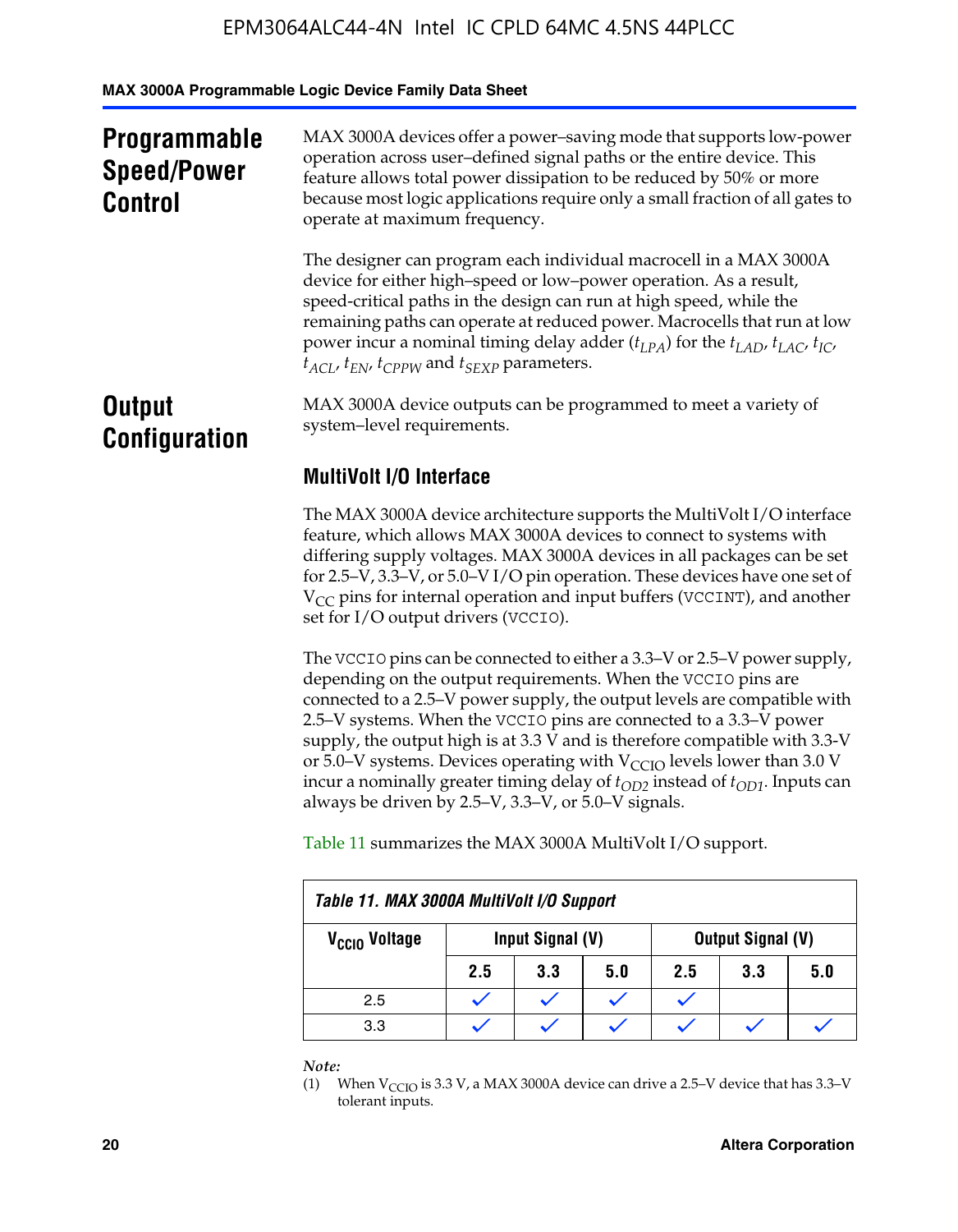### **Open–Drain Output Option**

MAX 3000A devices provide an optional open–drain (equivalent to open-collector) output for each I/O pin. This open–drain output enables the device to provide system–level control signals (e.g., interrupt and write enable signals) that can be asserted by any of several devices. It can also provide an additional wired–OR plane.

Open-drain output pins on MAX 3000A devices (with a pull-up resistor to the 5.0-V supply) can drive 5.0-V CMOS input pins that require a high  $V_{\text{H}_{\text{H}}}$ . When the open-drain pin is active, it will drive low. When the pin is inactive, the resistor will pull up the trace to 5.0 V, thereby meeting CMOS requirements. The open-drain pin will only drive low or tri-state; it will never drive high. The rise time is dependent on the value of the pull-up resistor and load impedance. The  $I_{OL}$  current specification should be considered when selecting a pull-up resistor

### **Slew–Rate Control**

The output buffer for each MAX 3000A I/O pin has an adjustable output slew rate that can be configured for low–noise or high–speed performance. A faster slew rate provides high–speed transitions for high-performance systems. However, these fast transitions may introduce noise transients into the system. A slow slew rate reduces system noise, but adds a nominal delay of 4 to 5 ns. When the configuration cell is turned off, the slew rate is set for low–noise performance. Each I/O pin has an individual EEPROM bit that controls the slew rate, allowing designers to specify the slew rate on a pin–by–pin basis. The slew rate control affects both the rising and falling edges of the output signal.

**Design Security** All MAX 3000A devices contain a programmable security bit that controls access to the data programmed into the device. When this bit is programmed, a design implemented in the device cannot be copied or retrieved. This feature provides a high level of design security because programmed data within EEPROM cells is invisible. The security bit that controls this function, as well as all other programmed data, is reset only when the device is reprogrammed.

#### **Generic Testing** MAX 3000A devices are fully tested. Complete testing of each programmable EEPROM bit and all internal logic elements ensures 100% programming yield. AC test measurements are taken under conditions equivalent to those shown in Figure 8. Test patterns can be used and then erased during early stages of the production flow.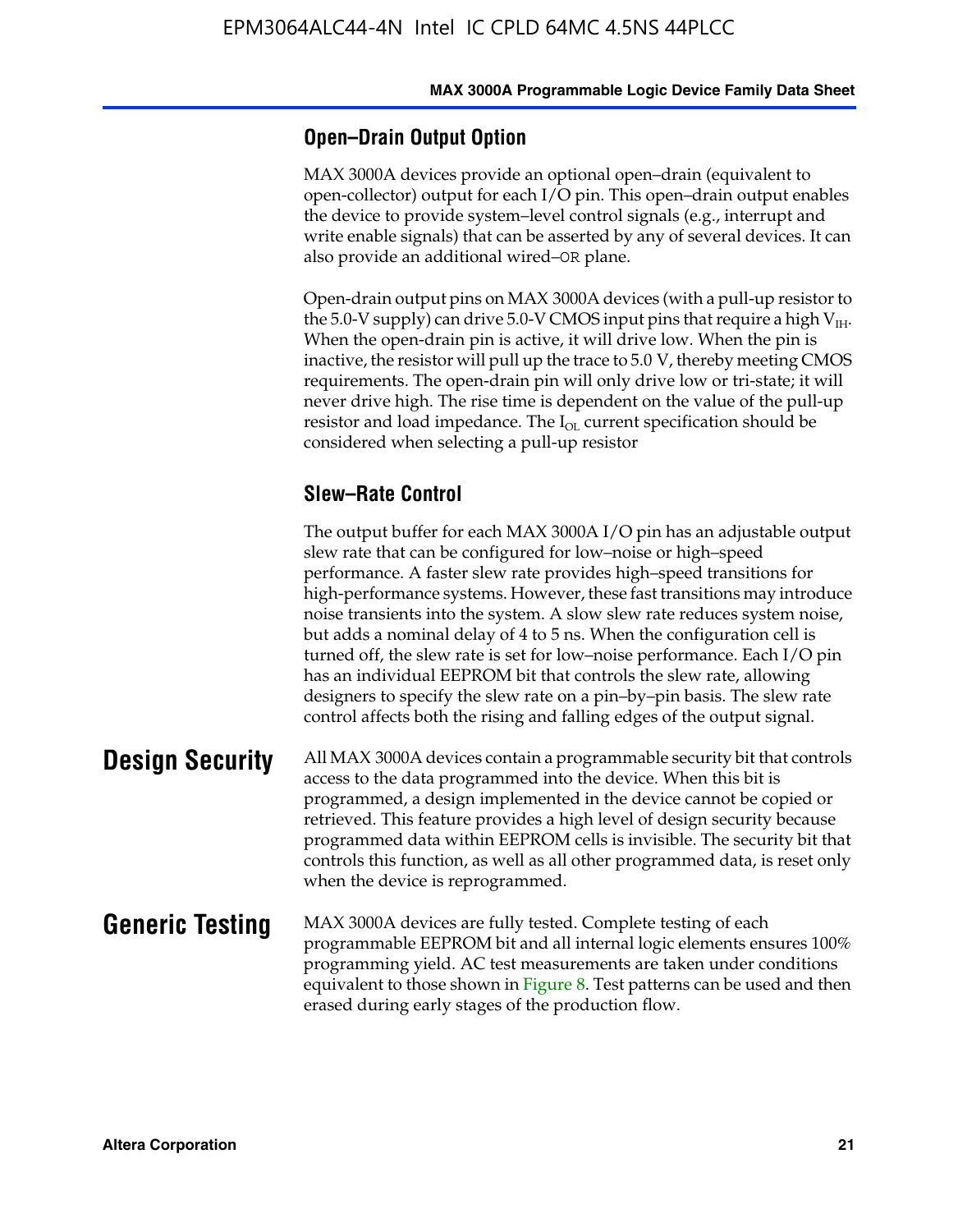#### **MAX 3000A Programmable Logic Device Family Data Sheet**

#### *Figure 8. MAX 3000A AC Test Conditions*

*Power supply transients can affect AC measurements. Simultaneous transitions of multiple outputs should be avoided for accurate measurement. Threshold tests must not be performed under AC conditions. Large–amplitude, fast– ground–current transients normally occur as the device outputs discharge the load capacitances. When these transients flow through the parasitic inductance between the device ground pin and the test system ground, significant reductions in observable noise immunity can result. Numbers in brackets are for 2.5–V outputs. Numbers without brackets are for 3.3–V devices or outputs.*



# **Operating Conditions**

Tables 12 through 15 provide information on absolute maximum ratings, recommended operating conditions, DC operating conditions, and capacitance for MAX 3000A devices.

|                 | Table 12. MAX 3000A Device Absolute Maximum Ratings<br>Note (1) |                                    |        |      |              |  |  |
|-----------------|-----------------------------------------------------------------|------------------------------------|--------|------|--------------|--|--|
| Symbol          | <b>Parameter</b>                                                | <b>Conditions</b>                  | Min    | Max  | Unit         |  |  |
| $V_{CC}$        | Supply voltage                                                  | With respect to ground (2)         | $-0.5$ | 4.6  | v            |  |  |
| V <sub>1</sub>  | DC input voltage                                                |                                    | $-2.0$ | 5.75 | v            |  |  |
| $I_{OUT}$       | DC output current, per pin                                      |                                    | $-25$  | 25   | mA           |  |  |
| $T_{\rm STG}$   | Storage temperature                                             | No bias                            | $-65$  | 150  | $^{\circ}$ C |  |  |
| $T_A$           | Ambient temperature                                             | Under bias                         | $-65$  | 135  | $^{\circ}$ C |  |  |
| IT <sub>J</sub> | Junction temperature                                            | PQFP and TQFP packages, under bias |        | 135  | $^{\circ}$ C |  |  |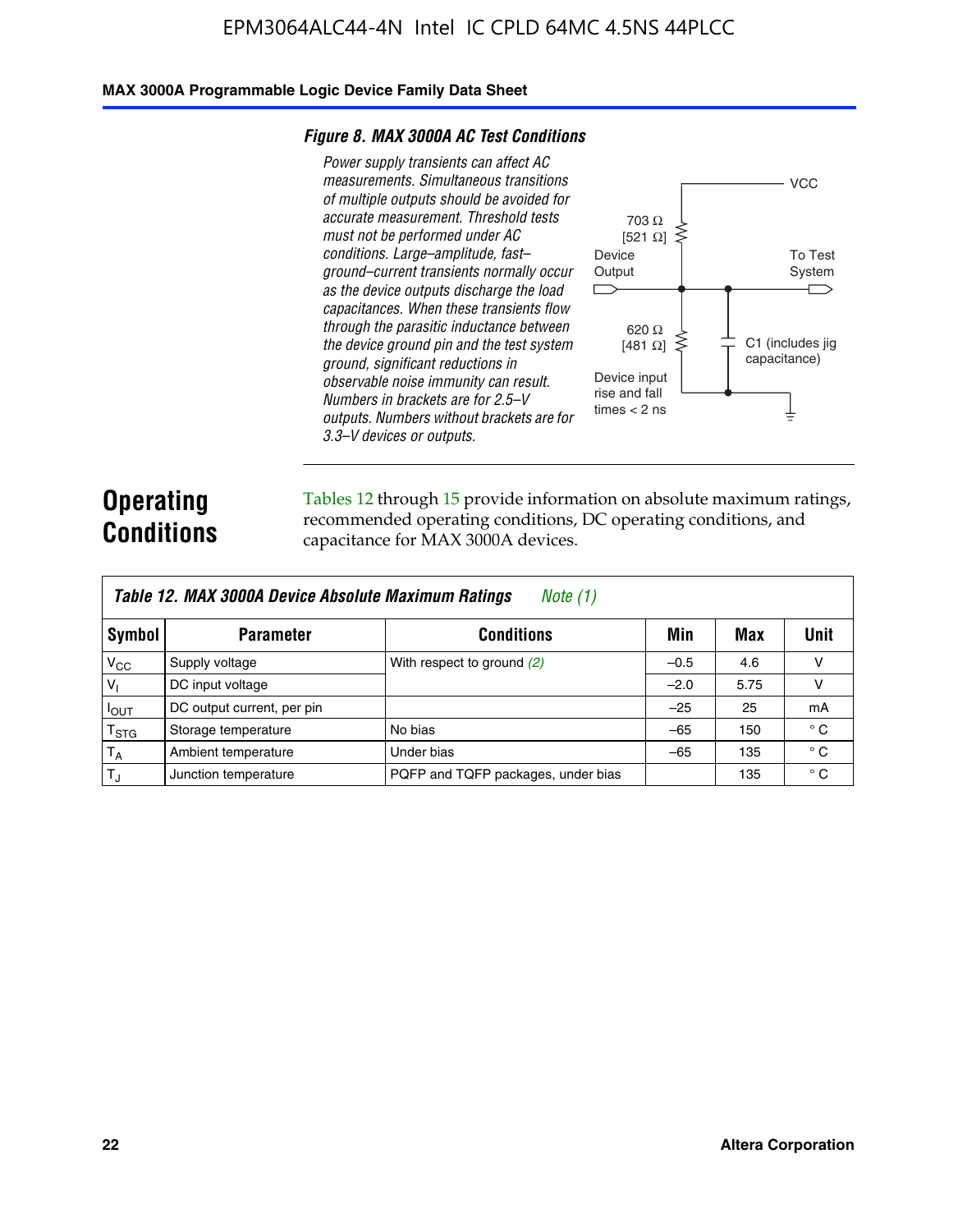|                             | <b>Table 13. MAX 3000A Device Recommended Operating Conditions</b> |                       |          |                   |              |
|-----------------------------|--------------------------------------------------------------------|-----------------------|----------|-------------------|--------------|
| Symbol                      | <b>Parameter</b>                                                   | <b>Conditions</b>     | Min      | Max               | Unit         |
| <b>V<sub>CCINT</sub></b>    | Supply voltage for internal logic and<br>input buffers             | (10)                  | 3.0      | 3.6               | $\vee$       |
| V <sub>CCIO</sub>           | Supply voltage for output drivers,<br>3.3-V operation              |                       | 3.0      | 3.6               | $\vee$       |
|                             | Supply voltage for output drivers,<br>2.5-V operation              |                       | 2.3      | 2.7               | v            |
| V <sub>CCISP</sub>          | Supply voltage during ISP                                          |                       | 3.0      | 3.6               | $\vee$       |
| $V_{\parallel}$             | Input voltage                                                      | (3)                   | $-0.5$   | 5.75              | v            |
| $V_{\rm O}$                 | Output voltage                                                     |                       | 0        | V <sub>CCIO</sub> | v            |
| $T_A$                       | Ambient temperature                                                | Commercial range      | $\Omega$ | 70                | $^{\circ}$ C |
|                             |                                                                    | Industrial range      | $-40$    | 85                | $^{\circ}$ C |
| $T_{\rm J}$                 | Junction temperature                                               | Commercial range      | $\Omega$ | 90                | $^{\circ}$ C |
|                             |                                                                    | Industrial range (11) | $-40$    | 105               | $^{\circ}$ C |
| $t_{\mathsf{R}}$            | Input rise time                                                    |                       |          | 40                | ns           |
| $\mathfrak{t}_{\mathsf{F}}$ | Input fall time                                                    |                       |          | 40                | ns           |

| Symbol          | <b>Parameter</b>                                                                      | <b>Conditions</b>                                                | Min              | Max  | Unit      |
|-----------------|---------------------------------------------------------------------------------------|------------------------------------------------------------------|------------------|------|-----------|
| $V_{\text{IH}}$ | High-level input voltage                                                              |                                                                  | 1.7              | 5.75 | $\vee$    |
| $V_{IL}$        | Low-level input voltage                                                               |                                                                  | $-0.5$           | 0.8  | $\vee$    |
| $V_{OH}$        | 3.3-V high-level TTL output<br>voltage                                                | $I_{OH} = -8$ mA DC, $V_{CGIO} = 3.00$ V (5)                     | 2.4              |      | $\vee$    |
|                 | 3.3-V high-level CMOS output<br>voltage                                               | $I_{OH} = -0.1$ mA DC, $V_{CGIO} = 3.00$ V (5)                   | $V_{CClO}$ – 0.2 |      | $\vee$    |
|                 | 2.5-V high-level output voltage                                                       | $I_{OH}$ = -100 µA DC, V <sub>CCIO</sub> = 2.30 V (5)            | 2.1              |      | $\vee$    |
|                 |                                                                                       | $I_{OH} = -1$ mA DC, $V_{CCIO} = 2.30$ V (5)                     | 2.0              |      | $\vee$    |
|                 |                                                                                       | $I_{OH} = -2$ mA DC, $V_{CGIO} = 2.30$ V (5)                     | 1.7              |      | $\vee$    |
| $V_{OL}$        | 3.3-V low-level TTL output voltage                                                    | $I_{OL}$ = 8 mA DC, $V_{CCIO}$ = 3.00 V (6)                      |                  | 0.4  | $\vee$    |
|                 | 3.3-V low-level CMOS output<br>voltage                                                | $I_{OL} = 0.1$ mA DC, $V_{CCIO} = 3.00$ V (6)                    |                  | 0.2  | $\vee$    |
|                 | 2.5-V low-level output voltage                                                        | $I_{\text{OI}}$ = 100 µA DC, $V_{\text{CCl}\Omega}$ = 2.30 V (6) |                  | 0.2  | $\vee$    |
|                 |                                                                                       | $I_{OL}$ = 1 mA DC, $V_{CCIO}$ = 2.30 V (6)                      |                  | 0.4  | $\vee$    |
|                 |                                                                                       | $I_{OL}$ = 2 mA DC, V <sub>CCIO</sub> = 2.30 V (6)               |                  | 0.7  | V         |
| 4               | Input leakage current                                                                 | $V_1 = -0.5$ to 5.5 V (7)                                        | $-10$            | 10   | μA        |
| $I_{OZ}$        | Tri-state output off-state current                                                    | $V_1 = -0.5$ to 5.5 V (7)                                        | $-10$            | 10   | μA        |
| $R_{lSP}$       | Value of I/O pin pull-up resistor<br>when programming in-system or<br>during power-up | $V_{CCD}$ = 2.3 to 3.6 V (8)                                     | 20               | 74   | $k\Omega$ |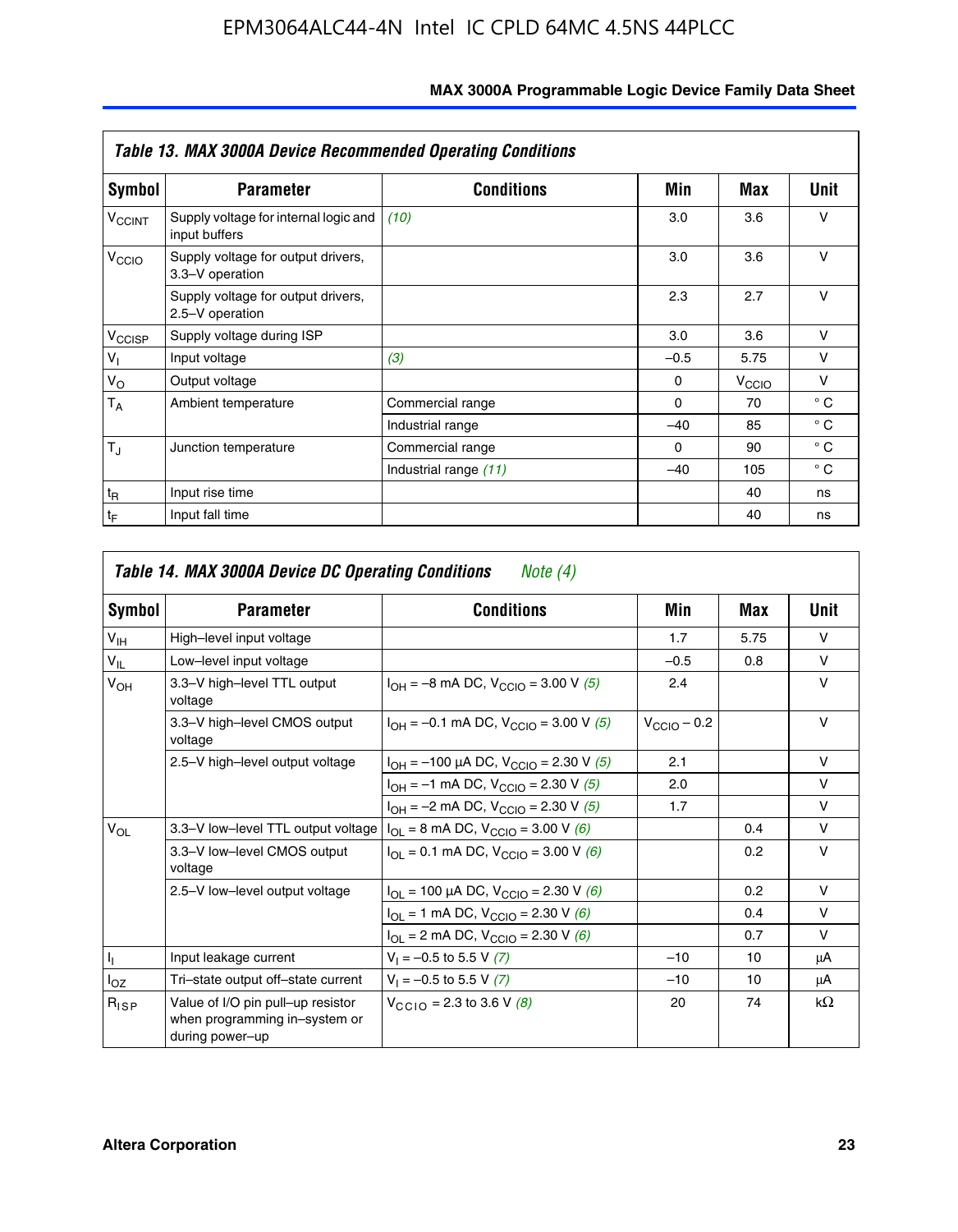#### **MAX 3000A Programmable Logic Device Family Data Sheet**

|          | Table 15. MAX 3000A Device Capacitance<br>Note (9) |                               |     |     |             |  |  |
|----------|----------------------------------------------------|-------------------------------|-----|-----|-------------|--|--|
| Symbol   | <b>Parameter</b>                                   | <b>Conditions</b>             | Min | Max | <b>Unit</b> |  |  |
| $C_{IN}$ | Input pin capacitance                              | $V_{IN} = 0 V$ , f = 1.0 MHz  |     | 8   | pF          |  |  |
| $C_{VO}$ | I/O pin capacitance                                | $V_{OUT} = 0 V$ , f = 1.0 MHz |     | 8   | pF          |  |  |

*Notes to tables:*

(2) Minimum DC input voltage is –0.5 V. During transitions, the inputs may undershoot to –2.0 V or overshoot to 5.75 V for input currents less than 100 mA and periods shorter than 20 ns.

(4) These values are specified under the recommended operating conditions, as shown in Table 13 on page 23.

(5) The parameter is measured with 50% of the outputs each sourcing the specified current. The  $I<sub>OH</sub>$  parameter refers to high–level TTL or CMOS output current.

(6) The parameter is measured with 50% of the outputs each sinking the specified current. The  $I_{OL}$  parameter refers to low–level TTL, PCI, or CMOS output current.

(7) This value is specified during normal device operation. During power-up, the maximum leakage current is ±300 μA.

(8) This pull–up exists while devices are programmed in–system and in unprogrammed devices during power–up.

- (9) Capacitance is measured at 25° C and is sample–tested only. The OE1 pin (high–voltage pin during programming) has a maximum capacitance of 20 pF.
- (10) The POR time for all MAX 3000A devices does not exceed 100  $\mu$ s. The sufficient V<sub>CCINT</sub> voltage level for POR is 3.0 V. The device is fully initialized within the POR time after  $V_{\text{CCINT}}$  reaches the sufficient POR voltage level.
- (11) These devices support in-system programming for –40° to 100° C. For in-system programming support between –40° and 0° C, contact Altera Applications.

#### Figure 9 shows the typical output drive characteristics of MAX 3000A devices.

<sup>(1)</sup> See the *Operating Requirements for Altera Devices Data Sheet*.

<sup>(3)</sup> All pins, including dedicated inputs, I/O pins, and JTAG pins, may be driven before  $V_{\text{CCINT}}$  and  $V_{\text{CCIO}}$  are powered.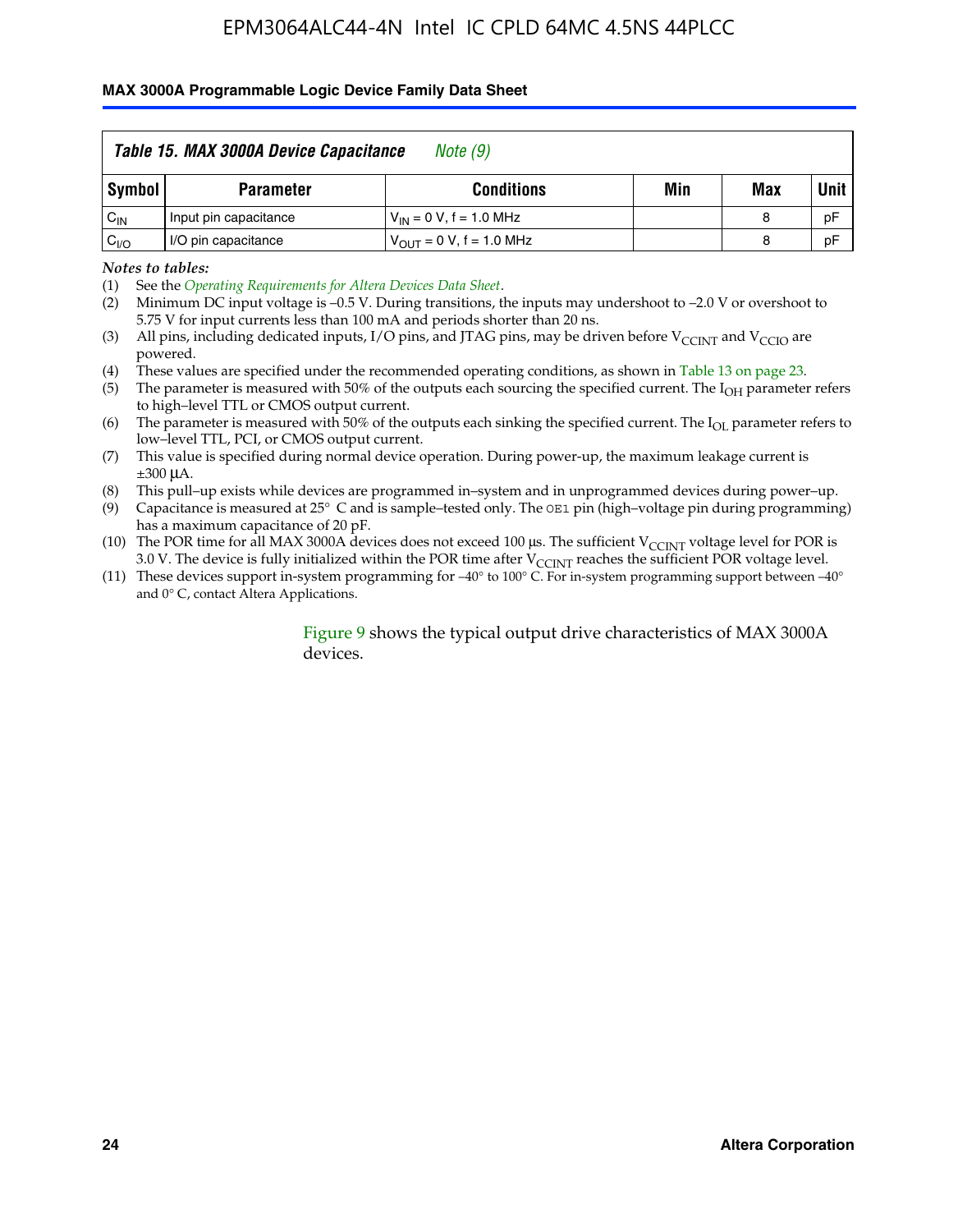

*Figure 9. Output Drive Characteristics of MAX 3000A Devices*

# **Power Sequencing & Hot–Socketing**

Because MAX 3000A devices can be used in a mixed–voltage environment, they have been designed specifically to tolerate any possible power–up sequence. The  $V_{CCIO}$  and  $V_{CCINT}$  power planes can be powered in any order.

Signals can be driven into MAX 3000A devices before and during power-up without damaging the device. In addition, MAX 3000A devices do not drive out during power-up. Once operating conditions are reached, MAX 3000A devices operate as specified by the user.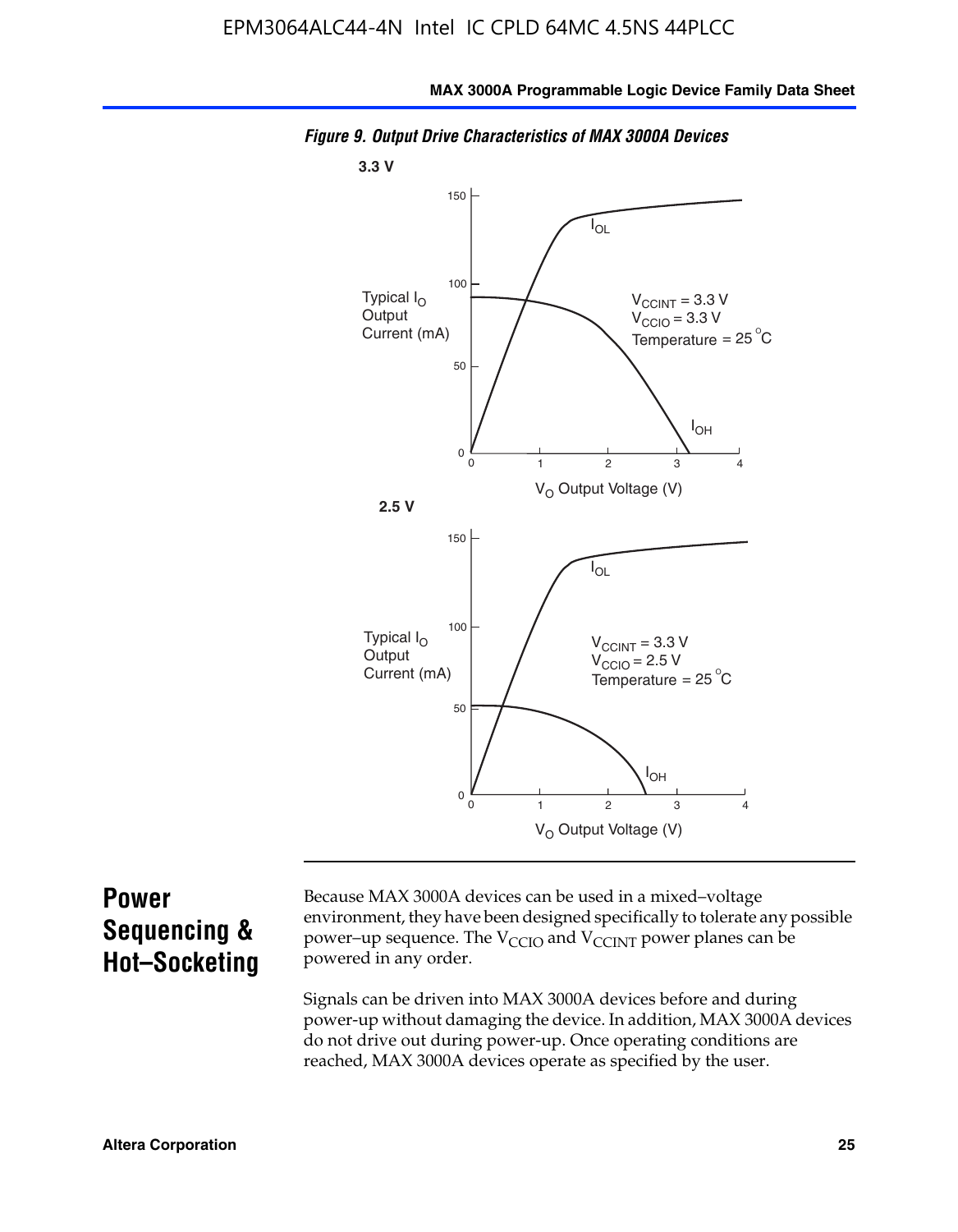#### **MAX 3000A Programmable Logic Device Family Data Sheet**

**Timing Model** MAX 3000A device timing can be analyzed with the Altera software, with a variety of popular industry–standard EDA simulators and timing analyzers, or with the timing model shown in Figure 10. MAX 3000A devices have predictable internal delays that enable the designer to determine the worst–case timing of any design. The software provides timing simulation, point–to–point delay prediction, and detailed timing analysis for device–wide performance evaluation.

#### *Figure 10. MAX 3000A Timing Model*



The timing characteristics of any signal path can be derived from the timing model and parameters of a particular device. External timing parameters, which represent pin–to–pin timing delays, can be calculated as the sum of internal parameters. Figure 11 shows the timing relationship between internal and external delay parameters.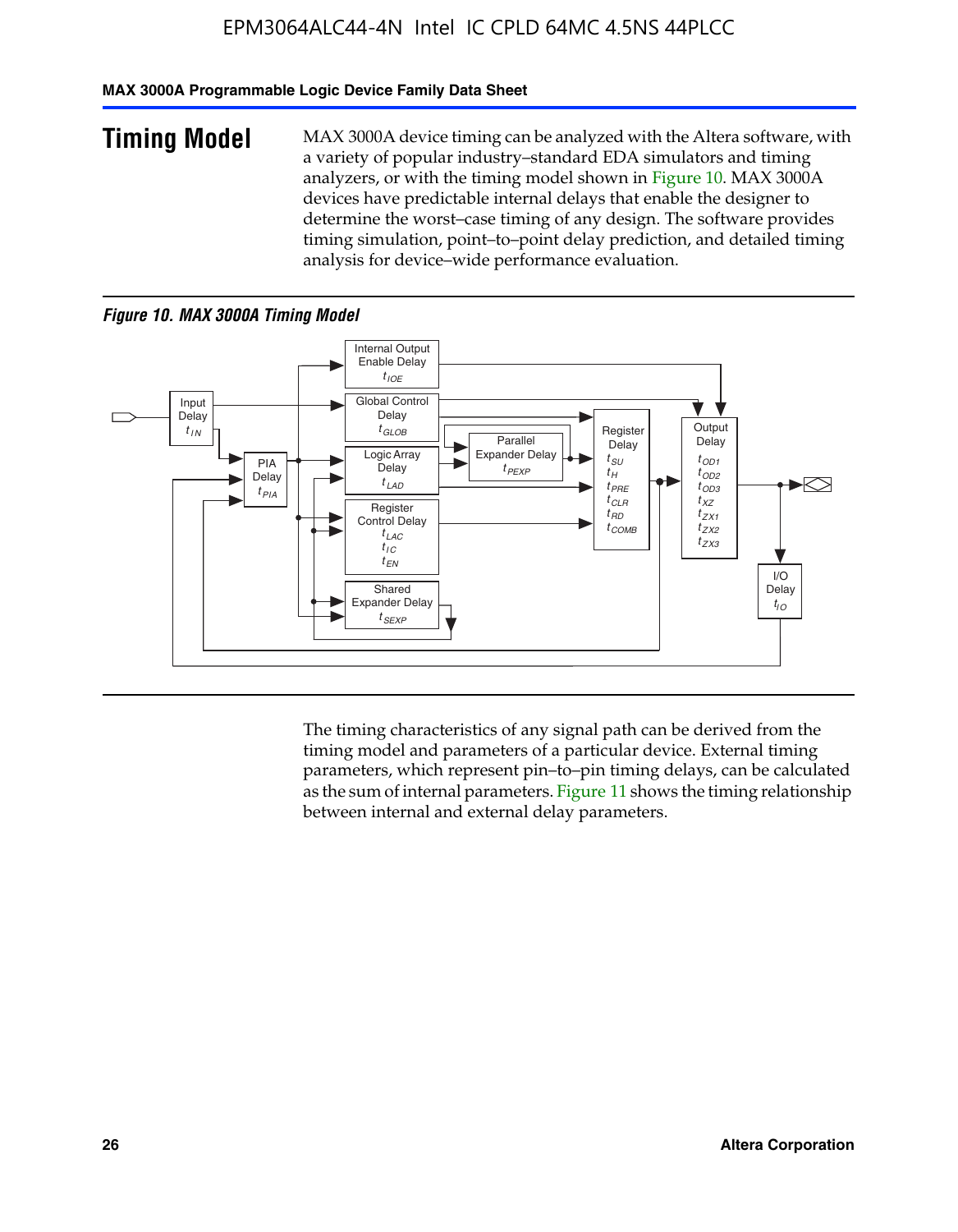#### *Figure 11. MAX 3000A Switching Waveforms*

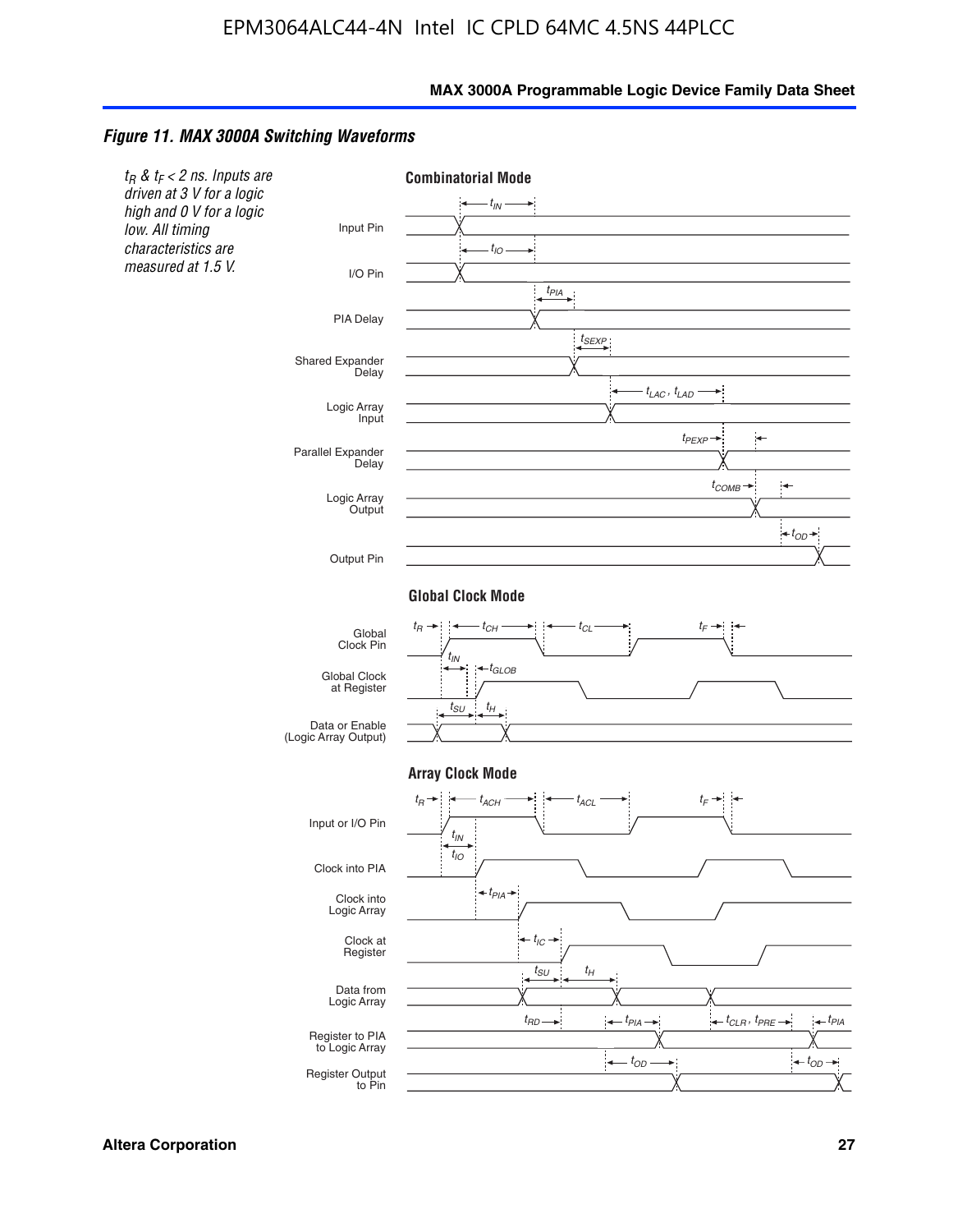### **MAX 3000A Programmable Logic Device Family Data Sheet**

|                             | Table 16. EPM3032A External Timing Parameters<br><i>Note</i> $(1)$ |                     |                    |     |       |            |       |            |            |
|-----------------------------|--------------------------------------------------------------------|---------------------|--------------------|-----|-------|------------|-------|------------|------------|
| Symbol                      | <b>Parameter</b>                                                   | <b>Conditions</b>   | <b>Speed Grade</b> |     |       |            |       |            |            |
|                             |                                                                    |                     | $-4$               |     |       | $-7$       | $-10$ |            |            |
|                             |                                                                    |                     | Min                | Max | Min   | <b>Max</b> | Min   | <b>Max</b> |            |
| t <sub>PD1</sub>            | Input to non-<br>registered output                                 | $C1 = 35 pF$<br>(2) |                    | 4.5 |       | 7.5        |       | 10         | ns         |
| t <sub>PD2</sub>            | I/O input to non-<br>registered output                             | $C1 = 35 pF$<br>(2) |                    | 4.5 |       | 7.5        |       | 10         | ns         |
| $t_{\text{SU}}$             | Global clock setup<br>time                                         | (2)                 | 2.9                |     | 4.7   |            | 6.3   |            | ns         |
| $t_H$                       | Global clock hold time                                             | (2)                 | 0.0                |     | 0.0   |            | 0.0   |            | ns         |
| $t_{CO1}$                   | Global clock to output<br>delay                                    | $C1 = 35 pF$        | 1.0                | 3.0 | 1.0   | 5.0        | 1.0   | 6.7        | ns         |
| $t_{CH}$                    | Global clock high time                                             |                     | 2.0                |     | 3.0   |            | 4.0   |            | ns         |
| $t_{CL}$                    | Global clock low time                                              |                     | 2.0                |     | 3.0   |            | 4.0   |            | ns         |
| t <sub>ASU</sub>            | Array clock setup time                                             | (2)                 | 1.6                |     | 2.5   |            | 3.6   |            | ns         |
| t <sub>АН</sub>             | Array clock hold time                                              | (2)                 | 0.3                |     | 0.5   |            | 0.5   |            | ns         |
| $t_{ACO1}$                  | Array clock to output<br>delay                                     | $C1 = 35 pF$<br>(2) | 1.0                | 4.3 | 1.0   | 7.2        | 1.0   | 9.4        | ns         |
| t <sub>ACH</sub>            | Array clock high time                                              |                     | 2.0                |     | 3.0   |            | 4.0   |            | ns         |
| $\textsf{t}_{\mathsf{ACL}}$ | Array clock low time                                               |                     | 2.0                |     | 3.0   |            | 4.0   |            | ns         |
| t <sub>CPPW</sub>           | Minimum pulse width<br>for clear and preset                        | (3)                 | 2.0                |     | 3.0   |            | 4.0   |            | ns         |
| $t_{CNT}$                   | Minimum global clock<br>period                                     | (2)                 |                    | 4.4 |       | 7.2        |       | 9.7        | ns         |
| $f_{CNT}$                   | Maximum internal<br>global clock frequency                         | (2), (4)            | 227.3              |     | 138.9 |            | 103.1 |            | <b>MHz</b> |
| $t_{ACNT}$                  | Minimum array clock<br>period                                      | (2)                 |                    | 4.4 |       | 7.2        |       | 9.7        | ns         |
| $f_{ACNT}$                  | Maximum internal<br>array clock frequency                          | (2), (4)            | 227.3              |     | 138.9 |            | 103.1 |            | <b>MHz</b> |

### Tables 16 through 23 show EPM3032A, EPM3064A, EPM3128A, EPM3256A, and EPM3512A timing information.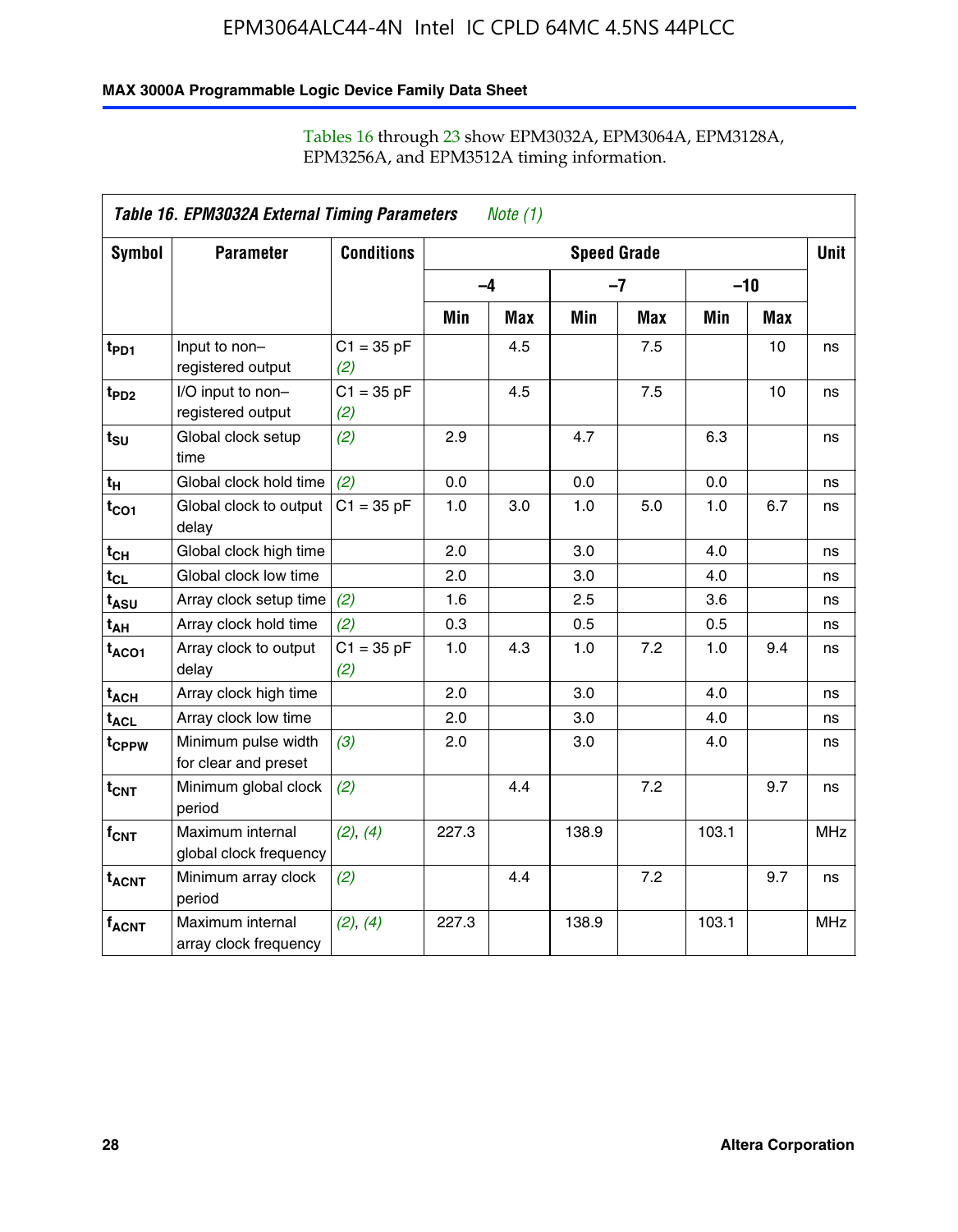| <b>Symbol</b>         | <b>Parameter</b>                                                                                             | <b>Conditions</b> | <b>Speed Grade</b> |      |     |     |     |       | <b>Unit</b> |
|-----------------------|--------------------------------------------------------------------------------------------------------------|-------------------|--------------------|------|-----|-----|-----|-------|-------------|
|                       |                                                                                                              |                   |                    | $-4$ |     | -7  |     | $-10$ |             |
|                       |                                                                                                              |                   | Min                | Max  | Min | Max | Min | Max   |             |
| $t_{IN}$              | Input pad and buffer delay                                                                                   |                   |                    | 0.7  |     | 1.2 |     | 1.5   | ns          |
| $t_{IO}$              | I/O input pad and buffer<br>delay                                                                            |                   |                    | 0.7  |     | 1.2 |     | 1.5   | ns          |
| t <sub>SEXP</sub>     | Shared expander delay                                                                                        |                   |                    | 1.9  |     | 3.1 |     | 4.0   | ns          |
| t <sub>PEXP</sub>     | Parallel expander delay                                                                                      |                   |                    | 0.5  |     | 0.8 |     | 1.0   | ns          |
| $t_{LAD}$             | Logic array delay                                                                                            |                   |                    | 1.5  |     | 2.5 |     | 3.3   | ns          |
| $t_{LAC}$             | Logic control array delay                                                                                    |                   |                    | 0.6  |     | 1.0 |     | 1.2   | ns          |
| $t_{IOE}$             | Internal output enable delay                                                                                 |                   |                    | 0.0  |     | 0.0 |     | 0.0   | ns          |
| t <sub>OD1</sub>      | Output buffer and pad<br>delay, slow slew rate $=$ off<br>$VCCIO = 3.3 V$                                    | $C1 = 35 pF$      |                    | 0.8  |     | 1.3 |     | 1.8   | ns          |
| $t_{OD2}$             | Output buffer and pad<br>delay, slow slew rate $=$ off<br>$V_{\text{CCIO}} = 2.5 V$                          | $C1 = 35 pF$      |                    | 1.3  |     | 1.8 |     | 2.3   | ns          |
| $t_{OD3}$             | Output buffer and pad<br>delay, slow slew rate $=$ on<br>$V_{\text{CCIO}} = 2.5 \text{ V or } 3.3 \text{ V}$ | $C1 = 35 pF$      |                    | 5.8  |     | 6.3 |     | 6.8   | ns          |
| t <sub>ZX1</sub>      | Output buffer enable delay,<br>slow slew rate $=$ off<br>$VCCIO = 3.3 V$                                     | $C1 = 35 pF$      |                    | 4.0  |     | 4.0 |     | 5.0   | ns          |
| t <sub>ZX2</sub>      | Output buffer enable delay,<br>slow slew rate $=$ off<br>$V_{\text{CCIO}}$ = 2.5 V                           | $C1 = 35 pF$      |                    | 4.5  |     | 4.5 |     | 5.5   | ns          |
| $t_{ZX3}$             | Output buffer enable delay,<br>slow slew rate $=$ on<br>$V_{\text{CCIO}} = 2.5 \text{ V or } 3.3 \text{ V}$  | $C1 = 35 pF$      |                    | 9.0  |     | 9.0 |     | 10.0  | ns          |
| $t_{XZ}$              | Output buffer disable delay                                                                                  | $C1 = 5$ pF       |                    | 4.0  |     | 4.0 |     | 5.0   | ns          |
| $t_{\scriptstyle SU}$ | Register setup time                                                                                          |                   | 1.3                |      | 2.0 |     | 2.8 |       | ns          |
| $t_{\mathcal{H}}$     | Register hold time                                                                                           |                   | 0.6                |      | 1.0 |     | 1.3 |       | ns          |
| t <sub>RD</sub>       | Register delay                                                                                               |                   |                    | 0.7  |     | 1.2 |     | 1.5   | ns          |
| $t_{COMB}$            | Combinatorial delay                                                                                          |                   |                    | 0.6  |     | 1.0 |     | 1.3   | ns          |
| $t_{IC}$              | Array clock delay                                                                                            |                   |                    | 1.2  |     | 2.0 |     | 2.5   | ns          |
| $t_{EN}$              | Register enable time                                                                                         |                   |                    | 0.6  |     | 1.0 |     | 1.2   | ns          |
| t <sub>GLOB</sub>     | Global control delay                                                                                         |                   |                    | 0.8  |     | 1.3 |     | 1.9   | ns          |
| t <sub>PRE</sub>      | Register preset time                                                                                         |                   |                    | 1.2  |     | 1.9 |     | 2.6   | ns          |
| $t_{CLR}$             | Register clear time                                                                                          |                   |                    | 1.2  |     | 1.9 |     | 2.6   | ns          |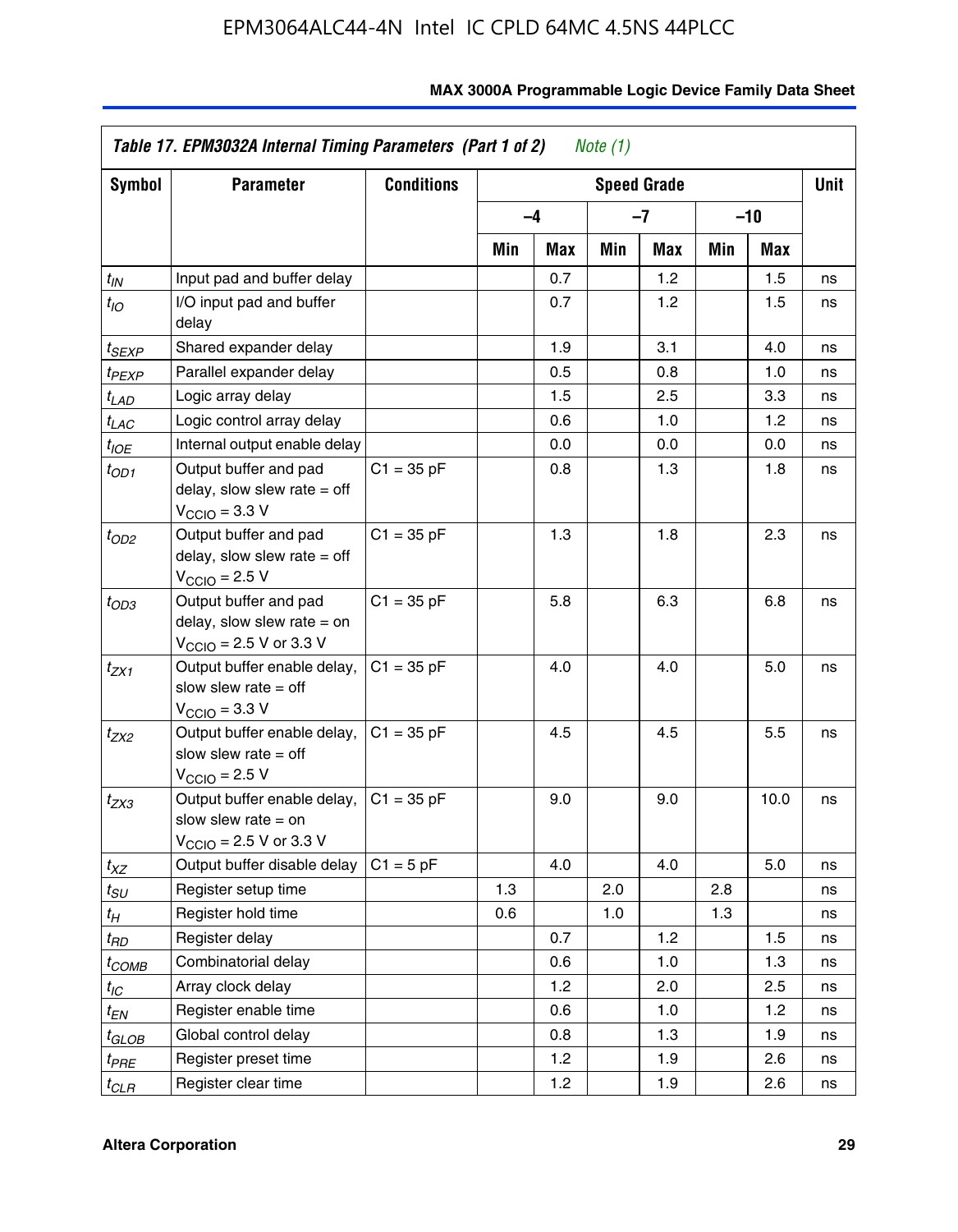| Table 17. EPM3032A Internal Timing Parameters (Part 2 of 2)<br>Note (1) |                  |                   |     |                    |     |     |       |     |    |  |
|-------------------------------------------------------------------------|------------------|-------------------|-----|--------------------|-----|-----|-------|-----|----|--|
| Symbol                                                                  | <b>Parameter</b> | <b>Conditions</b> |     | <b>Speed Grade</b> |     |     |       |     |    |  |
|                                                                         |                  |                   | -4  |                    | -7  |     | $-10$ |     |    |  |
|                                                                         |                  |                   | Min | <b>Max</b>         | Min | Max | Min   | Max |    |  |
| $t_{PIA}$                                                               | PIA delay        | (2)               |     | 0.9                |     | 1.5 |       | 2.1 | ns |  |
| $t_{LPA}$                                                               | Low-power adder  | (5)               |     | 2.5                |     | 4.0 |       | 5.0 | ns |  |

| Table 18. EPM3064A External Timing Parameters<br>Note $(1)$ |                                             |                    |       |            |       |                    |       |       |             |  |
|-------------------------------------------------------------|---------------------------------------------|--------------------|-------|------------|-------|--------------------|-------|-------|-------------|--|
| Symbol                                                      | <b>Parameter</b>                            | <b>Conditions</b>  |       |            |       | <b>Speed Grade</b> |       |       | <b>Unit</b> |  |
|                                                             |                                             |                    |       | $-4$       |       | $-7$               |       | $-10$ |             |  |
|                                                             |                                             |                    | Min   | <b>Max</b> | Min   | <b>Max</b>         | Min   | Max   |             |  |
| t <sub>PD1</sub>                                            | Input to non-registered<br>output           | $C1 = 35$ pF $(2)$ |       | 4.5        |       | 7.5                |       | 10.0  | ns          |  |
| t <sub>PD2</sub>                                            | I/O input to non-registered<br>output       | $C1 = 35$ pF $(2)$ |       | 4.5        |       | 7.5                |       | 10.0  | ns          |  |
| $t_{\text{SU}}$                                             | Global clock setup time                     | (2)                | 2.8   |            | 4.7   |                    | 6.2   |       | ns          |  |
| t <sub>H</sub>                                              | Global clock hold time                      | (2)                | 0.0   |            | 0.0   |                    | 0.0   |       | ns          |  |
| $t_{CO1}$                                                   | Global clock to output delay                | $C1 = 35 pF$       | 1.0   | 3.1        | 1.0   | 5.1                | 1.0   | 7.0   | ns          |  |
| $t_{CH}$                                                    | Global clock high time                      |                    | 2.0   |            | 3.0   |                    | 4.0   |       | ns          |  |
| $t_{CL}$                                                    | Global clock low time                       |                    | 2.0   |            | 3.0   |                    | 4.0   |       | ns          |  |
| t <sub>ASU</sub>                                            | Array clock setup time                      | (2)                | 1.6   |            | 2.6   |                    | 3.6   |       | ns          |  |
| $t_{AH}$                                                    | Array clock hold time                       | (2)                | 0.3   |            | 0.4   |                    | 0.6   |       | ns          |  |
| $t_{ACO1}$                                                  | Array clock to output delay                 | $C1 = 35$ pF $(2)$ | 1.0   | 4.3        | 1.0   | 7.2                | 1.0   | 9.6   | ns          |  |
| $t_{ACH}$                                                   | Array clock high time                       |                    | 2.0   |            | 3.0   |                    | 4.0   |       | ns          |  |
| $t_{\sf ACL}$                                               | Array clock low time                        |                    | 2.0   |            | 3.0   |                    | 4.0   |       | ns          |  |
| t <sub>CPPW</sub>                                           | Minimum pulse width for<br>clear and preset | (3)                | 2.0   |            | 3.0   |                    | 4.0   |       | ns          |  |
| $t_{\text{CNT}}$                                            | Minimum global clock<br>period              | (2)                |       | 4.5        |       | 7.4                |       | 10.0  | ns          |  |
| f <sub>CNT</sub>                                            | Maximum internal global<br>clock frequency  | (2), (4)           | 222.2 |            | 135.1 |                    | 100.0 |       | <b>MHz</b>  |  |
| <b>t<sub>ACNT</sub></b>                                     | Minimum array clock period                  | (2)                |       | 4.5        |       | 7.4                |       | 10.0  | ns          |  |
| <b>fACNT</b>                                                | Maximum internal array<br>clock frequency   | (2), (4)           | 222.2 |            | 135.1 |                    | 100.0 |       | <b>MHz</b>  |  |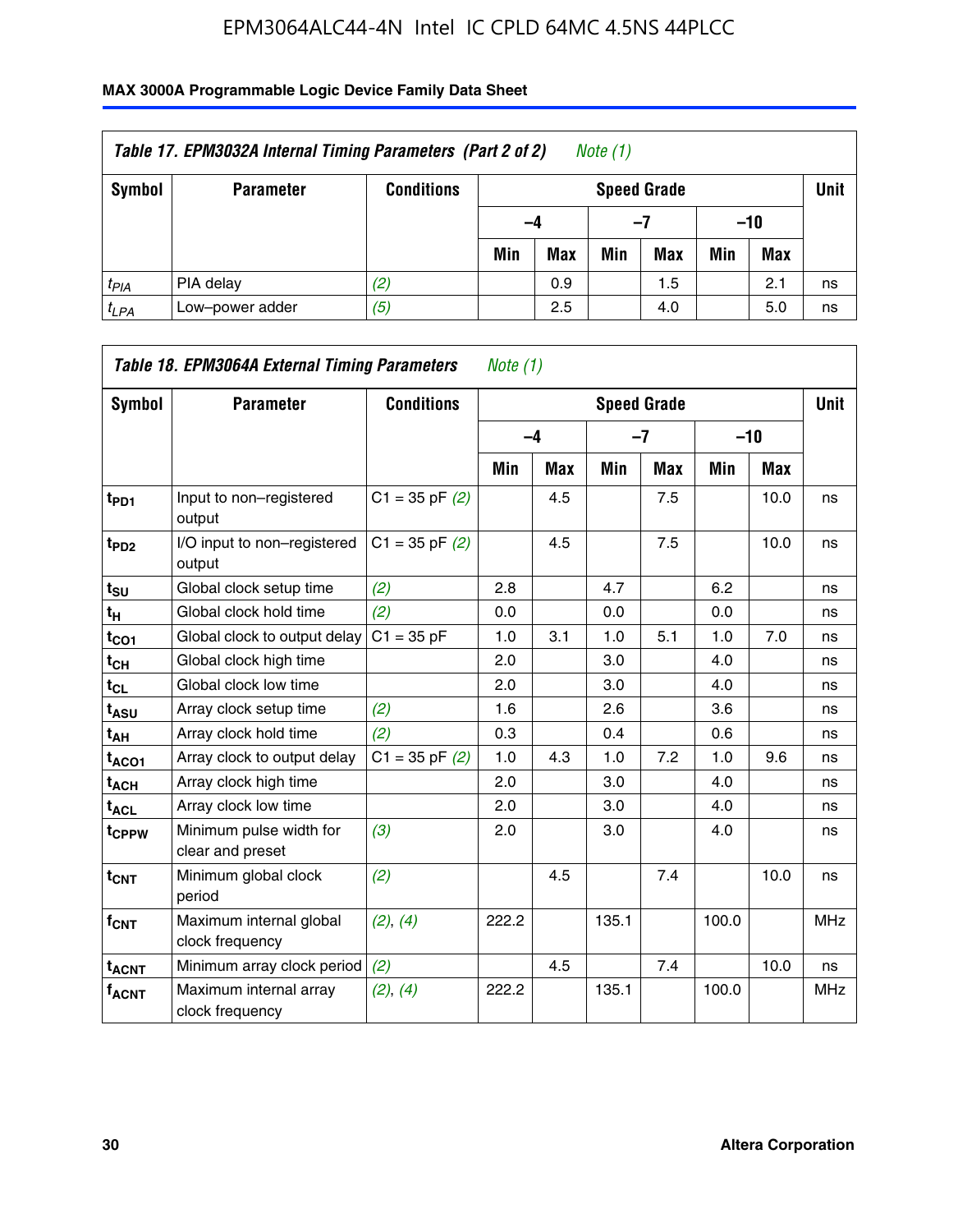| Symbol                 | <b>Parameter</b>                                                                                             | <b>Conditions</b> |     |            |     | <b>Speed Grade</b> |     |            | <b>Unit</b> |
|------------------------|--------------------------------------------------------------------------------------------------------------|-------------------|-----|------------|-----|--------------------|-----|------------|-------------|
|                        |                                                                                                              |                   |     | $-4$       |     | $-7$               |     | -10        |             |
|                        |                                                                                                              |                   | Min | <b>Max</b> | Min | Max                | Min | <b>Max</b> |             |
| $t_{\mathsf{IN}}$      | Input pad and buffer delay                                                                                   |                   |     | 0.6        |     | 1.1                |     | 1.4        | ns          |
| $t_{IO}$               | I/O input pad and buffer<br>delay                                                                            |                   |     | 0.6        |     | 1.1                |     | 1.4        | ns          |
| t <sub>SEXP</sub>      | Shared expander delay                                                                                        |                   |     | 1.8        |     | 3.0                |     | 3.9        | ns          |
| t <sub>PEXP</sub>      | Parallel expander delay                                                                                      |                   |     | 0.4        |     | 0.7                |     | 0.9        | ns          |
| $t_{LAD}$              | Logic array delay                                                                                            |                   |     | 1.5        |     | 2.5                |     | 3.2        | ns          |
| $t_{LAC}$              | Logic control array delay                                                                                    |                   |     | 0.6        |     | 1.0                |     | 1.2        | ns          |
| $t_{IOE}$              | Internal output enable delay                                                                                 |                   |     | 0.0        |     | 0.0                |     | 0.0        | ns          |
| $t_{OD1}$              | Output buffer and pad<br>delay, slow slew rate $=$ off<br>$V_{\text{CCIO}} = 3.3 \text{ V}$                  | $C1 = 35 pF$      |     | 0.8        |     | 1.3                |     | 1.8        | ns          |
| $t_{OD2}$              | Output buffer and pad<br>delay, slow slew rate $=$ off<br>$V_{\rm CClO}$ = 2.5 V                             | $C1 = 35 pF$      |     | 1.3        |     | 1.8                |     | 2.3        | ns          |
| $t_{OD3}$              | Output buffer and pad<br>delay, slow slew rate $=$ on<br>$V_{\text{CGIO}} = 2.5 \text{ V or } 3.3 \text{ V}$ | $C1 = 35 pF$      |     | 5.8        |     | 6.3                |     | 6.8        | ns          |
| $t_{ZX1}$              | Output buffer enable delay,<br>slow slew rate $=$ off<br>$V_{\text{CCIO}} = 3.3 V$                           | $C1 = 35 pF$      |     | 4.0        |     | 4.0                |     | 5.0        | ns          |
| t <sub>ZX2</sub>       | Output buffer enable delay,<br>slow slew rate $=$ off<br>$V_{\rm CClO}$ = 2.5 V                              | $C1 = 35 pF$      |     | 4.5        |     | 4.5                |     | 5.5        | ns          |
| t <sub>ZX3</sub>       | Output buffer enable delay,<br>slow slew rate $=$ on<br>$V_{\text{CCIO}} = 2.5 \text{ V or } 3.3 \text{ V}$  | $C1 = 35 pF$      |     | 9.0        |     | 9.0                |     | 10.0       | ns          |
| $t_{XZ}$               | Output buffer disable delay                                                                                  | $C1 = 5 pF$       |     | 4.0        |     | 4.0                |     | 5.0        | ns          |
| $t_{\scriptstyle SU}$  | Register setup time                                                                                          |                   | 1.3 |            | 2.0 |                    | 2.9 |            | ns          |
| $t_H$                  | Register hold time                                                                                           |                   | 0.6 |            | 1.0 |                    | 1.3 |            | ns          |
| t <sub>RD</sub>        | Register delay                                                                                               |                   |     | 0.7        |     | 1.2                |     | 1.6        | ns          |
| t <sub>COMB</sub>      | Combinatorial delay                                                                                          |                   |     | 0.6        |     | 0.9                |     | 1.3        | ns          |
| $t_{IC}$               | Array clock delay                                                                                            |                   |     | 1.2        |     | 1.9                |     | 2.5        | ns          |
| $t_{EN}$               | Register enable time                                                                                         |                   |     | 0.6        |     | 1.0                |     | 1.2        | ns          |
| t <sub>GLOB</sub>      | Global control delay                                                                                         |                   |     | 1.0        |     | 1.5                |     | 2.2        | ns          |
| <i>t<sub>PRE</sub></i> | Register preset time                                                                                         |                   |     | 1.3        |     | 2.1                |     | 2.9        | ns          |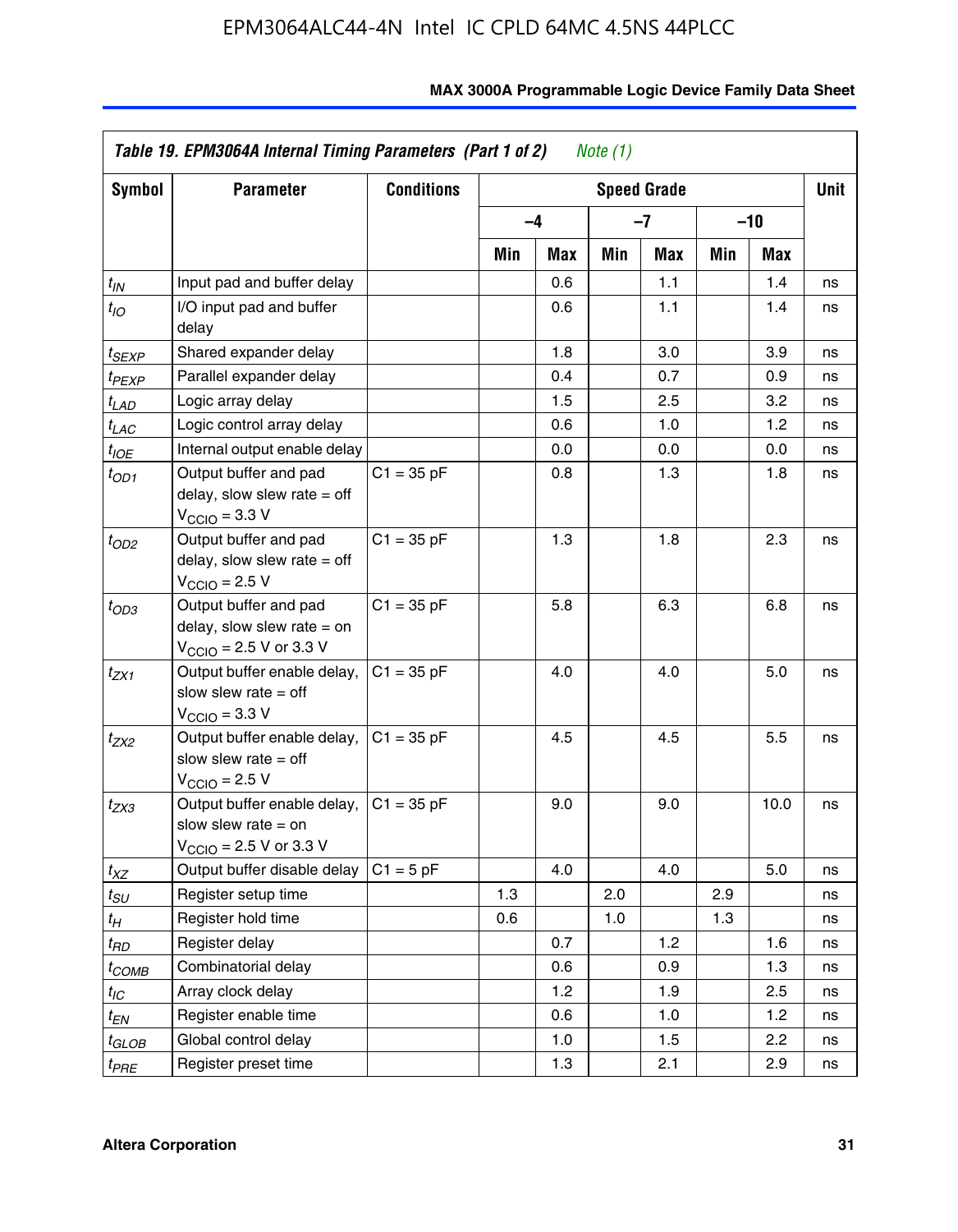| Table 19. EPM3064A Internal Timing Parameters (Part 2 of 2)<br>Note $(1)$ |                     |                   |     |                    |     |            |       |            |    |  |  |
|---------------------------------------------------------------------------|---------------------|-------------------|-----|--------------------|-----|------------|-------|------------|----|--|--|
| Symbol                                                                    | <b>Parameter</b>    | <b>Conditions</b> |     | <b>Speed Grade</b> |     |            |       |            |    |  |  |
|                                                                           |                     |                   | -4  |                    |     | -7         | $-10$ |            |    |  |  |
|                                                                           |                     |                   | Min | <b>Max</b>         | Min | <b>Max</b> | Min   | <b>Max</b> |    |  |  |
| $t_{CLR}$                                                                 | Register clear time |                   |     | 1.3                |     | 2.1        |       | 2.9        | ns |  |  |
| $t_{PIA}$                                                                 | PIA delay           | (2)               |     | 1.0                |     | 1.7        |       | 2.3        | ns |  |  |
| $t_{LPA}$                                                                 | Low-power adder     | (5)               |     | 3.5                |     | 4.0        |       | 5.0        | ns |  |  |

| <b>Symbol</b>           | Table 20. EPM3128A External Timing Parameters<br><b>Parameter</b> | <b>Conditions</b>   |       | Note $(1)$ | <b>Speed Grade</b> |            |      |            | <b>Unit</b> |
|-------------------------|-------------------------------------------------------------------|---------------------|-------|------------|--------------------|------------|------|------------|-------------|
|                         |                                                                   |                     | $-5$  |            | $-7$               |            |      | $-10$      |             |
|                         |                                                                   |                     | Min   | <b>Max</b> | Min                | <b>Max</b> | Min  | <b>Max</b> |             |
| t <sub>PD1</sub>        | Input to non-<br>registered output                                | $C1 = 35 pF$<br>(2) |       | 5.0        |                    | 7.5        |      | 10         | ns          |
| $t_{PD2}$               | I/O input to non-<br>registered output                            | $C1 = 35 pF$<br>(2) |       | 5.0        |                    | 7.5        |      | 10         | ns          |
| $t_{\text{SU}}$         | Global clock setup<br>time                                        | (2)                 | 3.3   |            | 4.9                |            | 6.6  |            | ns          |
| $t_H$                   | Global clock hold time                                            | (2)                 | 0.0   |            | 0.0                |            | 0.0  |            | ns          |
| $t_{CO1}$               | Global clock to output<br>delay                                   | $C1 = 35 pF$        | 1.0   | 3.4        | 1.0                | 5.0        | 1.0  | 6.6        | ns          |
| $t_{CH}$                | Global clock high time                                            |                     | 2.0   |            | 3.0                |            | 4.0  |            | ns          |
| $t_{CL}$                | Global clock low time                                             |                     | 2.0   |            | 3.0                |            | 4.0  |            | ns          |
| t <sub>ASU</sub>        | Array clock setup time                                            | (2)                 | 1.8   |            | 2.8                |            | 3.8  |            | ns          |
| t <sub>AH</sub>         | Array clock hold time                                             | (2)                 | 0.2   |            | 0.3                |            | 0.4  |            | ns          |
| $t_{ACO1}$              | Array clock to output<br>delay                                    | $C1 = 35 pF$<br>(2) | 1.0   | 4.9        | 1.0                | 7.1        | 1.0  | 9.4        | ns          |
| $t_{ACH}$               | Array clock high time                                             |                     | 2.0   |            | 3.0                |            | 4.0  |            | ns          |
| $t_{\sf ACL}$           | Array clock low time                                              |                     | 2.0   |            | 3.0                |            | 4.0  |            | ns          |
| t <sub>CPPW</sub>       | Minimum pulse width<br>for clear and preset                       | (3)                 | 2.0   |            | 3.0                |            | 4.0  |            | ns          |
| $t_{\text{CNT}}$        | Minimum global clock<br>period                                    | (2)                 |       | 5.2        |                    | 7.7        |      | 10.2       | ns          |
| f <sub>CNT</sub>        | Maximum internal<br>global clock frequency                        | (2), (4)            | 192.3 |            | 129.9              |            | 98.0 |            | <b>MHz</b>  |
| <b>t<sub>ACNT</sub></b> | Minimum array clock<br>period                                     | (2)                 |       | 5.2        |                    | 7.7        |      | 10.2       | ns          |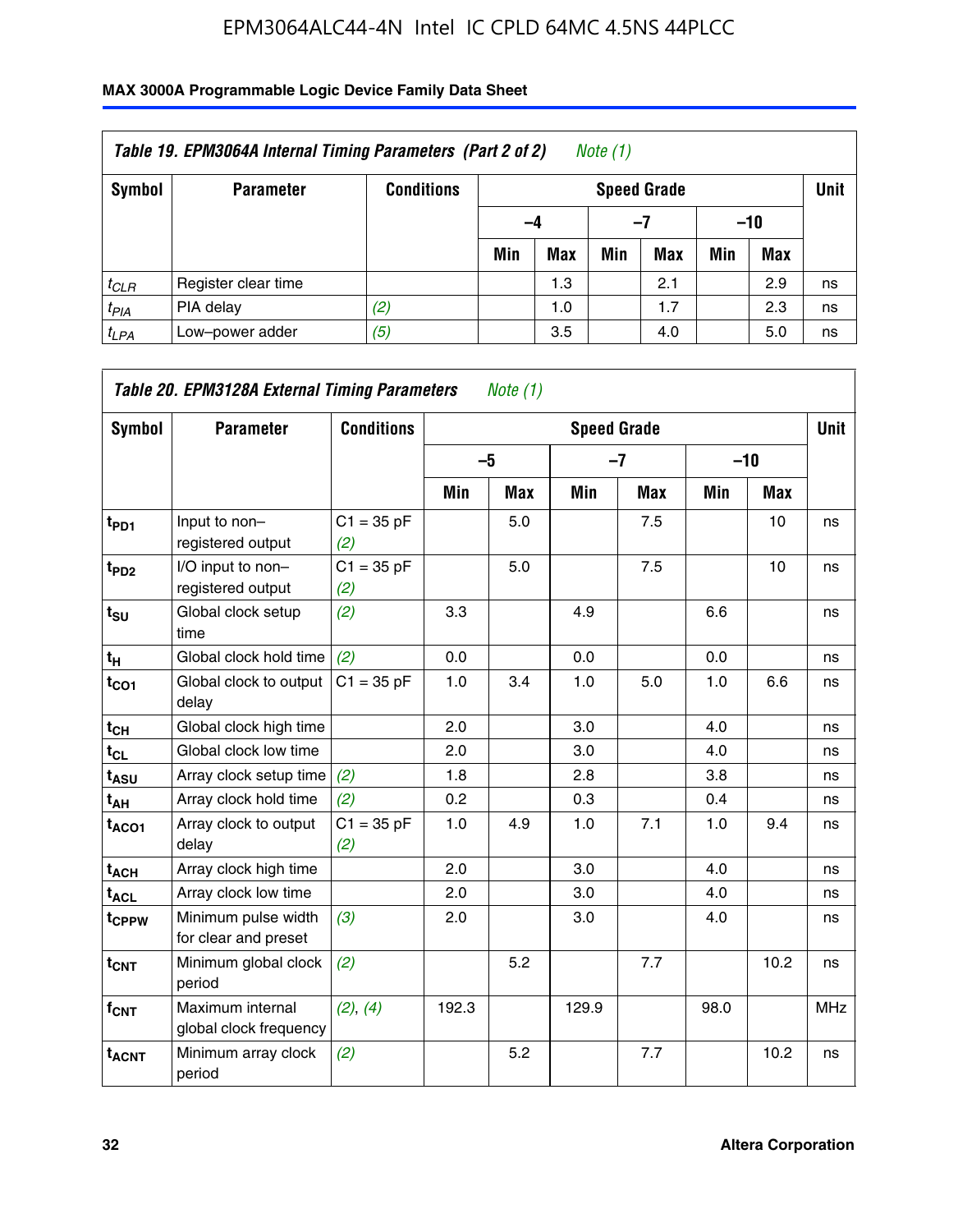| Table 20. EPM3128A External Timing Parameters<br>Note $(1)$ |                                           |                   |                            |            |       |     |       |     |            |  |  |
|-------------------------------------------------------------|-------------------------------------------|-------------------|----------------------------|------------|-------|-----|-------|-----|------------|--|--|
| Symbol                                                      | <b>Parameter</b>                          | <b>Conditions</b> | Unit<br><b>Speed Grade</b> |            |       |     |       |     |            |  |  |
|                                                             |                                           |                   | -5                         |            | $-7$  |     | $-10$ |     |            |  |  |
|                                                             |                                           |                   | Min                        | <b>Max</b> | Min   | Max | Min   | Max |            |  |  |
| <b>f<sub>ACNT</sub></b>                                     | Maximum internal<br>array clock frequency | (2), (4)          | 192.3                      |            | 129.9 |     | 98.0  |     | <b>MHz</b> |  |  |

| Symbol            | <b>Parameter</b>                                                                                             | <b>Conditions</b> |     |      |     | <b>Speed Grade</b> |     |            | Unit |
|-------------------|--------------------------------------------------------------------------------------------------------------|-------------------|-----|------|-----|--------------------|-----|------------|------|
|                   |                                                                                                              |                   |     | $-5$ |     | $-7$               |     | $-10$      |      |
|                   |                                                                                                              |                   | Min | Max  | Min | <b>Max</b>         | Min | <b>Max</b> |      |
| $t_{IN}$          | Input pad and buffer delay                                                                                   |                   |     | 0.7  |     | 1.0                |     | 1.4        | ns   |
| $t_{IO}$          | I/O input pad and buffer<br>delay                                                                            |                   |     | 0.7  |     | 1.0                |     | 1.4        | ns   |
| $t_{SEXP}$        | Shared expander delay                                                                                        |                   |     | 2.0  |     | 2.9                |     | 3.8        | ns   |
| t <sub>PEXP</sub> | Parallel expander delay                                                                                      |                   |     | 0.4  |     | 0.7                |     | 0.9        | ns   |
| $t_{LAD}$         | Logic array delay                                                                                            |                   |     | 1.6  |     | 2.4                |     | 3.1        | ns   |
| $t_{LAC}$         | Logic control array delay                                                                                    |                   |     | 0.7  |     | 1.0                |     | 1.3        | ns   |
| $t_{IOE}$         | Internal output enable delay                                                                                 |                   |     | 0.0  |     | 0.0                |     | 0.0        | ns   |
| $t_{OD1}$         | Output buffer and pad<br>delay, slow slew rate $=$ off<br>$V_{\text{CCIO}} = 3.3 V$                          | $C1 = 35 pF$      |     | 0.8  |     | 1.2                |     | 1.6        | ns   |
| $t_{OD2}$         | Output buffer and pad<br>delay, slow slew rate $=$ off<br>$V_{\text{CCIO}} = 2.5 V$                          | $C1 = 35 pF$      |     | 1.3  |     | 1.7                |     | 2.1        | ns   |
| $t_{OD3}$         | Output buffer and pad<br>delay, slow slew rate $=$ on<br>$V_{\text{CCIO}} = 2.5 \text{ V or } 3.3 \text{ V}$ | $C1 = 35 pF$      |     | 5.8  |     | 6.2                |     | 6.6        | ns   |
| $t_{ZX1}$         | Output buffer enable delay,<br>slow slew rate $=$ off<br>$V_{\text{CCIO}} = 3.3 V$                           | $C1 = 35 pF$      |     | 4.0  |     | 4.0                |     | 5.0        | ns   |
| $t_{ZX2}$         | Output buffer enable delay,<br>slow slew rate $=$ off<br>$VCCIO = 2.5 V$                                     | $C1 = 35 pF$      |     | 4.5  |     | 4.5                |     | 5.5        | ns   |
| $t_{ZX3}$         | Output buffer enable delay,<br>slow slew rate $=$ on<br>$V_{\text{CCIO}} = 2.5 \text{ V or } 3.3 \text{ V}$  | $C1 = 35 pF$      |     | 9.0  |     | 9.0                |     | 10.0       | ns   |
| $t_{XZ}$          | Output buffer disable delay                                                                                  | $C1 = 5 pF$       |     | 4.0  |     | 4.0                |     | 5.0        | ns   |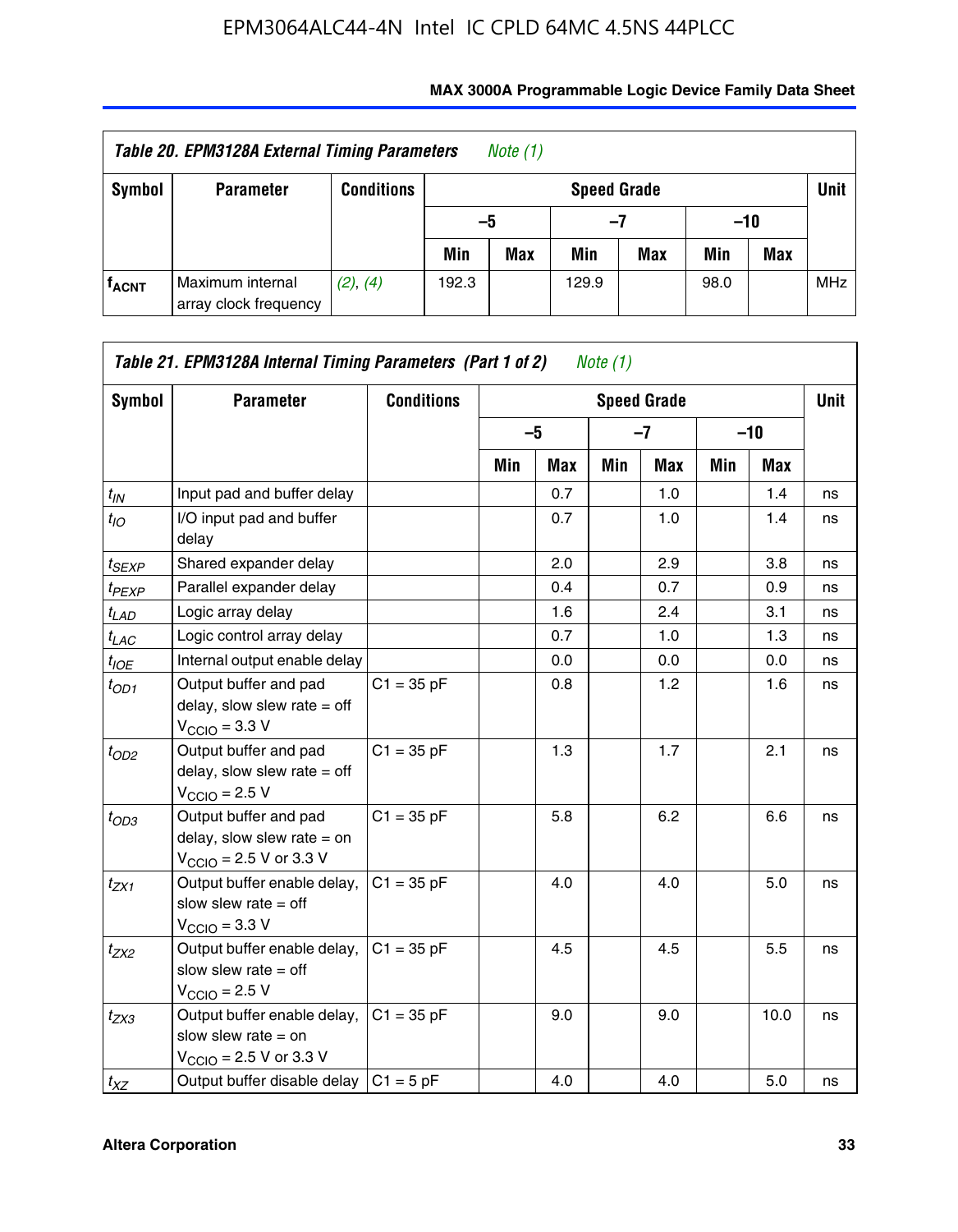|                  | Table 21. EPM3128A Internal Timing Parameters (Part 2 of 2)<br>Note (1) |                   |                    |            |     |     |     |       |    |  |  |
|------------------|-------------------------------------------------------------------------|-------------------|--------------------|------------|-----|-----|-----|-------|----|--|--|
| Symbol           | <b>Parameter</b>                                                        | <b>Conditions</b> | <b>Speed Grade</b> |            |     |     |     |       |    |  |  |
|                  |                                                                         |                   |                    | $-5$       |     | -7  |     | $-10$ |    |  |  |
|                  |                                                                         |                   | Min                | <b>Max</b> | Min | Max | Min | Max   |    |  |  |
| $t_{SU}$         | Register setup time                                                     |                   | 1.4                |            | 2.1 |     | 2.9 |       | ns |  |  |
| $t_H$            | Register hold time                                                      |                   | 0.6                |            | 1.0 |     | 1.3 |       | ns |  |  |
| $t_{RD}$         | Register delay                                                          |                   |                    | 0.8        |     | 1.2 |     | 1.6   | ns |  |  |
| ${}^t$ COMB      | Combinatorial delay                                                     |                   |                    | 0.5        |     | 0.9 |     | 1.3   | ns |  |  |
| $t_{IC}$         | Array clock delay                                                       |                   |                    | 1.2        |     | 1.7 |     | 2.2   | ns |  |  |
| $t_{EN}$         | Register enable time                                                    |                   |                    | 0.7        |     | 1.0 |     | 1.3   | ns |  |  |
| $t_{GLOB}$       | Global control delay                                                    |                   |                    | 1.1        |     | 1.6 |     | 2.0   | ns |  |  |
| $t_{PRE}$        | Register preset time                                                    |                   |                    | 1.4        |     | 2.0 |     | 2.7   | ns |  |  |
| ${}^tCLR$        | Register clear time                                                     |                   |                    | 1.4        |     | 2.0 |     | 2.7   | ns |  |  |
| t <sub>PIA</sub> | PIA delay                                                               | (2)               |                    | 1.4        |     | 2.0 |     | 2.6   | ns |  |  |
| ${}^tLPA$        | Low-power adder                                                         | (5)               |                    | 4.0        |     | 4.0 |     | 5.0   | ns |  |  |

|                   | Table 22. EPM3256A External Timing Parameters<br>Note $(1)$ |                    |     |                    |       |            |             |  |  |  |  |  |
|-------------------|-------------------------------------------------------------|--------------------|-----|--------------------|-------|------------|-------------|--|--|--|--|--|
| Symbol            | <b>Parameter</b>                                            | <b>Conditions</b>  |     | <b>Speed Grade</b> |       |            | <b>Unit</b> |  |  |  |  |  |
|                   |                                                             |                    |     | $-7$               | $-10$ |            |             |  |  |  |  |  |
|                   |                                                             |                    | Min | Max                | Min   | <b>Max</b> |             |  |  |  |  |  |
| t <sub>PD1</sub>  | Input to non-registered<br>output                           | $C1 = 35$ pF $(2)$ |     | 7.5                |       | 10         | ns          |  |  |  |  |  |
| t <sub>PD2</sub>  | I/O input to non-registered<br>output                       | $C1 = 35$ pF $(2)$ |     | 7.5                |       | 10         | ns          |  |  |  |  |  |
| $t_{\text{SU}}$   | Global clock setup time                                     | (2)                | 5.2 |                    | 6.9   |            | ns          |  |  |  |  |  |
| $t_H$             | Global clock hold time                                      | (2)                | 0.0 |                    | 0.0   |            | ns          |  |  |  |  |  |
| $t_{CO1}$         | Global clock to output<br>delay                             | $C1 = 35 pF$       | 1.0 | 4.8                | 1.0   | 6.4        | ns          |  |  |  |  |  |
| $t_{CH}$          | Global clock high time                                      |                    | 3.0 |                    | 4.0   |            | ns          |  |  |  |  |  |
| $t_{CL}$          | Global clock low time                                       |                    | 3.0 |                    | 4.0   |            | ns          |  |  |  |  |  |
| $t_{ASU}$         | Array clock setup time                                      | (2)                | 2.7 |                    | 3.6   |            | ns          |  |  |  |  |  |
| $t_{AH}$          | Array clock hold time                                       | (2)                | 0.3 |                    | 0.5   |            | ns          |  |  |  |  |  |
| $t_{ACO1}$        | Array clock to output delay                                 | $C1 = 35$ pF $(2)$ | 1.0 | 7.3                | 1.0   | 9.7        | ns          |  |  |  |  |  |
| $t_{ACH}$         | Array clock high time                                       |                    | 3.0 |                    | 4.0   |            | ns          |  |  |  |  |  |
| $t_{\sf ACL}$     | Array clock low time                                        |                    | 3.0 |                    | 4.0   |            | ns          |  |  |  |  |  |
| t <sub>CPPW</sub> | Minimum pulse width for<br>clear and preset                 | (3)                | 3.0 |                    | 4.0   |            | ns          |  |  |  |  |  |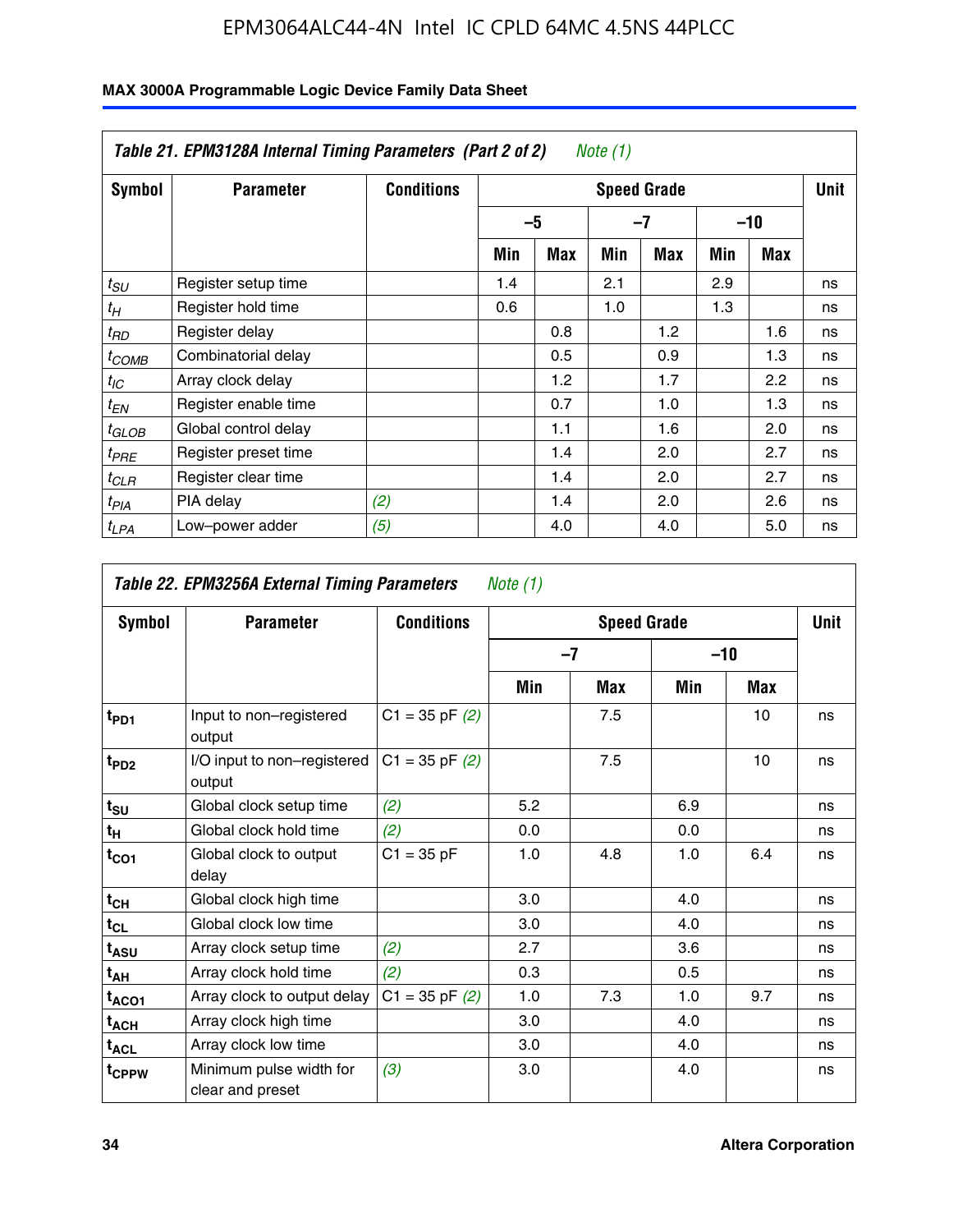| <b>Symbol</b>           | <b>Parameter</b>                           | <b>Conditions</b> |       | Unit |       |            |            |
|-------------------------|--------------------------------------------|-------------------|-------|------|-------|------------|------------|
|                         |                                            |                   | $-7$  |      | $-10$ |            |            |
|                         |                                            |                   | Min   | Max  | Min   | <b>Max</b> |            |
| $t_{\text{CNT}}$        | Minimum global clock<br>period             | (2)               |       | 7.9  |       | 10.5       | ns         |
| $f_{CNT}$               | Maximum internal global<br>clock frequency | (2), (4)          | 126.6 |      | 95.2  |            | <b>MHz</b> |
| <b>t<sub>ACNT</sub></b> | Minimum array clock<br>period              | (2)               |       | 7.9  |       | 10.5       | ns         |
| <b>f<sub>ACNT</sub></b> | Maximum internal array<br>clock frequency  | (2), (4)          | 126.6 |      | 95.2  |            | <b>MHz</b> |

| Symbol             | <b>Parameter</b>                                                                                             | <b>Conditions</b> |     |      | <b>Speed Grade</b> |       | <b>Unit</b> |
|--------------------|--------------------------------------------------------------------------------------------------------------|-------------------|-----|------|--------------------|-------|-------------|
|                    |                                                                                                              |                   |     | $-7$ |                    | $-10$ |             |
|                    |                                                                                                              |                   | Min | Max  | Min                | Max   |             |
| $t_{IN}$           | Input pad and buffer delay                                                                                   |                   |     | 0.9  |                    | 1.2   | ns          |
| $t_{IO}$           | I/O input pad and buffer delay                                                                               |                   |     | 0.9  |                    | 1.2   | ns          |
| t <sub>SEXP</sub>  | Shared expander delay                                                                                        |                   |     | 2.8  |                    | 3.7   | ns          |
| <sup>t</sup> PEXP  | Parallel expander delay                                                                                      |                   |     | 0.5  |                    | 0.6   | ns          |
| t <sub>LAD</sub>   | Logic array delay                                                                                            |                   |     | 2.2  |                    | 2.8   | ns          |
| $t_{LAC}$          | Logic control array delay                                                                                    |                   |     | 1.0  |                    | 1.3   | ns          |
| $t_{\mathit{IOE}}$ | Internal output enable delay                                                                                 |                   |     | 0.0  |                    | 0.0   | ns          |
| $t_{OD1}$          | Output buffer and pad delay,<br>slow slew rate $=$ off<br>$V_{\text{CCIO}} = 3.3 V$                          | $C1 = 35 pF$      |     | 1.2  |                    | 1.6   | ns          |
| $t_{OD2}$          | Output buffer and pad delay,<br>slow slew rate $=$ off<br>$V_{\text{CCIO}} = 2.5 V$                          | $C1 = 35 pF$      |     | 1.7  |                    | 2.1   | ns          |
| $t_{OD3}$          | Output buffer and pad delay,<br>slow slew rate $=$ on<br>$V_{\text{CCIO}} = 2.5 \text{ V or } 3.3 \text{ V}$ | $C1 = 35 pF$      |     | 6.2  |                    | 6.6   | ns          |
| $t_{ZX1}$          | Output buffer enable delay, slow<br>slew rate = off $V_{\text{CCIO}} = 3.3$ V                                | $C1 = 35 pF$      |     | 4.0  |                    | 5.0   | ns          |
| $t_{ZX2}$          | Output buffer enable delay, slow<br>slew rate = off $V_{\text{CCIO}} = 2.5$ V                                | $C1 = 35 pF$      |     | 4.5  |                    | 5.5   | ns          |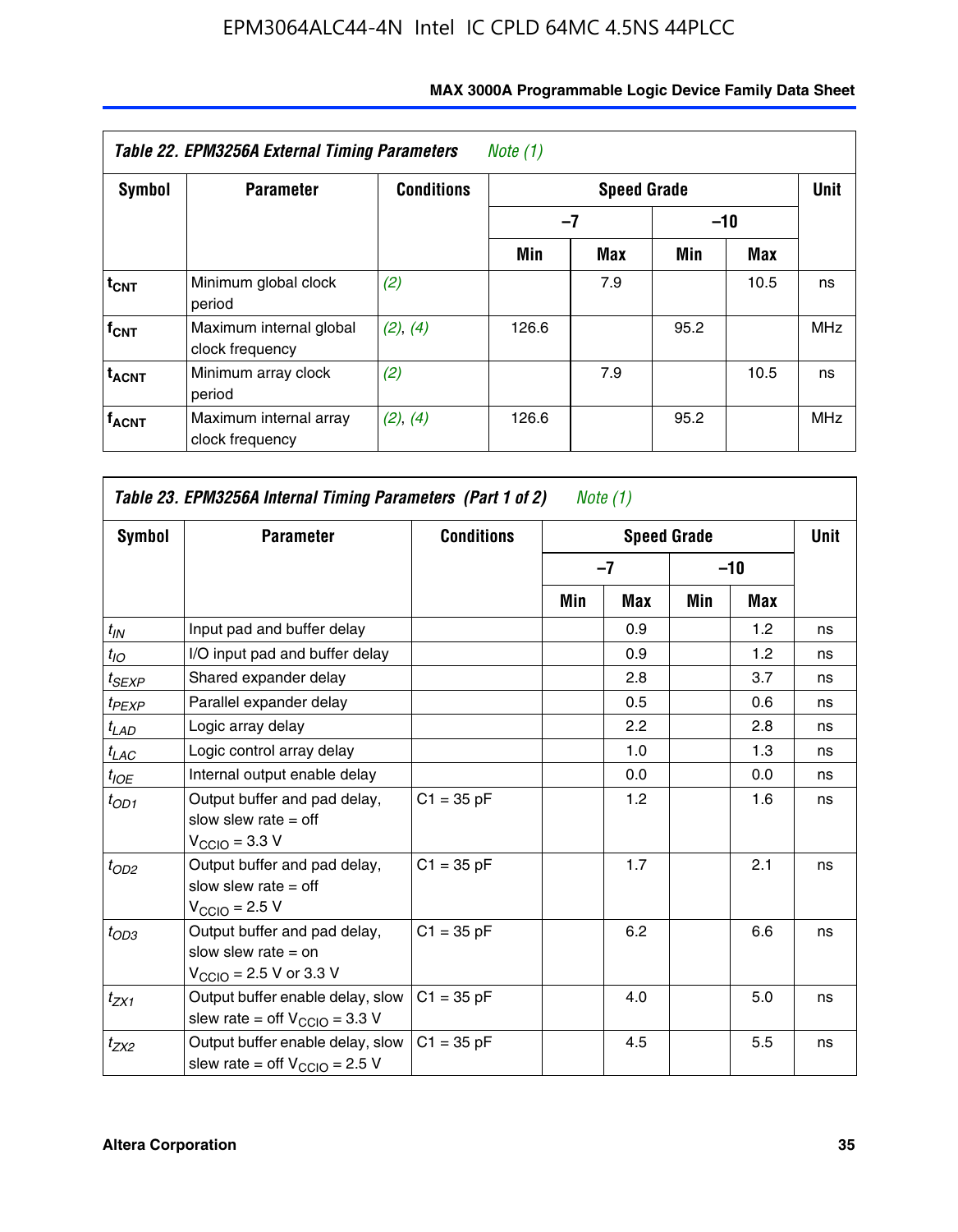|                       | Table 23. EPM3256A Internal Timing Parameters (Part 2 of 2)                                                 |                   |     | Note (1)           |       |            |    |  |  |
|-----------------------|-------------------------------------------------------------------------------------------------------------|-------------------|-----|--------------------|-------|------------|----|--|--|
| <b>Symbol</b>         | <b>Parameter</b>                                                                                            | <b>Conditions</b> |     | <b>Speed Grade</b> |       |            |    |  |  |
|                       |                                                                                                             |                   |     | $-7$               | $-10$ |            |    |  |  |
|                       |                                                                                                             |                   | Min | Max                | Min   | <b>Max</b> |    |  |  |
| $t_{ZX3}$             | Output buffer enable delay, slow<br>slew rate $=$ on<br>$V_{\text{CCIO}} = 2.5 \text{ V or } 3.3 \text{ V}$ | $C1 = 35 pF$      |     | 9.0                |       | 10.0       | ns |  |  |
| $t_{XZ}$              | Output buffer disable delay                                                                                 | $C1 = 5$ pF       |     | 4.0                |       | 5.0        | ns |  |  |
| $t_{\scriptstyle SU}$ | Register setup time                                                                                         |                   | 2.1 |                    | 2.9   |            | ns |  |  |
| $t_H$                 | Register hold time                                                                                          |                   | 0.9 |                    | 1.2   |            | ns |  |  |
| $t_{RD}$              | Register delay                                                                                              |                   |     | 1.2                |       | 1.6        | ns |  |  |
| $t_{COMB}$            | Combinatorial delay                                                                                         |                   |     | 0.8                |       | 1.2        | ns |  |  |
| $t_{IC}$              | Array clock delay                                                                                           |                   |     | 1.6                |       | 2.1        | ns |  |  |
| $t_{EN}$              | Register enable time                                                                                        |                   |     | 1.0                |       | 1.3        | ns |  |  |
| t <sub>GLOB</sub>     | Global control delay                                                                                        |                   |     | 1.5                |       | 2.0        | ns |  |  |
| $t_{PRE}$             | Register preset time                                                                                        |                   |     | 2.3                |       | 3.0        | ns |  |  |
| $t_{CLR}$             | Register clear time                                                                                         |                   |     | 2.3                |       | 3.0        | ns |  |  |
| t <sub>PIA</sub>      | PIA delay                                                                                                   | (2)               |     | 2.4                |       | 3.2        | ns |  |  |
| $t_{LPA}$             | Low-power adder                                                                                             | (5)               |     | 4.0                |       | 5.0        | ns |  |  |

| Table 24. EPM3512A External Timing Parameters<br>Note (1) |                                          |                    |                    |     |       |      |    |
|-----------------------------------------------------------|------------------------------------------|--------------------|--------------------|-----|-------|------|----|
| Symbol                                                    | <b>Parameter</b>                         | <b>Conditions</b>  | <b>Speed Grade</b> |     |       | Unit |    |
|                                                           |                                          |                    | -7                 |     | $-10$ |      |    |
|                                                           |                                          |                    | Min                | Max | Min   | Max  |    |
| t <sub>PD1</sub>                                          | Input to non-registered output           | $C1 = 35$ pF $(2)$ |                    | 7.5 |       | 10.0 | ns |
| $t_{PD2}$                                                 | I/O input to non-registered<br>output    | $C1 = 35 pF(2)$    |                    | 7.5 |       | 10.0 | ns |
| $t_{\text{SU}}$                                           | Global clock setup time                  | (2)                | 5.6                |     | 7.6   |      | ns |
| $t_H$                                                     | Global clock hold time                   | (2)                | 0.0                |     | 0.0   |      | ns |
| t <sub>FSU</sub>                                          | Global clock setup time of fast<br>input |                    | 3.0                |     | 3.0   |      | ns |
| t <sub>FH</sub>                                           | Global clock hold time of fast<br>input  |                    | 0.0                |     | 0.0   |      | ns |
| $t_{CO1}$                                                 | Global clock to output delay             | $C1 = 35 pF$       | 1.0                | 4.7 | 1.0   | 6.3  | ns |
| $t_{CH}$                                                  | Global clock high time                   |                    | 3.0                |     | 4.0   |      | ns |
| $t_{CL}$                                                  | Global clock low time                    |                    | 3.0                |     | 4.0   |      | ns |
| t <sub>ASU</sub>                                          | Array clock setup time                   | (2)                | 2.5                |     | 3.5   |      | ns |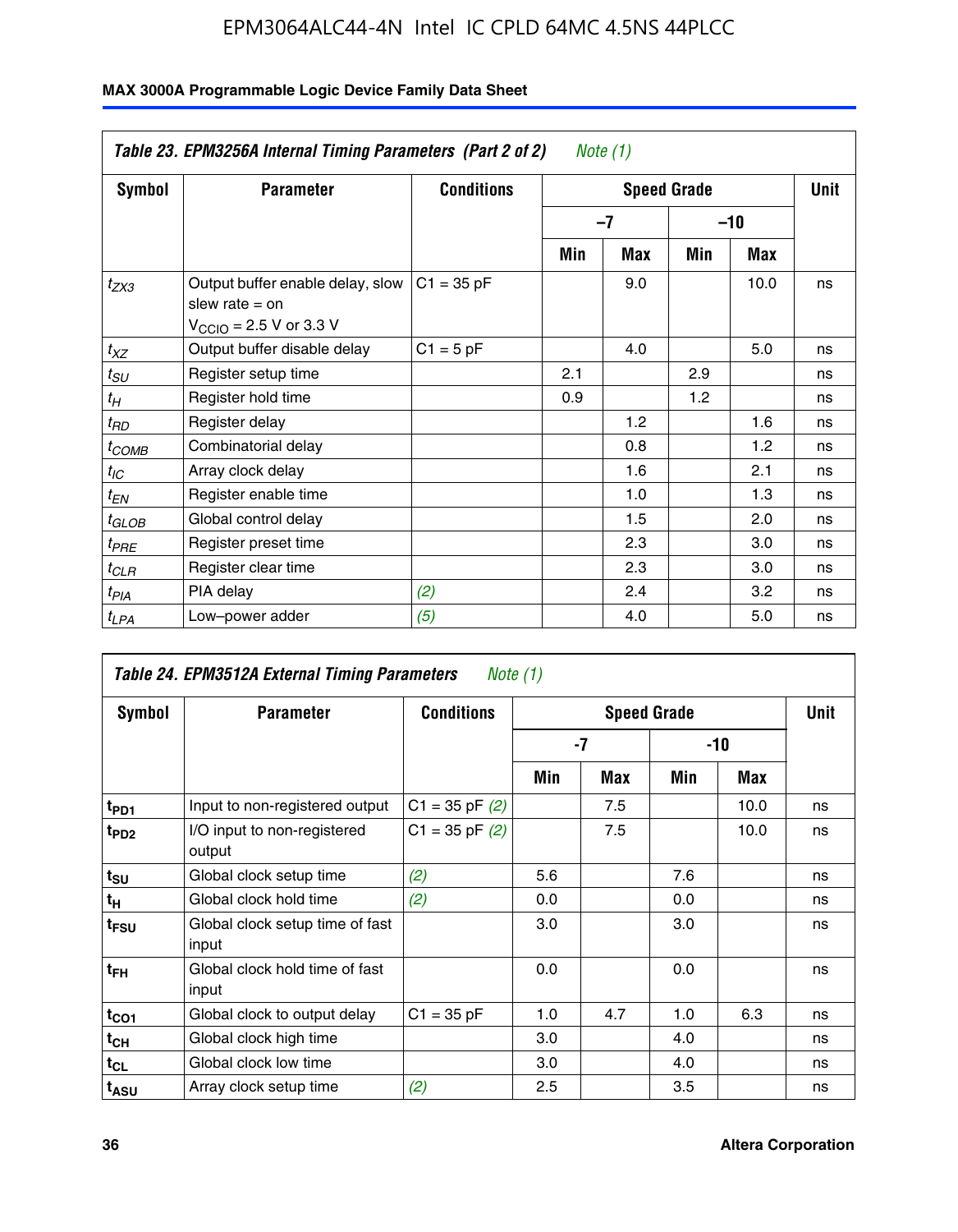| Table 24. EPM3512A External Timing Parameters<br>Note (1) |                                             |                    |                    |     |       |      |            |
|-----------------------------------------------------------|---------------------------------------------|--------------------|--------------------|-----|-------|------|------------|
| Symbol                                                    | <b>Parameter</b>                            | <b>Conditions</b>  | <b>Speed Grade</b> |     |       |      |            |
|                                                           |                                             |                    | -7                 |     | $-10$ |      |            |
|                                                           |                                             |                    | Min                | Max | Min   | Max  |            |
| t <sub>АН</sub>                                           | Array clock hold time                       | (2)                | 0.2                |     | 0.3   |      | ns         |
| t <sub>ACO1</sub>                                         | Array clock to output delay                 | $C1 = 35$ pF $(2)$ | 1.0                | 7.8 | 1.0   | 10.4 | ns         |
| t <sub>АСН</sub>                                          | Array clock high time                       |                    | 3.0                |     | 4.0   |      | ns         |
| t <sub>ACL</sub>                                          | Array clock low time                        |                    | 3.0                |     | 4.0   |      | ns         |
| t <sub>CPPW</sub>                                         | Minimum pulse width for clear<br>and preset | (3)                | 3.0                |     | 4.0   |      | ns         |
| $t_{\mathsf{CNT}}$                                        | Minimum global clock period                 | (2)                |                    | 8.6 |       | 11.5 | ns         |
| f <sub>CNT</sub>                                          | Maximum internal global clock<br>frequency  | (2), (4)           | 116.3              |     | 87.0  |      | <b>MHz</b> |
| $t_{ACNT}$                                                | Minimum array clock period                  | (2)                |                    | 8.6 |       | 11.5 | ns         |
| <b>TACNT</b>                                              | Maximum internal array clock<br>frequency   | (2), (4)           | 116.3              |     | 87.0  |      | <b>MHz</b> |

| Table 25. EPM3512A Internal Timing Parameters (Part 1 of 2) Note $(1)$ |                                                                                     |                   |     |      |       |     |    |
|------------------------------------------------------------------------|-------------------------------------------------------------------------------------|-------------------|-----|------|-------|-----|----|
| Symbol                                                                 | <b>Parameter</b>                                                                    | <b>Conditions</b> |     | Unit |       |     |    |
|                                                                        |                                                                                     |                   | -7  |      | $-10$ |     |    |
|                                                                        |                                                                                     |                   | Min | Max  | Min   | Max |    |
| $t_{IN}$                                                               | Input pad and buffer delay                                                          |                   |     | 0.7  |       | 0.9 | ns |
| $t_{IO}$                                                               | I/O input pad and buffer delay                                                      |                   |     | 0.7  |       | 0.9 | ns |
| $t_{FIN}$                                                              | Fast input delay                                                                    |                   |     | 3.1  |       | 3.6 | ns |
| $t_{SEXP}$                                                             | Shared expander delay                                                               |                   |     | 2.7  |       | 3.5 | ns |
| $t_{PEXP}$                                                             | Parallel expander delay                                                             |                   |     | 0.4  |       | 0.5 | ns |
| $t_{LAD}$                                                              | Logic array delay                                                                   |                   |     | 2.2  |       | 2.8 | ns |
| $t_{LAC}$                                                              | Logic control array delay                                                           |                   |     | 1.0  |       | 1.3 | ns |
| $t_{IOE}$                                                              | Internal output enable delay                                                        |                   |     | 0.0  |       | 0.0 | ns |
| $t_{OD1}$                                                              | Output buffer and pad delay,<br>slow slew rate $=$ off<br>$V_{\rm CClO}$ = 3.3 V    | $C1 = 35 pF$      |     | 1.0  |       | 1.5 | ns |
| $t_{OD2}$                                                              | Output buffer and pad delay,<br>slow slew rate $=$ off<br>$V_{\text{CCIO}} = 2.5 V$ | $C1 = 35 pF$      |     | 1.5  |       | 2.0 | ns |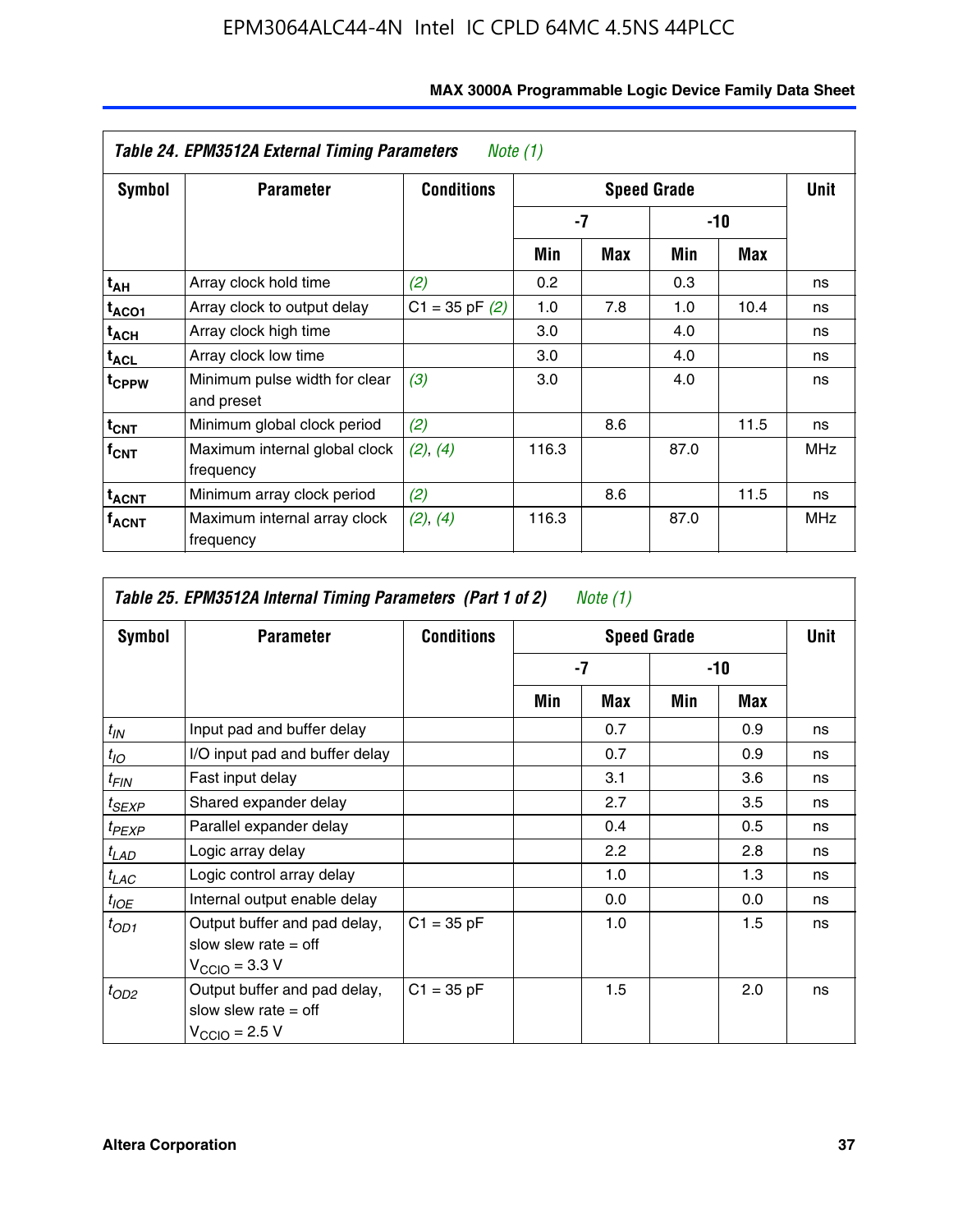#### **MAX 3000A Programmable Logic Device Family Data Sheet**

|                       | Table 25. EPM3512A Internal Timing Parameters (Part 2 of 2)<br>Note $(1)$                                    |                   |                          |             |     |      |    |  |
|-----------------------|--------------------------------------------------------------------------------------------------------------|-------------------|--------------------------|-------------|-----|------|----|--|
| <b>Symbol</b>         | <b>Parameter</b>                                                                                             | <b>Conditions</b> |                          | <b>Unit</b> |     |      |    |  |
|                       |                                                                                                              |                   | <b>Speed Grade</b><br>-7 |             | -10 |      |    |  |
|                       |                                                                                                              |                   | Min                      | Max         | Min | Max  |    |  |
| $t_{OD3}$             | Output buffer and pad delay,<br>slow slew rate $=$ on<br>$V_{\text{CCIO}} = 2.5 \text{ V or } 3.3 \text{ V}$ | $C1 = 35 pF$      |                          | 6.0         |     | 6.5  | ns |  |
| $t_{ZX1}$             | Output buffer enable delay,<br>slow slew rate $=$ off<br>$V_{\text{CCIO}} = 3.3 \text{ V}$                   | $C1 = 35 pF$      |                          | 4.0         |     | 5.0  | ns |  |
| $t_{ZX2}$             | Output buffer enable delay,<br>slow slew rate $=$ off<br>$V_{\text{CCIO}} = 2.5 V$                           | $C1 = 35 pF$      |                          | 4.5         |     | 5.5  | ns |  |
| t <sub>ZX3</sub>      | Output buffer enable delay,<br>slow slew rate $=$ on<br>$V_{\text{CCIO}} = 3.3 V$                            | $C1 = 35 pF$      |                          | 9.0         |     | 10.0 | ns |  |
| $t_{XZ}$              | Output buffer disable delay                                                                                  | $C1 = 5pF$        |                          | 4.0         |     | 5.0  | ns |  |
| $t_{\scriptstyle SU}$ | Register setup time                                                                                          |                   | 2.1                      |             | 3.0 |      | ns |  |
| $t_H$                 | Register hold time                                                                                           |                   | 0.6                      |             | 0.8 |      | ns |  |
| $t_{\it FSU}$         | Register setup time of fast input                                                                            |                   | 1.6                      |             | 1.6 |      | ns |  |
| t <sub>FH</sub>       | Register hold time of fast input                                                                             |                   | 1.4                      |             | 1.4 |      | ns |  |
| $t_{RD}$              | Register delay                                                                                               |                   |                          | 1.3         |     | 1.7  | ns |  |
| t <sub>COMB</sub>     | Combinatorial delay                                                                                          |                   |                          | 0.6         |     | 0.8  | ns |  |
| $t_{IC}$              | Array clock delay                                                                                            |                   |                          | 1.8         |     | 2.3  | ns |  |
| $t_{EN}$              | Register enable time                                                                                         |                   |                          | 1.0         |     | 1.3  | ns |  |
| t <sub>GLOB</sub>     | Global control delay                                                                                         |                   |                          | 1.7         |     | 2.2  | ns |  |
| $t_{PRE}$             | Register preset time                                                                                         |                   |                          | 1.0         |     | 1.4  | ns |  |
| $t_{CLR}$             | Register clear time                                                                                          |                   |                          | 1.0         |     | 1.4  | ns |  |
| $t_{PIA}$             | PIA delay                                                                                                    | (2)               |                          | 3.0         |     | 4.0  | ns |  |
| $t_{LPA}$             | Low-power adder                                                                                              | (5)               |                          | 4.5         |     | 5.0  | ns |  |

*Notes to tables:*

(1) These values are specified under the recommended operating conditions, as shown in Table 13 on page 23. See Figure 11 on page 27 for more information on switching waveforms.

(2) These values are specified for a PIA fan–out of one LAB (16 macrocells). For each additional LAB fan–out in these devices, add an additional 0.1 ns to the PIA timing value.

(3) This minimum pulse width for preset and clear applies for both global clear and array controls. The *tLPA* parameter must be added to this minimum width if the clear or reset signal incorporates the *tLAD* parameter into the signal path.

(4) These parameters are measured with a 16–bit loadable, enabled, up/down counter programmed into each LAB.

(5) The  $t_{LPA}$  parameter must be added to the  $t_{LAD}$ ,  $t_{LAC}$ ,  $t_{IC}$ ,  $t_{EN}$ ,  $t_{SEXP}$ ,  $t_{ACL}$ , and  $t_{CPPW}$  parameters for macrocells running in low–power mode.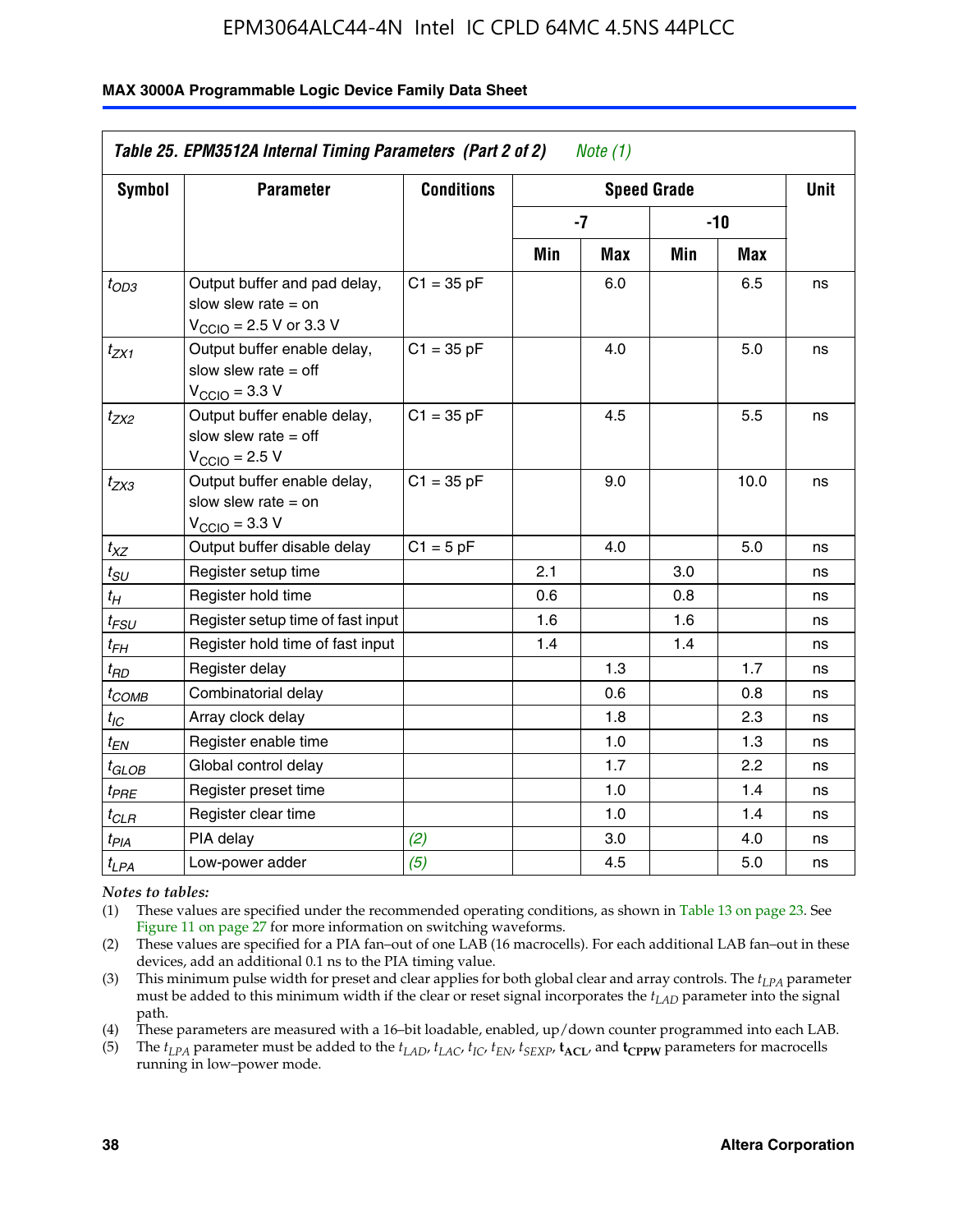|                                    | MAX 3000A Programmable Logic Device Family Data Sheet                                                                    |                                                                                                                                    |                                                            |                                                                                |                                                                                                                |  |  |
|------------------------------------|--------------------------------------------------------------------------------------------------------------------------|------------------------------------------------------------------------------------------------------------------------------------|------------------------------------------------------------|--------------------------------------------------------------------------------|----------------------------------------------------------------------------------------------------------------|--|--|
| <b>Power</b><br><b>Consumption</b> | Supply power (P) versus frequency $(f_{MAX}$ in MHz) for MAX 3000A<br>devices is calculated with the following equation: |                                                                                                                                    |                                                            |                                                                                |                                                                                                                |  |  |
|                                    | $P = P_{INT} + P_{IO} = I_{CCINT} \times V_{CC} + P_{IO}$                                                                |                                                                                                                                    |                                                            |                                                                                |                                                                                                                |  |  |
|                                    |                                                                                                                          |                                                                                                                                    | Application Note 74 (Evaluating Power for Altera Devices). | The $P_{IO}$ value, which depends on the device output load characteristics    | and switching frequency, can be calculated using the guidelines given in                                       |  |  |
|                                    |                                                                                                                          |                                                                                                                                    |                                                            | logic. The I <sub>CCINT</sub> value is calculated with the following equation: | The $I_{\text{CCINT}}$ value depends on the switching frequency and the application                            |  |  |
|                                    | $I_{\text{CCINT}}$ =                                                                                                     |                                                                                                                                    |                                                            |                                                                                |                                                                                                                |  |  |
|                                    |                                                                                                                          |                                                                                                                                    |                                                            |                                                                                | $(A \times MC_{TON}) + [B \times (MC_{DEV} - MC_{TON})] + (C \times MC_{USED} \times f_{MAX} \times tog_{LC})$ |  |  |
|                                    | The parameters in the $I_{\text{CCINT}}$ equation are:                                                                   |                                                                                                                                    |                                                            |                                                                                |                                                                                                                |  |  |
|                                    | MC <sub>TON</sub>                                                                                                        | $=$ Number of macrocells with the Turbo Bit <sup>TM</sup> option turned<br>on, as reported in the Quartus II or MAX+PLUS II Report |                                                            |                                                                                |                                                                                                                |  |  |
|                                    | = Number of macrocells in the device<br>MC <sub>DEV</sub>                                                                |                                                                                                                                    |                                                            |                                                                                |                                                                                                                |  |  |
|                                    | MC <sub>USED</sub>                                                                                                       | = Total number of macrocells in the design, as reported in                                                                         |                                                            |                                                                                |                                                                                                                |  |  |
|                                    | the RPT File<br>= Highest clock frequency to the device<br>$f_{MAX}$                                                     |                                                                                                                                    |                                                            |                                                                                |                                                                                                                |  |  |
|                                    | $\log_{LC}$                                                                                                              | = Average percentage of logic cells toggling at each clock<br>(typically 12.5%)                                                    |                                                            |                                                                                |                                                                                                                |  |  |
|                                    | A, B, C                                                                                                                  |                                                                                                                                    | $=$ Constants (shown in Table 26)                          |                                                                                |                                                                                                                |  |  |
|                                    |                                                                                                                          |                                                                                                                                    | Table 26. MAX 3000A I <sub>CC</sub> Equation Constants     |                                                                                |                                                                                                                |  |  |
|                                    |                                                                                                                          | <b>Device</b><br>A                                                                                                                 |                                                            |                                                                                | C                                                                                                              |  |  |
|                                    |                                                                                                                          | EPM3032A                                                                                                                           |                                                            | 0.30                                                                           | 0.014                                                                                                          |  |  |
|                                    | <b>EPM3064A</b>                                                                                                          |                                                                                                                                    | 0.71                                                       | 0.30                                                                           | 0.014                                                                                                          |  |  |
|                                    | EPM3128A                                                                                                                 |                                                                                                                                    | 0.71                                                       | 0.30                                                                           | 0.014                                                                                                          |  |  |
|                                    | FPM3256A                                                                                                                 |                                                                                                                                    | 0.71                                                       | 0.30                                                                           | 0.014                                                                                                          |  |  |

The  $I_{\text{CCINT}}$  calculation provides an  $I_{\text{CC}}$  estimate based on typical conditions using a pattern of a 16–bit, loadable, enabled, up/down counter in each LAB with no output load. Actual  $I_{CC}$  should be verified during operation because this measurement is sensitive to the actual pattern in the device and the environmental operating conditions.

EPM3512A 0.71 0.30 0.014

Figures 12 and 13 show the typical supply current versus frequency for MAX 3000A devices.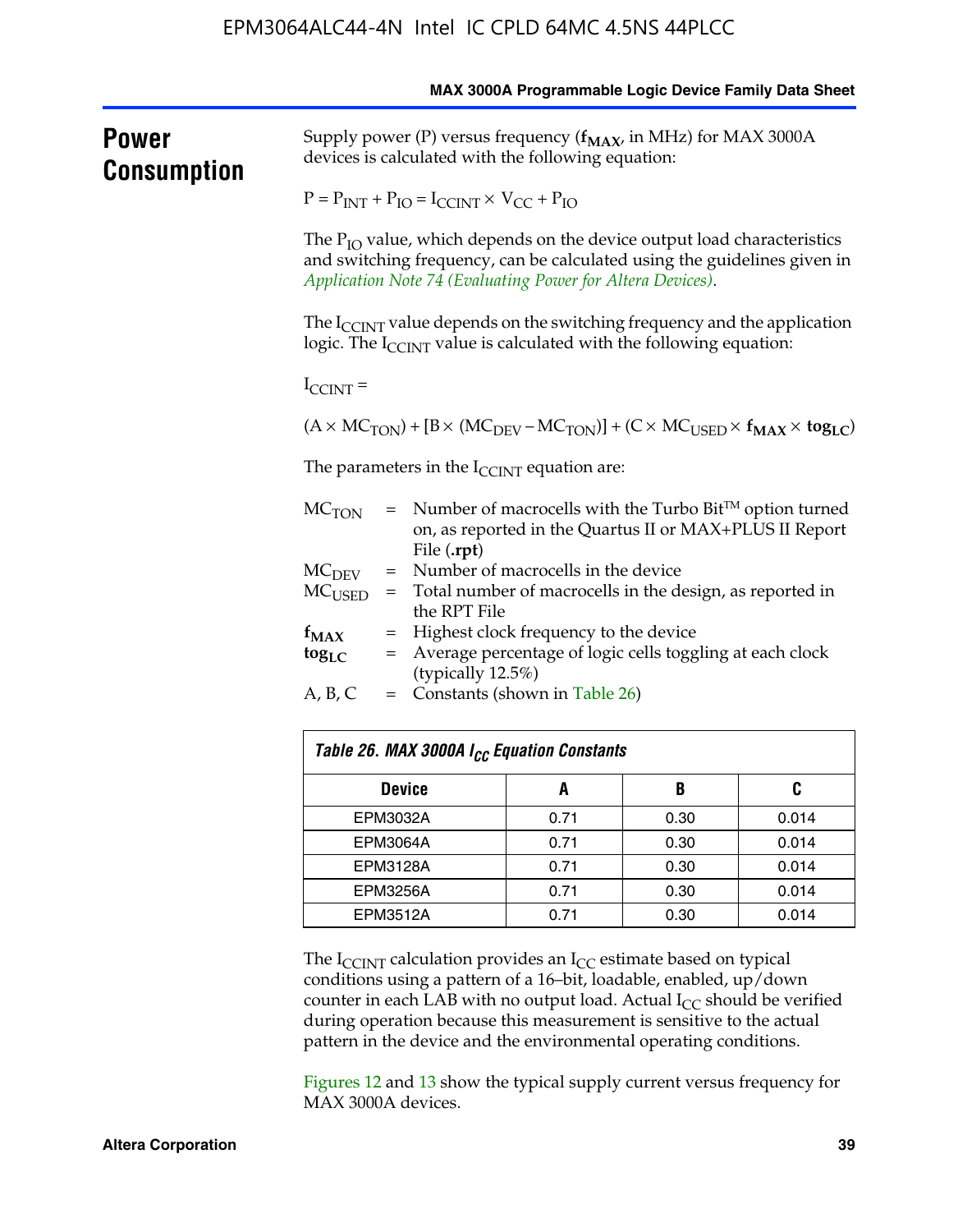



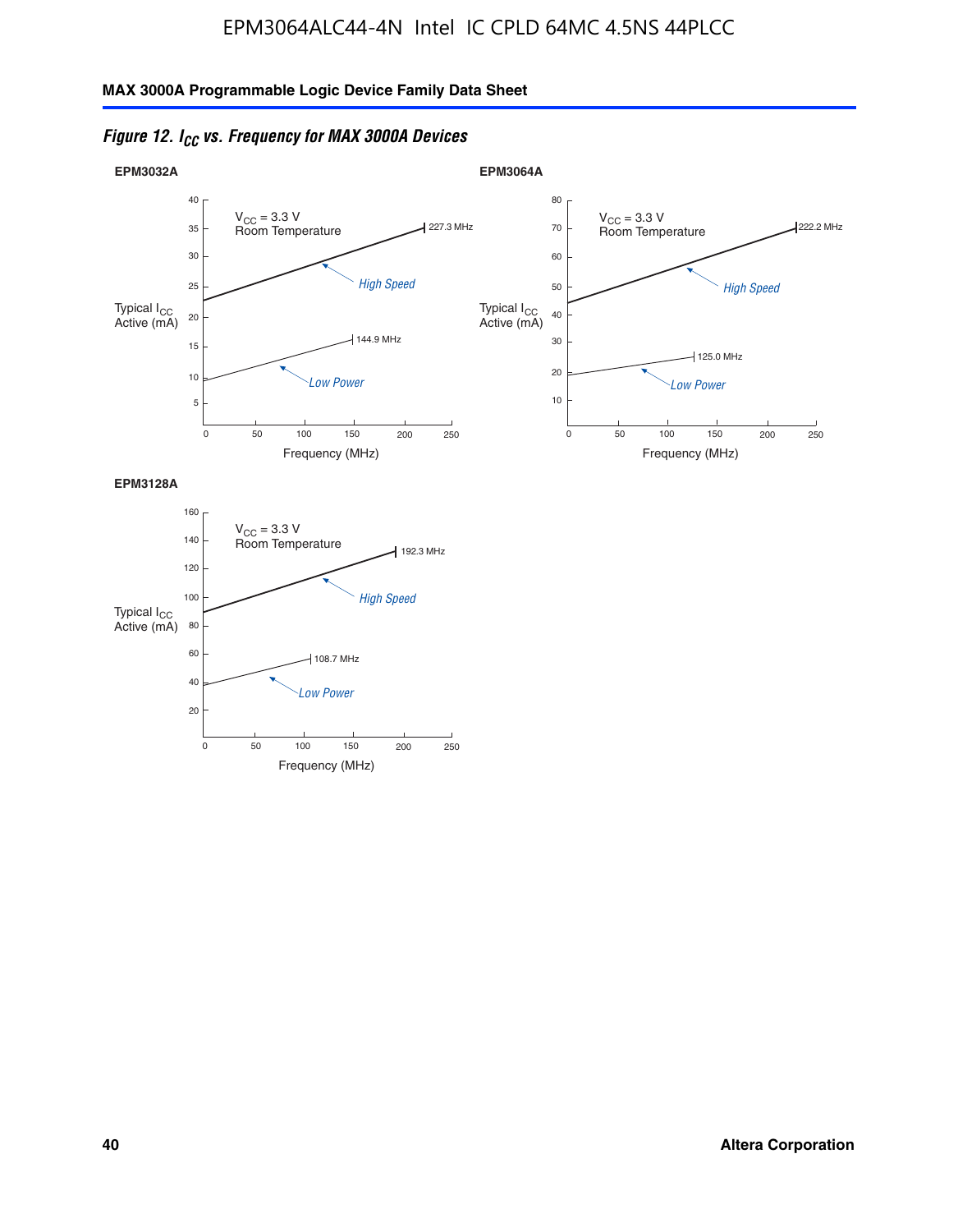

*Figure 13. ICC vs. Frequency for MAX 3000A Devices*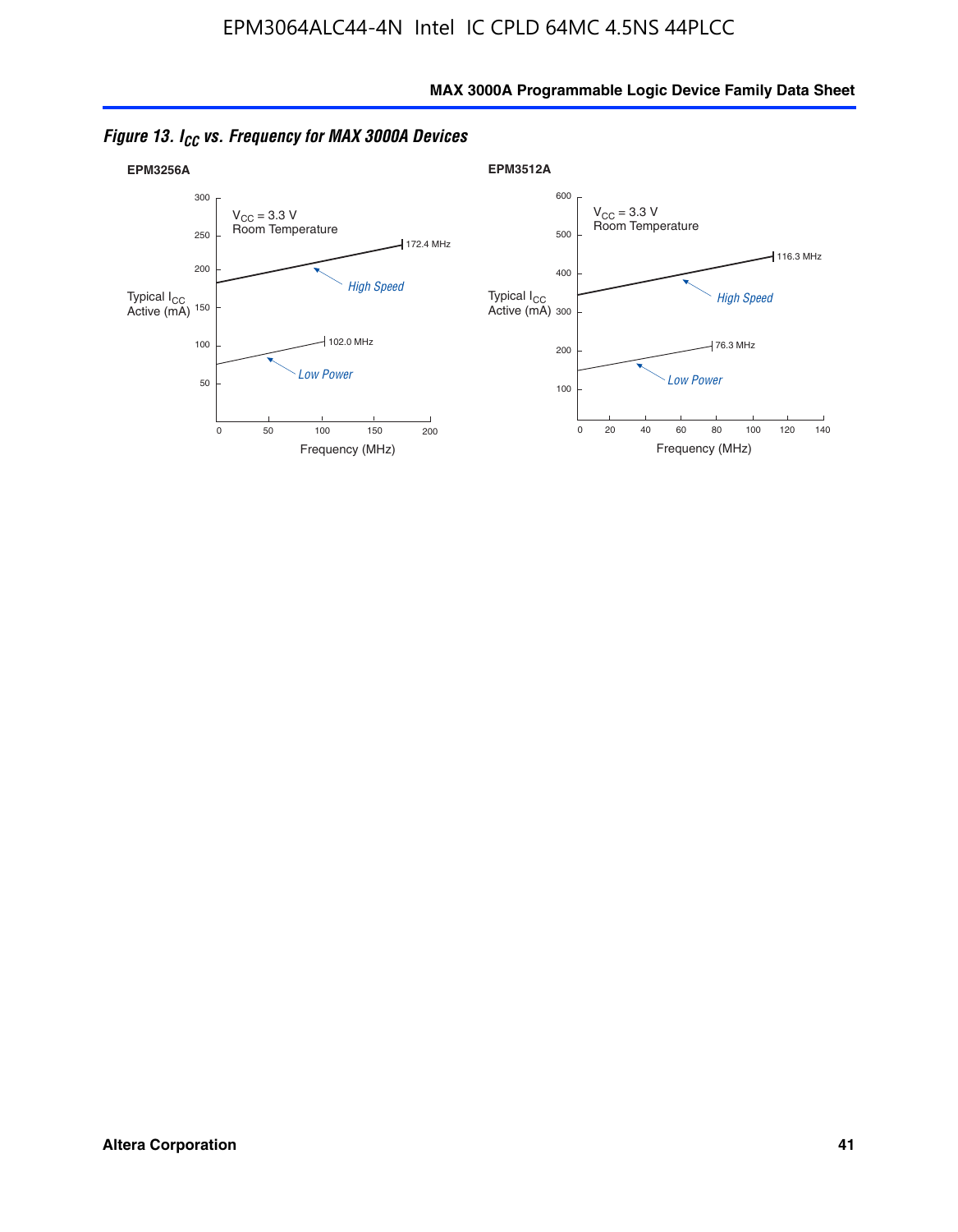#### **MAX 3000A Programmable Logic Device Family Data Sheet**

# **Device Pin–Outs**

See the Altera web site (**http://www.altera.com**) or the *Altera Digital Library* for pin–out information.

Figures 14 through 18 show the package pin–out diagrams for MAX 3000A devices.

#### *Figure 14. 44–Pin PLCC/TQFP Package Pin–Out Diagram*



**42 Altera Corporation**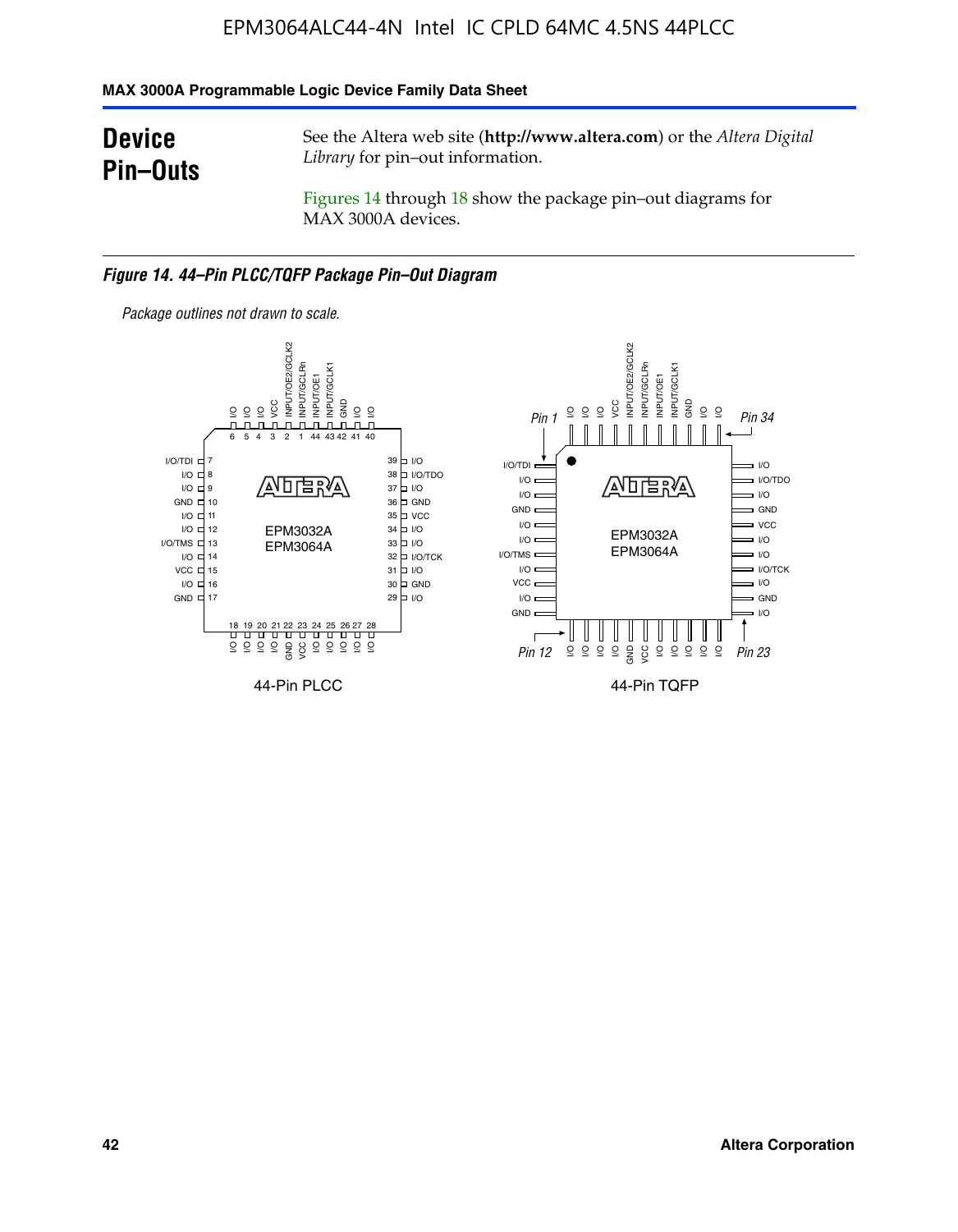#### *Figure 15. 100–Pin TQFP Package Pin–Out Diagram*

*Package outline not drawn to scale.*



*Figure 16. 144–Pin TQFP Package Pin–Out Diagram*

*Package outline not drawn to scale*.

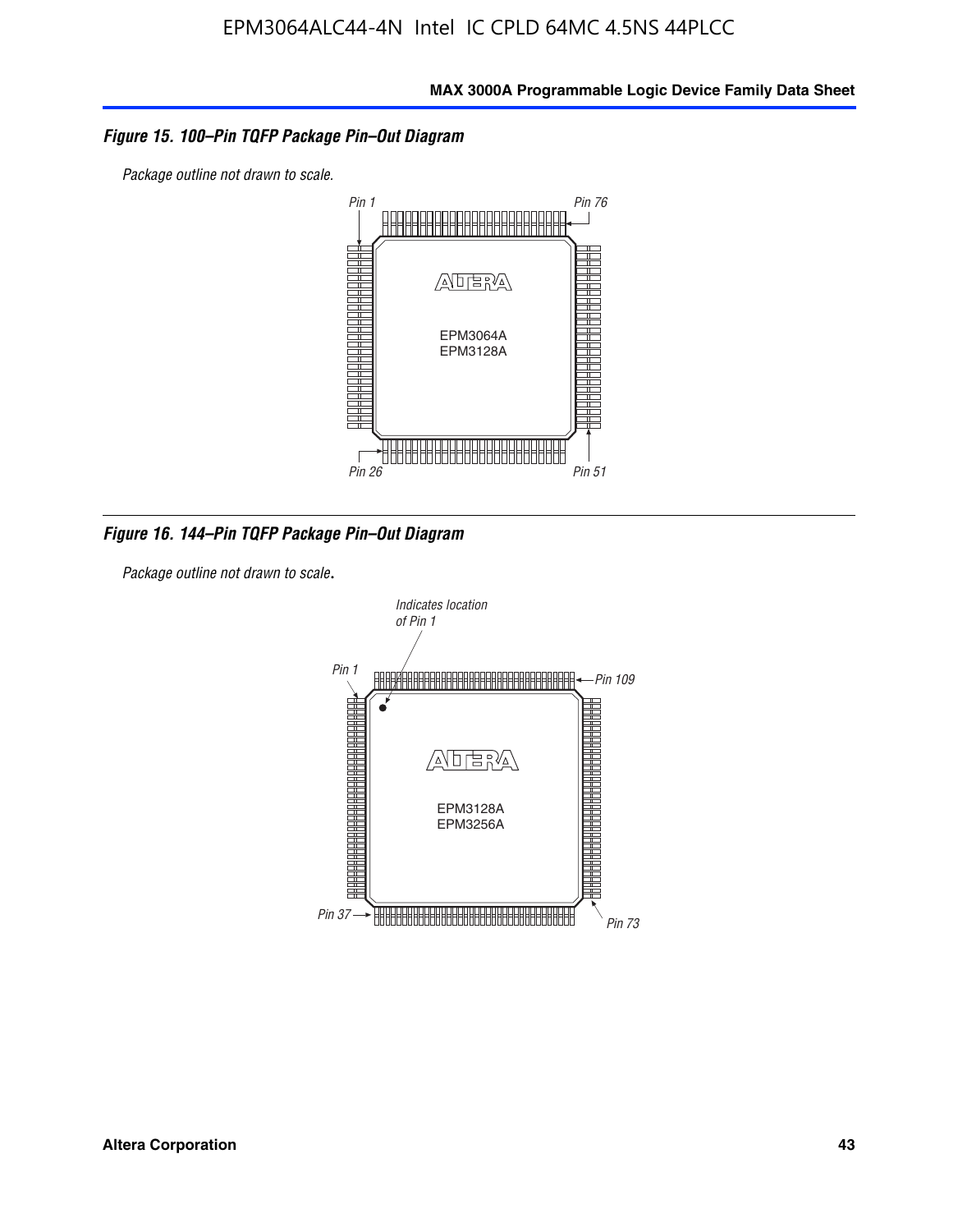### *Figure 17. 208–Pin PQFP Package Pin–Out Diagram*

*Package outline not drawn to scale*.

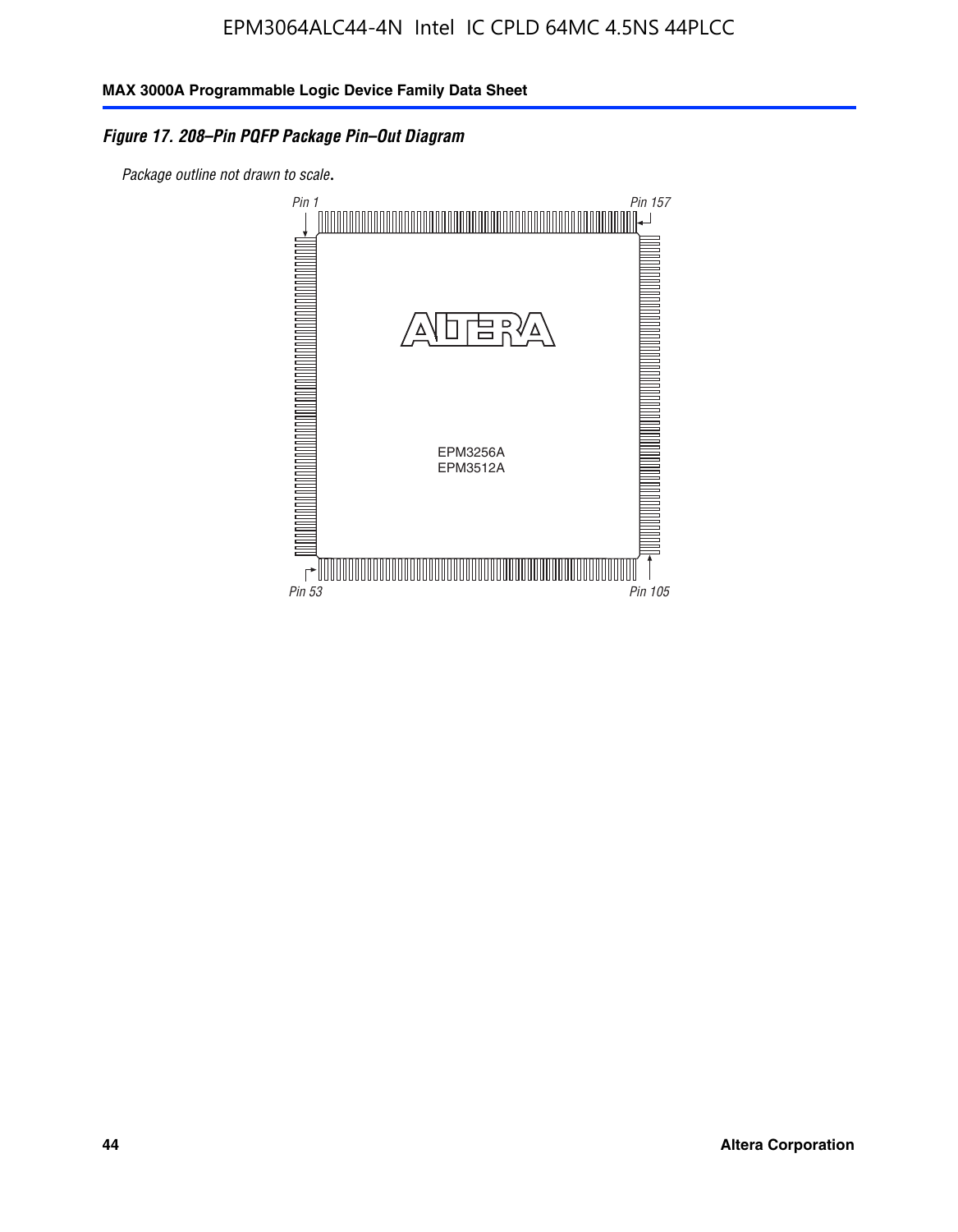#### **MAX 3000A Programmable Logic Device Family Data Sheet**

#### *Figure 18. 256-Pin FineLine BGA Package Pin-Out Diagram*

*Package outline not drawn to scale*.



# **Revision History**

The information contained in the *MAX 3000A Programmable Logic Device Data Sheet* version 3.5 supersedes information published in previous versions. The following changes were made in the *MAX 3000A Programmable Logic Device Data Sheet* version 3.5:

### **Version 3.5**

The following changes were made in the *MAX 3000A Programmable Logic Device Data Sheet* version 3.5:

New paragraph added before "Expander Product Terms".

### **Version 3.4**

The following changes were made in the *MAX 3000A Programmable Logic Device Data Sheet* version 3.4:

Updated Table 1.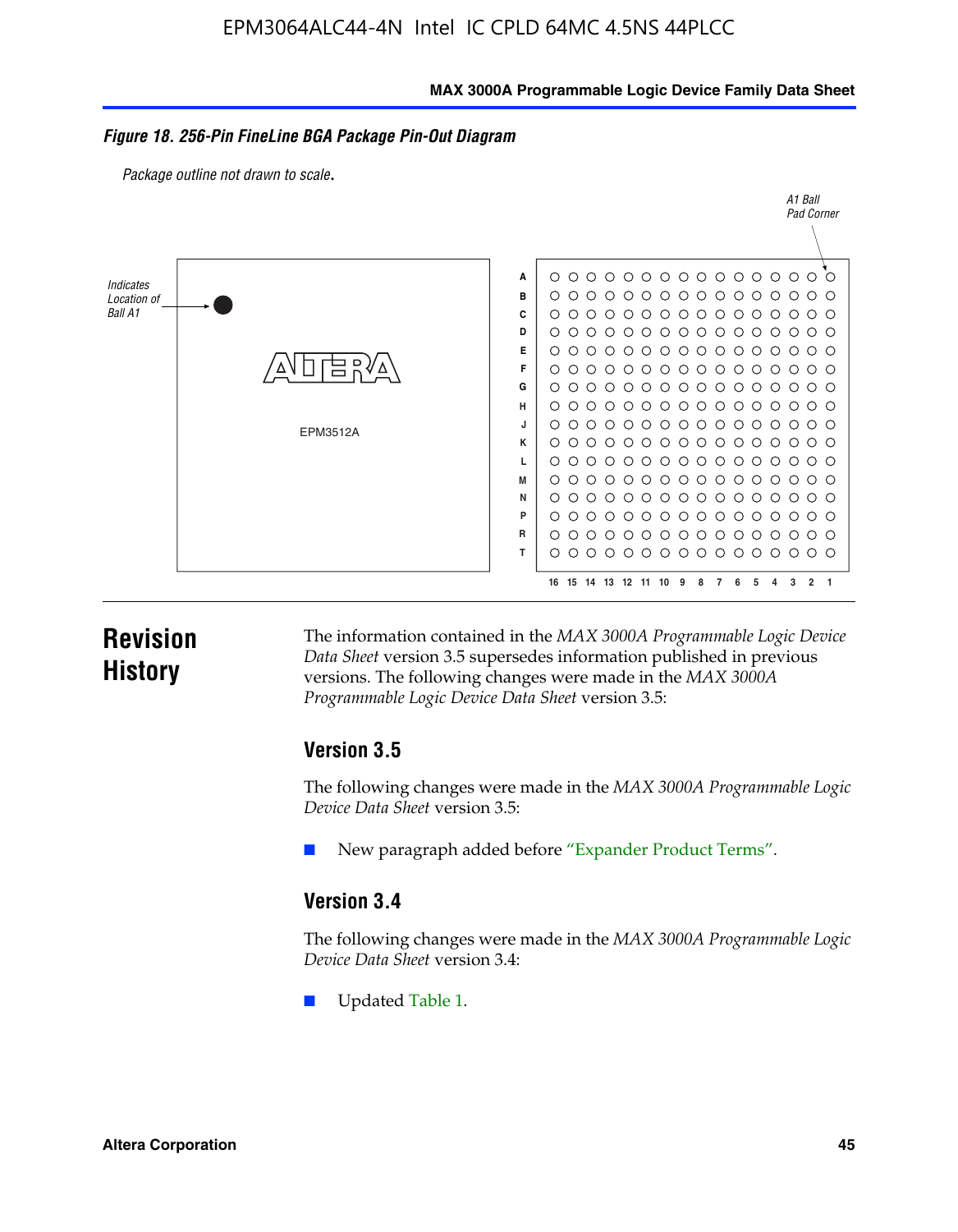#### **MAX 3000A Programmable Logic Device Family Data Sheet**

### **Version 3.3**

The following changes were made in the *MAX 3000A Programmable Logic Device Data Sheet* version 3.3:

- Updated Tables 3, 13, and 26.
- Added Tables 4 through 6.
- Updated Figures 12 and 13.
- Added "Programming Sequence" on page 14 and "Programming Times" on page 14

### **Version 3.2**

The following change were made in the *MAX 3000A Programmable Logic Device Data Sheet* version 3.2:

Updated the EPM3512 I<sub>CC</sub> versus frequency graph in Figure 13.

### **Version 3.1**

The following changes were made in the *MAX 3000A Programmable Logic Device Data Sheet* version 3.1:

- Updated timing information in Table 1 for the EPM3256A device.
- Updated *Note* (10) of Table 15.

### **Version 3.0**

The following changes were made in the *MAX 3000A Programmable Logic Device Data Sheet* version 3.0:

- Added EPM3512A device.
- Updated Tables 2 and 3.



101 Innovation Drive San Jose, CA 95134 (408) 544-7000 http://www.altera.com Applications Hotline: (800) 800-EPLD Customer Marketing: (408) 544-7104 Literature Services: lit\_req@altera.com

Copyright © 2006 Altera Corporation. All rights reserved. Altera, The Programmable Solutions Company, the stylized Altera logo, specific device designations, and all other words and logos that are identified as trademarks and/or service marks are, unless noted otherwise, the trademarks and service marks of Altera Corporation in the U.S. and other countries. All other product or service names are the property of their respective holders. Altera products are protected under numerous U.S. and foreign patents and pending applications, maskwork rights, and copyrights. Altera warrants performance of its semiconductor products to current specifications in accordance with Altera's standard warranty, but reserves the right **NSAI** to make changes to any products and services at any time without notice. Altera assumes no responsibility or liability arising out of the application or use of any information, product, or

service described herein except as expressly agreed to in writing by Altera Corporation. Altera customers are advised to obtain the latest version of device specifications before relying on any published information and before placing orders for products or services